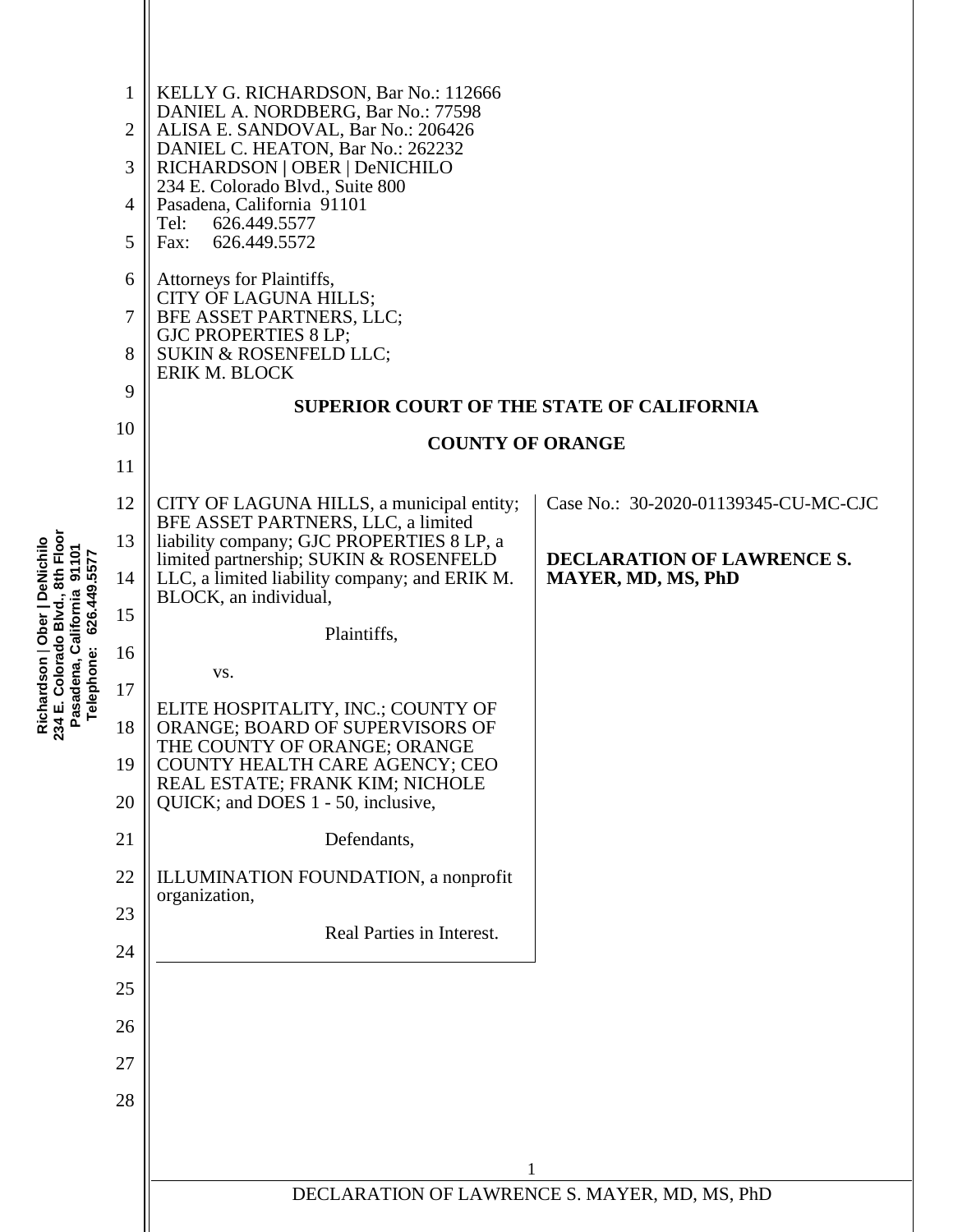2

I, Lawrence S. Mayer, MD, MS, PhD, do declare as follows:

1. I give this declaration in support of Plaintiff City of Laguna Hills' Application for an Order to Show Cause and Temporary Restraining Order. I have personal knowledge of the facts set forth herein. If called as a witness in this matter, I could and would testify competently thereto.

2. I am a Visiting Fellow in Human Flourishing at Harvard University from 2018 to the present. I also work and consult on the application of epidemiology, clinical trials, and related methodologies in policy and legal settings. I obtained my medical degree from Guy's Hospital Medical School in London, my master's degree in mathematics from The Ohio State University, and my PhD from The Ohio State University in mathematics with an emphasis in statistics and biostatistics. I have served in Professorial roles for the last 50 years including professorships at Princeton, University of Pennsylvania, Stanford, and Arizona State. For the last 24 years before my retirement in 2016 I served as a Professor in the Bloomberg School of Public Health and School of Medicine of Johns Hopkins University. I also enjoyed a research appointment at the Mayo Clinic. Attached hereto as Exhibit "1" is a true and correct copy of my curriculum vitae.

18 19 20 21 22 23 24 25 26 27 28 3. The coronavirus pandemic disproportionately affects elderly people. While we are not certain they are more likely to contract the disease, we are certain that they are far more likely to become severely ill and die. As these severely ill patients progress to death, they require increasingly time-intensive care thus utilizing critically scarce hospital resources including ICU (Intensive Care Unit) beds, ventilators and medical staff. It is incumbent upon government, at all levels, to minimize the exposure of elderly people to the coronavirus since exposure causes transmission and transmission causes illness which often leads to severe disease and ultimately death. Minimizing the exposure of the elderly not only benefits this age cohort but conserves shared healthcare resources for all age cohorts.

2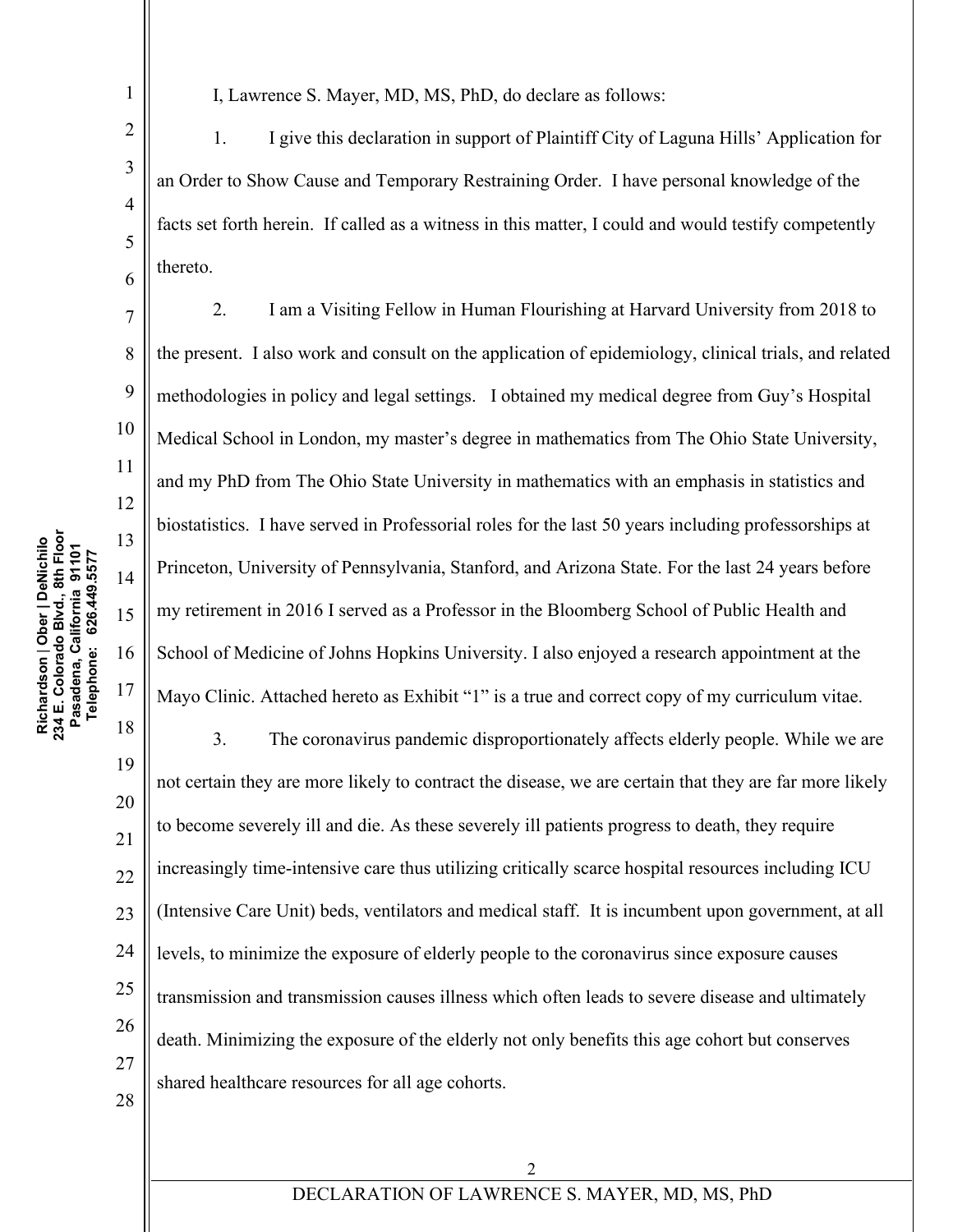Richardson | Ober | DeNichilo<br>234 E. Colorado Blvd., 8th Floor<br>Pasadena, California 91101 **234 E. Colorado Blvd., 8th Floor Richardson** | **Ober | DeNichilo Pasadena, California 91101** Telephone: 626.449.5577 **Telephone: 626.449.5577** 1

2

3

4

5

6

7

8

9

10

11

12

13

14

15

16

17

18

19

20

21

4. In order to make everyone safer during this pandemic the US national strategy as well as the State of California strategy is to "flatten the curve." Flattening the curve means decreasing the rate of increase in the number of cases (the cumulative incidence curve) or decreasing the growth rate of total cases. By decreasing the rate of increase in the number of cases we husband the healthcare resources that we all share so that these resources will be available to critically ill patients that may, or may not, be infected with the Coronavirus. If government were to house and quarantine a high concentration of contagious individuals in close proximity to a dense population of elderly citizens, citizens who are most likely to become critically ill, then government would undermine its own effort to flatten the [cumulative incidence] curve.

5. In 2019 a novel virus, designated as *severe acute respiratory syndrome coronavirus 2* (SARS-CoV-2 herein), was discovered to be the cause of a pneumonia outbreak in Wuhan, China.<sup>1, 2</sup> Herein, coronavirus disease 2019 (COVID-19) refers to the disease caused by infection with SARS-CoV-2 (also referred to as the novel, 2019-nCoV, or  $HCoV-19$ ).<sup>2,3,4</sup> SARS-CoV-2 is the viral pathogen responsible for the COVID-19 pandemic. Genetic analysis has indicated SARS-CoV-2 to be a zoonotic betacoronavirus, within the same subgenus as the SARS virus, and theorized to have been first transmitted to humans from bat hosts.<sup>1</sup> SARS-CoV-2 is the seventh coronavirus known to infect humans and one of three coronaviruses (SARS-CoV, MERS-CoV, and SARS-CoV-2) recognized as causing severe disease.<sup>5</sup>

22 23 24 25 26 27 28 6. As of April 13, 2020, more than 1.8 million cases of COVID-19 have been detected globally (including 557,300 cases in the United States) and there are more than 114,000 recorded deaths (including  $22,079$  deaths in the United States).<sup>6</sup> Surprisingly but consistent with exponential growth, 1920 deaths from COVID-19 occurred in a single day (April 12) in the United States. California has 21,794 confirmed cases including 651 deaths as of April 12.<sup>7</sup> Confirmed cases of COVID-19 in California, as everywhere, are not uniformly distributed across age groups;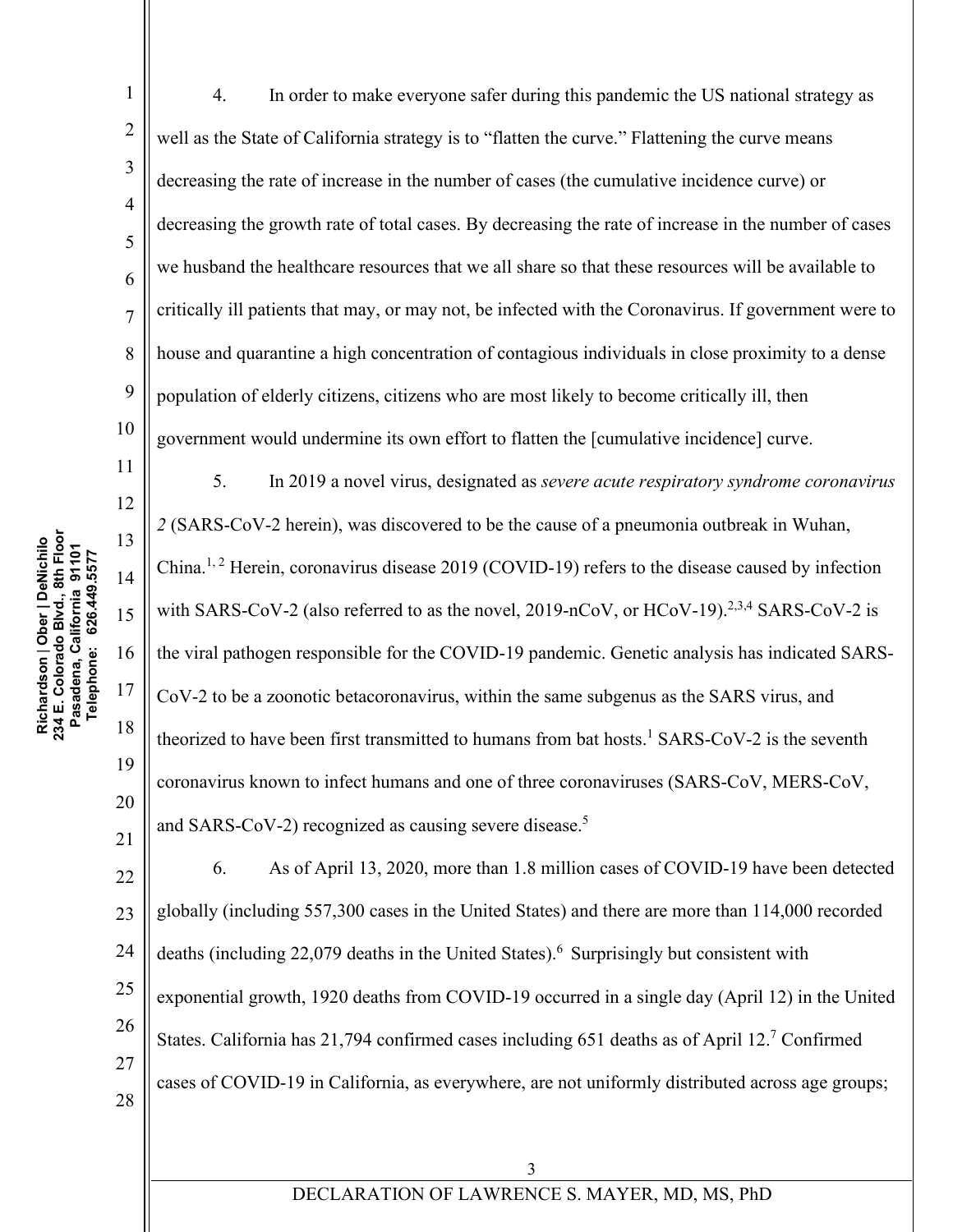9

10

11

12

13

14

15

16

17

1

2

nearly 50% of cases are individuals over 50 years of age.<sup>8</sup> It is notable that while individuals over 65 years of age comprise 14.3% of the state's population they represent approximately 22.4% of the state's COVID-19 cases, almost a  $60\%$  increase.<sup>8,9</sup>

7. SARS-CoV-2 is highly contagious with transmission primarily due to person-toperson contact. Infected individuals who are not displaying symptoms (asymptomatic or presymptomatic) spread the disease to others.<sup>3,4</sup> Respiratory droplets produced via cough or sneeze from infected individuals are particularly capable of infecting others.<sup>4</sup> SARS-CoV-2 is transmitted via aerosols as well as shared contaminated objects and surfaces.<sup>4</sup>

8. There are many documented cases of infection in patients who never develop symptoms. The prevalence of asymptomatic infection largely remains unknown since asymptotic persons are not typically tested.3 Among symptomatic individuals there is a median incubation period of 4-5 days though it may take up to 14 days or more for an infected individual to show symptoms.<sup>3,10</sup> Asymptomatic transmission is dangerous because individuals working in proximity to infected patients can contract and transmit the infection to others without ever being aware of their own infection.

18 19 20 21 22 23 24 25 26 27 28 9. Among patients who do experience symptoms, the most common presentation of COVID-19 includes fever, cough, fatigue, loss of appetite, shortness of breath, sputum production, and myalgias.<sup>3</sup> Persons who are elderly or with medical comorbidities may have delayed presentation of fever and respiratory symptoms<sup>3</sup> which may lead to delays in seeking medical care. A study of 44,000 persons with COVID-19 demonstrated that 19% of cases progressed to severe or critical illness3 with 2.3% of all cases (equal to nearly half of all critical cases) progressing to death.11 Age is probably the strongest predictor of severe illness and death<sup>3,8</sup> with a fatality rates in China of 3.6% among 60-69 year-olds, 8.0% among 70-79 year-olds, and 14.8% among individuals 80 years old or older.<sup>3</sup> Approximately 80% of COVID deaths in China occurred

4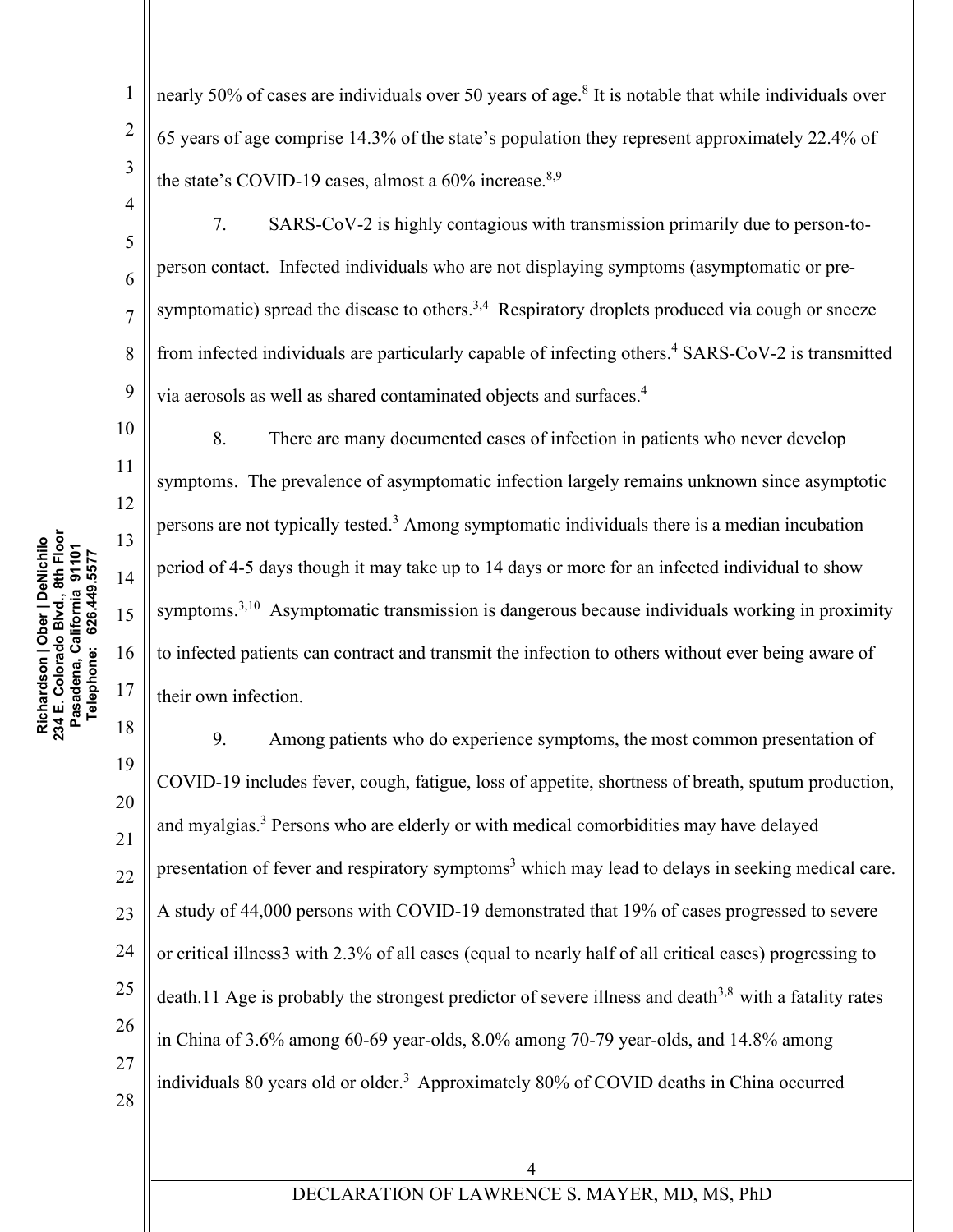**Richardson** | **Ober | DeNichilo 234 E. Colorado Blvd., 8th Floor**

18

19

20

21

22

1

2

3

among adults aged 60 years or older.<sup>12</sup> In the US the highest rate of death was observed in persons aged 85 years old or older  $(10-27%)^{12}$  and the rate of death for residents of a Washington skilled nursing facility was 33.7%.<sup>13</sup>, a full third of the residents.

10. There is no FDA approved treatment for COVID-19 therefore inpatient management focuses on nothing more than supportive care.<sup>3</sup> So communities with vulnerable individuals particularly elderly individuals require additional consideration during public health crises so that such individuals may be protected, as much as possible, from severe illness and death.

11. Laguna Woods is a retirement community with a median resident age that is nearly twice (or double) that of the surrounding areas at 75.4 years of age.<sup>14</sup> Orange County's median resident age is 37.8 years old.<sup>14</sup> The importance of this difference is not only the doubling of median age. Patients with Sars-CoV-2 infections have drastically different outcomes predicted by their age. Elderly patients suffer negative outcomes disproportionately as compared to younger patients.

12. For the average Orange County resident, a 38 year-old person, the rate of death for those that contract COVID-19 is 0.4%, 4/10ths of 1 percent. For the average Laguna Woods resident, a 75 year-old person, the rate of death for those that contract COVID-19 is 8%. For this elderly person, the virus confers a 20-fold increase in the risk of death. I know of no other virus that has this large of differential.

23 24 25 26 27 28 13. The difference between the Laguna Woods population and the general population is not limited to the differences in risk of death. Epidemiologic data from China, Europe, and severely impacted cities in the United States such as New York City has clearly demonstrated that the consumption of hospital resources is one of the foremost concerns at hand. These resources particularly ICU beds, ventilators, and staffing - are consumed at a dramatically increased rate by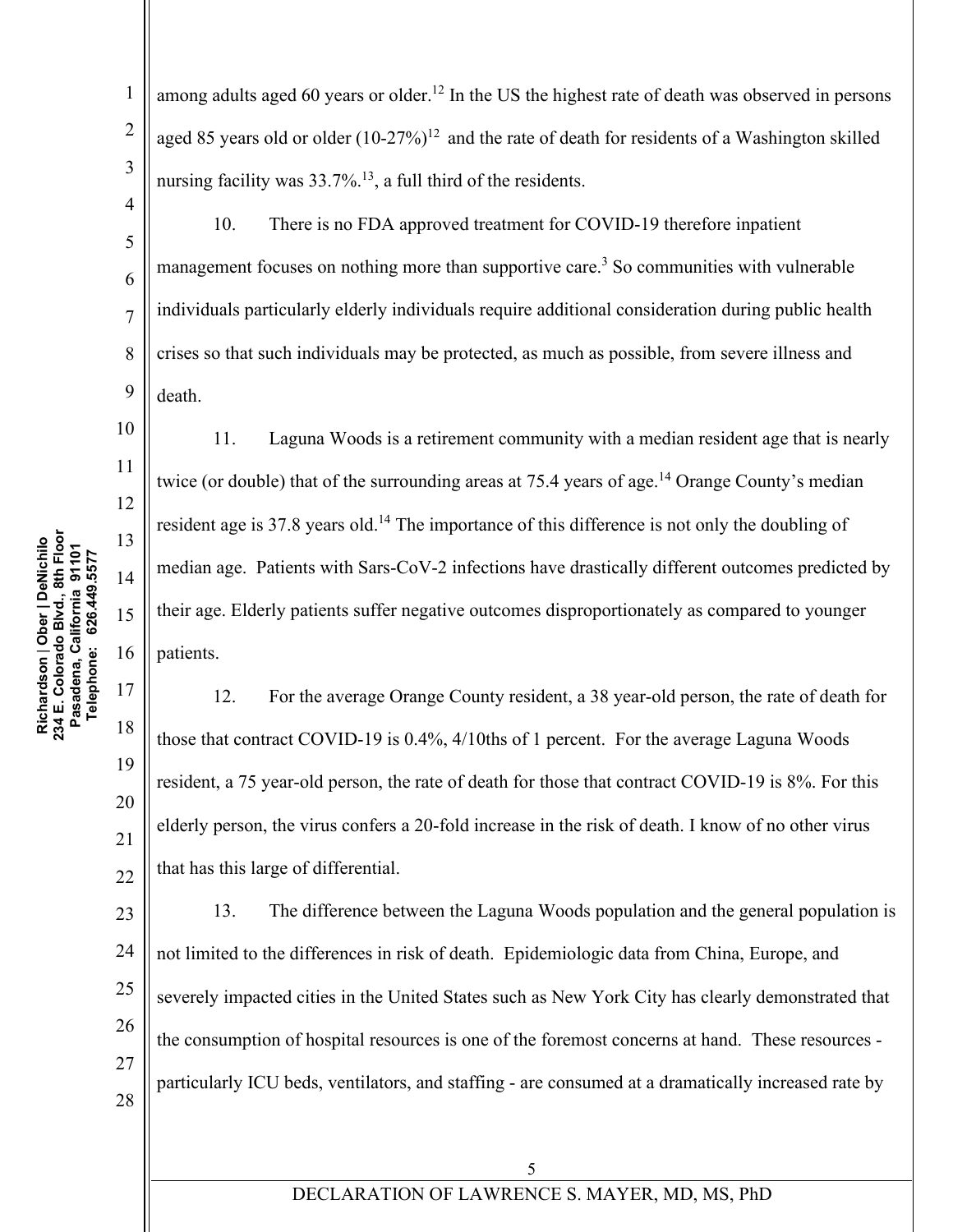19

20

21

22

23

24

25

26

27

28

elderly patients who contract COVID-19. By placing contagious patients in close proximity to this dense concentration of vulnerable people, not only do we place them at risk but we also undermine our goal of maintaining available hospital resources for patients of all ages.

1

2

3

4

14. Cities across the nation are doing everything they can to mitigate risks associated with the COVID-19 pandemic, particularly for their most vulnerable citizens. Senior citizen centers were often the first to be closed. Now parks, public bathrooms, trails, convention centers, and other municipal resources have been closed to reduce the spread of this virus. In addition to actions from the government, businesses have also taken action to protect their vulnerable citizens in their communities by adopting special business hours for the elderly. Reduced exposure equals reduced incidence equals lives saved. It is unusual and worrisome if public officials consider actions that run contrary to this trend.

15. Government officials should be cautious in engaging in any action that will spread the virus among people who will have the highest chance of severe disease and lowest chance of survival. These actions not only burden the most vulnerable part of the population, they put everyone at increased risk of serious disease and death by consuming the resources needed to care for the rest of the population.

I declare under penalty of perjury of the laws of the State of California that the foregoing is true and correct. Executed this 12th day of April 2020 in Orange County, California.

By:

Lawrence S. Mayer, MD, MS, PhD

# DECLARATION OF LAWRENCE S. MAYER, MD, MS, PhD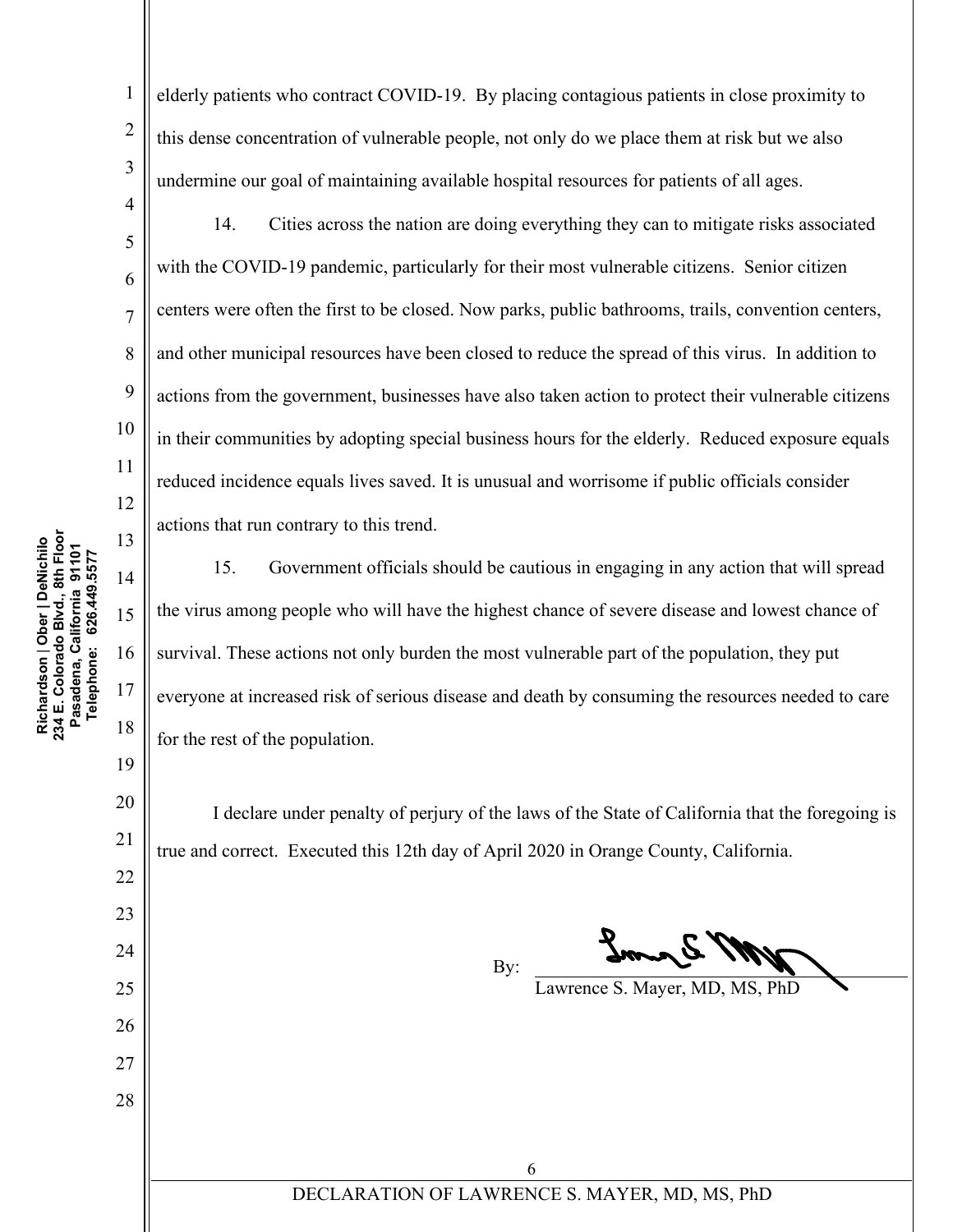| 1              |                                                                                                                                                                                                                                                                                 |  |  |
|----------------|---------------------------------------------------------------------------------------------------------------------------------------------------------------------------------------------------------------------------------------------------------------------------------|--|--|
| $\overline{2}$ |                                                                                                                                                                                                                                                                                 |  |  |
| 3              | Sources:                                                                                                                                                                                                                                                                        |  |  |
| $\overline{4}$ | 1. McIntosh K. Coronavirus disease 2019 (COVID-19): Epidemiology, virology, clinical<br>features, diagnosis, and prevention. In: Hirsch M, ed. UpToDate. Waltham, Mass.:                                                                                                        |  |  |
| 5              | UpToDate; 2020. www.uptodate.com. Accessed April 13, 2020.                                                                                                                                                                                                                      |  |  |
| 6              | 2. World Health Organization. Naming the coronavirus disease (COVID-19) and the virus<br>that causes it. Available at: https://www.who.int/emergencies/diseases/novel-coronavirus-                                                                                              |  |  |
| 7<br>8         | 2019/technical-guidance/naming-the-coronavirus-disease-(covid-2019)-and-the-virus-that-<br>causes-it. Accessibility verified April 14, 2020.                                                                                                                                    |  |  |
| 9              | 3. Centers for Disease Control and Prevention. Interim clinical guidelines for management of<br>patients with confirmed Coronavirus Disease (COVID-19). Available at:                                                                                                           |  |  |
| 10             | https://www.cdc.gov/coronavirus/2019-ncov/hcp/clinical-guidance-management-<br>patients.html. Accessibility verified April 14, 2020.                                                                                                                                            |  |  |
| 11             | 4. Covid-19 (Novel Coronavirus). In <i>DynaMed</i> [database online]. EBSCO Information<br>Services. https://www.dynamed.com/condition/covid-19-novel-coronavirus#GUID-                                                                                                         |  |  |
| 12             | 169C146E-9AD4-4876-977C-5513F5474DF6 CDC. Updated April 13, 2020. Accessed<br>April 14, 2020.                                                                                                                                                                                   |  |  |
| 13<br>14       | 5. Andersen KG, Rambaut A, Lipkin WI, Holmes EC, Garry RF. The proximal origin of<br>SARS-CoV-2. Nature Medicine. 2020; 36: 450-452.                                                                                                                                            |  |  |
| 15             | Johns Hopkins University. COVID-19 Dashboard by the Center for Systems Science and<br>6.<br>Engineering (CSSE). Available at: https://coronavirus.jhu.edu/map.html. Accessibility                                                                                               |  |  |
| 16             | verified April 14, 2020.                                                                                                                                                                                                                                                        |  |  |
| 17<br>18       | 7. World Health Organization. Coronavirus disease 2019 (COVID-19) situation report-83.<br>Available at: https://www.who.int/docs/default-source/coronaviruse/situation-<br>reports/20200412-sitrep-83-covid-19.pdf?sfvrsn=697ce98d 4. Accessibility verified April<br>14, 2020. |  |  |
| 19             | 8. California Department of Public Health. State officials announce latest COVID-19 Facts                                                                                                                                                                                       |  |  |
| 20             | by Office of Public Affairs. Available at:<br>https://www.cdph.ca.gov/Programs/OPA/Pages/NR20-051.aspx Accessibility verified                                                                                                                                                   |  |  |
| 21             | April 14, 2020.                                                                                                                                                                                                                                                                 |  |  |
| 22<br>23       | 9. United States Census Bureau. QuickFacts California. Available at:<br>https://www.census.gov/quickfacts/fact/table/CA/AGE775218. Accessibility verified April                                                                                                                 |  |  |
| 24             | 14, 2020.                                                                                                                                                                                                                                                                       |  |  |
| 25             | 10. Lauer SA, Grantz KH, Bi Q, et al. The incubation period of coronavirus disease 2019<br>(COVID-19) from publicly reported confirmed cases: estimation and application. Ann<br><i>Intern Med.</i> 2020; [Epub ahead of print 10 March 2020]                                   |  |  |
| 26             | 11. Wu Z, McGoogan JM. Characteristics of and important lessons from the coronavirus<br>disease 2019 (COVID-19) outbreak in china. <i>JAMA</i> . 2020: 323(13): 1239-1242.                                                                                                      |  |  |
| 27<br>28       | 12. Centers for Disease Control. Severe outcomes among patients with coronavirus disease<br>2019 (COVID-19)- United States, February 12- March 16, 2020 by CDC COVID-19                                                                                                         |  |  |
|                |                                                                                                                                                                                                                                                                                 |  |  |
|                | DECLARATION OF LAWRENCE S. MAYER, MD, MS, PhD                                                                                                                                                                                                                                   |  |  |
|                |                                                                                                                                                                                                                                                                                 |  |  |

Richardson | Ober | DeNichilo<br>234 E. Colorado Blvd., 8th Floor<br>Pasadena, California 91101<br>Telephone: 626.449.5577 **234 E. Colorado Blvd., 8th Floor Richardson** | **Ober | DeNichilo Pasadena, California 91101 Telephone: 626.449.5577**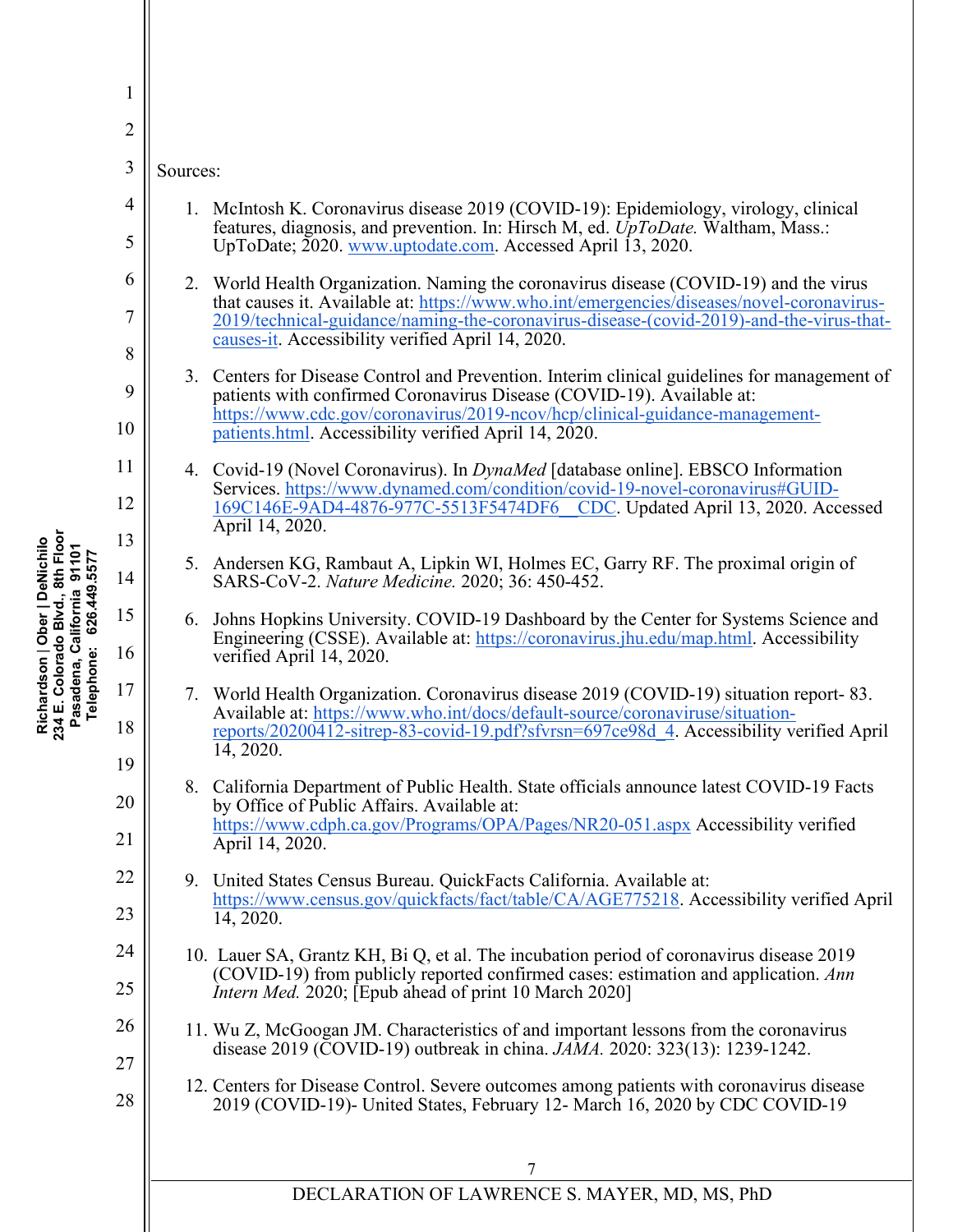| $\mathbf{1}$ | Response Team. Available at:                                                                                                                                                      |
|--------------|-----------------------------------------------------------------------------------------------------------------------------------------------------------------------------------|
| 2            | https://www.cdc.gov/mmwr/volumes/69/wr/pdfs/mm6912e2-H.pdf. Accessibility verified<br>April 14, 2020.                                                                             |
| 3            | 13. McMichael TM, Currie DW, Clark S, et al. Epidemiology of covid-19 in a long-term care<br>facility in King County, Washing. New England Journal of Medicine. 2020; [Epub ahead |
| 4            | of print 27 March 2020].                                                                                                                                                          |
| 5            | 14. United States Census Bureau. American Community Survey (ACS) 5-year estimates data<br>profiles: demographic and housing information. Available at:                            |
| 6            | https://data.census.gov/cedsci/table?d=ACS%205-<br>Year%20Estimates%20Data%20Profiles&table=DP05&tid=ACSDP5Y2018.DP05&g=04                                                        |
| 7            | 00000US06_0500000US06059 Accessibility verified April 14, 2020.                                                                                                                   |
| 8            |                                                                                                                                                                                   |
| 9            |                                                                                                                                                                                   |
| 10           |                                                                                                                                                                                   |
| 11<br>12     |                                                                                                                                                                                   |
| 13           |                                                                                                                                                                                   |
| 14           |                                                                                                                                                                                   |
| 15           |                                                                                                                                                                                   |
| 16           |                                                                                                                                                                                   |
| 17           |                                                                                                                                                                                   |
| 18           |                                                                                                                                                                                   |
| 19           |                                                                                                                                                                                   |
| 20           |                                                                                                                                                                                   |
| 21           |                                                                                                                                                                                   |
| 22           |                                                                                                                                                                                   |
| 23           |                                                                                                                                                                                   |
| 24           |                                                                                                                                                                                   |
| 25           |                                                                                                                                                                                   |
| 26           |                                                                                                                                                                                   |
| 27<br>28     |                                                                                                                                                                                   |
|              |                                                                                                                                                                                   |
|              | 8                                                                                                                                                                                 |
|              | DECLARATION OF LAWRENCE S. MAYER, MD, MS, PhD                                                                                                                                     |
|              |                                                                                                                                                                                   |

Richardson | Ober | DeNichilo<br>234 E. Colorado Blvd., 8th Floor<br>Pasadena, California 91101<br>Telephone: 626.449.5577 **234 E. Colorado Blvd., 8th Floor Richardson** | **Ober | DeNichilo Pasadena, California 91101 Telephone: 626.449.5577**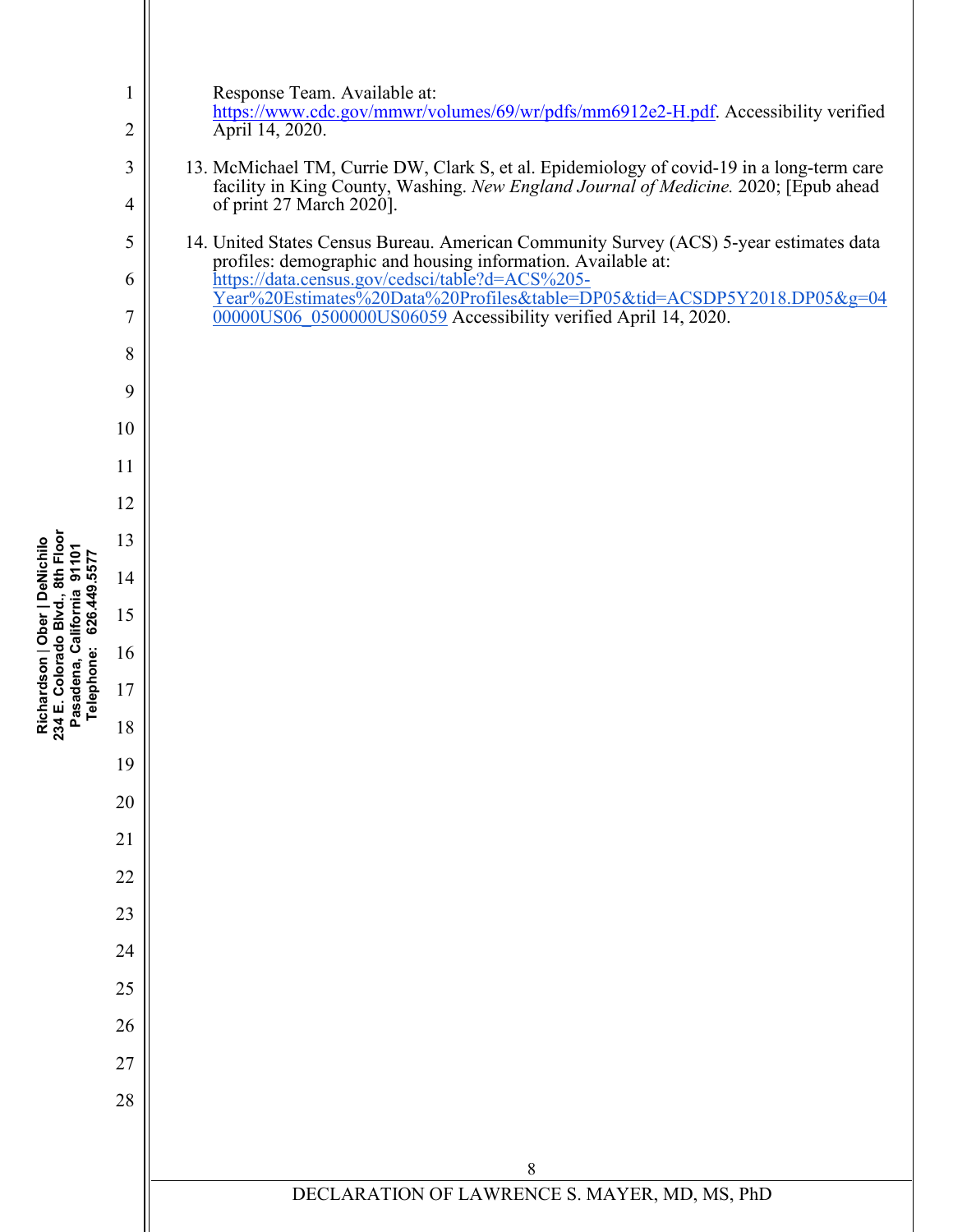# LAWRENCE S. MAYER, MD, MS, PhD

# Curriculum Vita

November 2019

Primary interests: Biostatistical methods, applications and interpretations used in public health, epidemiology, medicine and social policy. Development implementation and evaluation of statistical methods for assessing health effects of preventive interventions and environmental exposures including life-style variables. Analysis of statistical and epidemiological issues arising from applying evidence-based medicine in a clinical or policy environment. Analysis of the statistical issues arising from applying epidemiological models in the diagnosis, treatment, and prognosis of disease. Particularly interested in the intersections among medicine, public health, epidemiology and statistics.

### **Current Positions:**

Visiting Fellow in Human Flourishing, Harvard University, 2018 https://www.iq.harvard.edu/people/lawrence-s-mayer (for identification only)

Independent Scholar and Consultant: Working and consulting on the application of epidemiology, clinical trials and related methodologies in policy and legal settings.

#### **Address:**

22772 Azure Sea Laguna Niguel, CA 92677 949-291-7027

#### **Recent Addresses:**

Johns Hopkins Medicine Department of Psychiatry 5300 Alpha Commons Drive Baltimore, MD 21224-2764

Mayo Clinic Samuel C. Johnson Research Building 13212 East Shea Boulevard Scottsdale, AZ 85259

Arizona State University Department of Economics Tempe, AZ 85258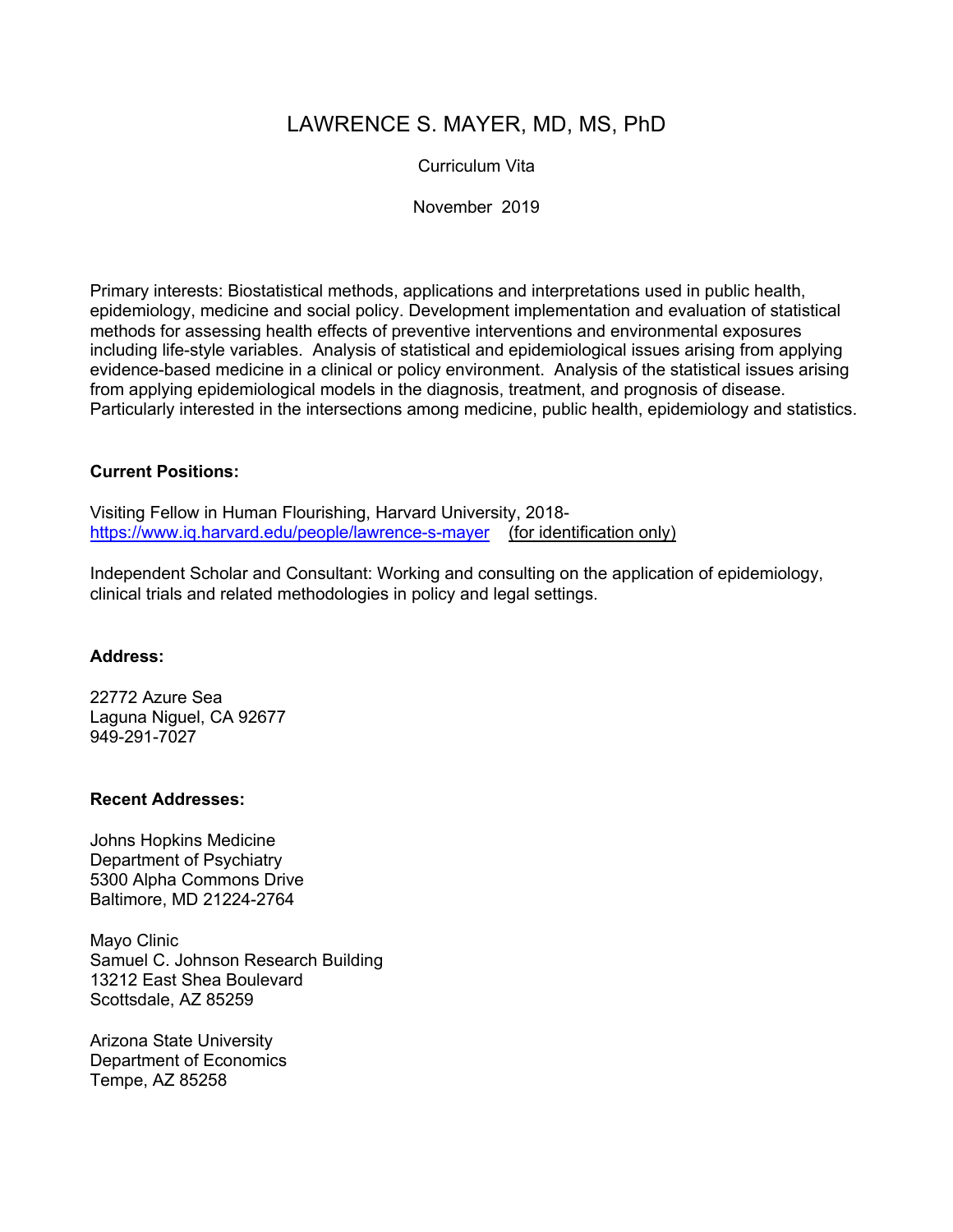# **Education:**

Undergraduate: Arizona State University (1963-64) and Ohio State University: Psychology (Pre-med), BS, 1967, Phi Beta Kappa, *magna cum laude* with distinction in psychology. President's award for outstanding graduate.

Professional: Ohio State University College of Medicine (pre-clinical), dual enrollment, 1966-68; Guy's Hospital Medical School, London, MB (British MD), 1969; Junior House Officer, Associated Medical Schools, British Virgin Islands 1969-1970, MD qualified to practice as a Public Health Physician (psychiatric epidemiologist), British Health Service, 1970

Graduate: Ohio State University, Mathematics, MS, 1969; Mathematics (Statistics and Biostatistics); PhD, 1971

Other: MA in Arts and Letters, *honoris causa,* University of Pennsylvania, 1981

### **Previous Appointments:**

Scholar in Residence, Department of Psychiatry, Johns Hopkins School of Medicine, 2016-2017

Professor of Statistics, Biostatistics, and Economics, Arizona State University, 1995-2016

(Affiliate) Professor, Mayo Clinic/ASU Program in Biomedical Informatics, 2008-2016

Professor of Psychiatry and Public Health (Part-time), School of Medicine and Bloomberg School of Public Health, Johns Hopkins University, 1989-2016

Detective (Fully Sworn), Prosecutor's Office, Maricopa County, Arizona 1998-2016 (retired) and State Resource Officer (Fully Sworn), State of Arizona, 1983-1998

Professor of Epidemiology, College of Public Health, University of Arizona, 2000-2016

Research Staff Member, Mayo Clinic, 2014-2016

Consultant in Psychiatric Epidemiology, Banner Alzheimer's Institute, Phoenix, 2003-2016

Chief, Epidemiology and Biostatistics Section, Integrated Fellowship in Cardiology, Phoenix, 1998- 2016

Faculty Member, Medical Education, Banner Good Samaritan Medical Center, Phoenix, 1993-2016

Visiting Professor, Division of Neuropsychiatry, Department of Psychiatry, Johns Hopkins Medicine, 2003-2004

Visiting Professor, Department of Biostatistics, Johns Hopkins School of Public Health, 1996-1997, 1989-1990

Director of Research, Maricopa Integrated Health System, 2003-2006

System Director, Research, Banner Health System; Director and Medical Director of the Banner Health Research Institute, Phoenix, 2001-2003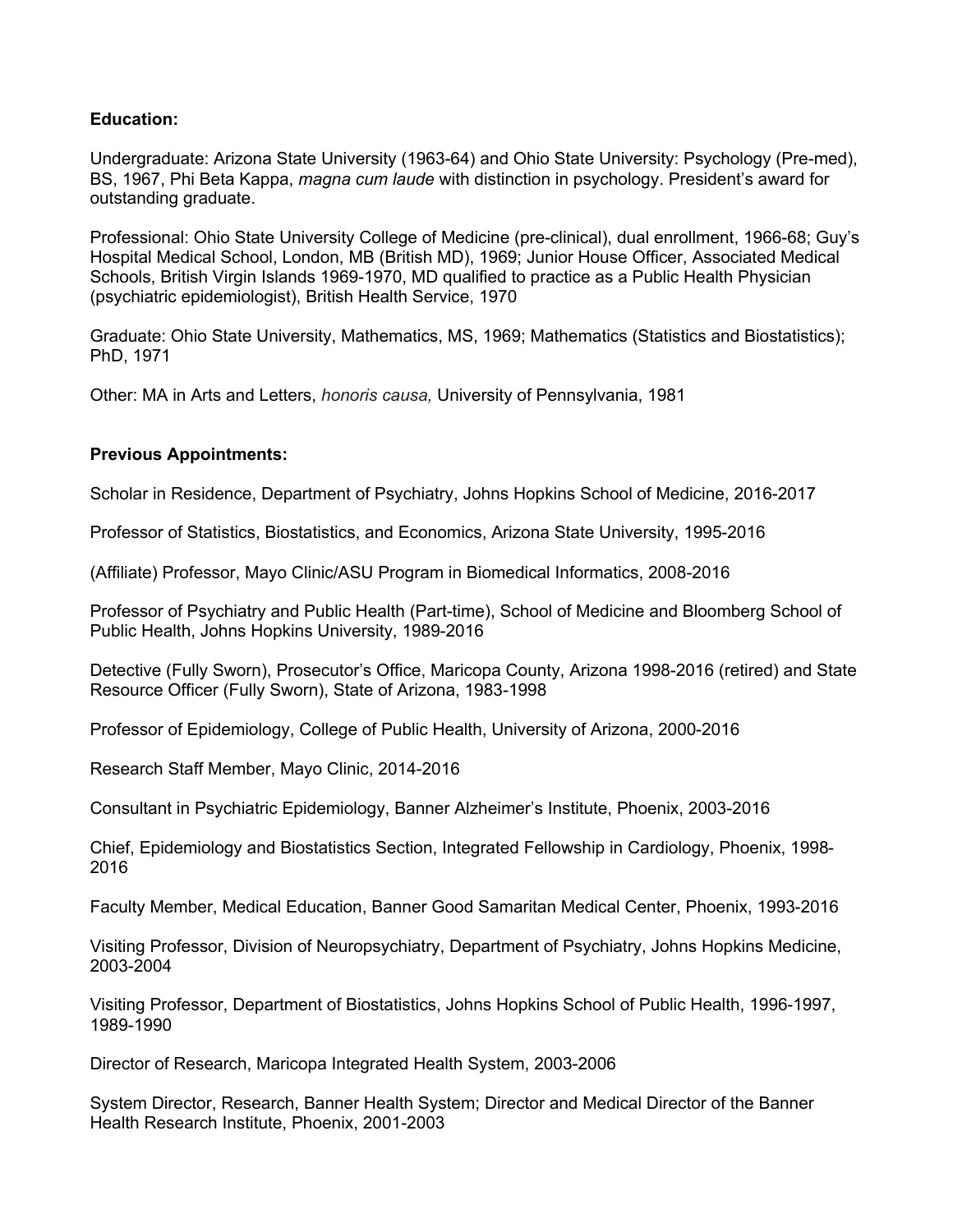Director, Wharton Analysis Center, Wharton School; Associate Professor of Statistics, Public and Urban Policy, and Epidemiology, University of Pennsylvania, 1979-1983

Visiting Professor, Department of Statistics, Stanford University, 1982-1983

Research Statistician and Lecturer with Rank of Associate Professor, Department of Statistics; Member, Center for Energy and Environmental Studies; Associate Master and Fellow, Princeton Inn College; Instructor, Woodrow Wilson School of Public Affairs; Princeton University, 1974-1979

Assistant Professor of Statistics (with secondary appointments in Political Science, Sociology, and Education) Virginia Polytechnic Institute and State University, 1971-1974

Assistant Professor, Department of Political Science, The Ohio State University, 1971

Teaching Assistant, Department of Mathematics, The Ohio State University, 1967-1968

Visiting Scholar, Department of Statistics, Stanford University, Summer Semesters, 1984-1988

Instructor, Summer Programs, Inter-University Consortium for Political and Social Research, Institute for Social Research, University of Michigan, 1971-1980

#### **Other Major Appointments:**

Clinical Professor, College of Medicine, University of Arizona, 1997-2006

Chair, Division of Research, Medical Professionals of Arizona, Phoenix, 2003-2006

Director, Good Samaritan Research Institute, Phoenix, 1999-2001

Consultant in Biostatistics and Clinical Epidemiology, Good Samaritan Medical Center, Phoenix, 1993-2000

Thesis Advisor, Masters in Public Health, School of Public Health, University of Arizona, 1996-1998

Member, Committee on Statistics, Graduate College, Arizona State University, 1989-2004

Member, Program on Law and the Social Sciences, Arizona State University, 1983-2004

Member, Committee on Malpractice Reform, Arizona Supreme Court, 1989-1993

Erskine Fellow, Occupational Medicine, University of Canterbury, Christchurch, New Zealand, 1989-90

#### **Scholarly Publications:**

Hruz, PW, McHugh, PR, and Mayer, LS (2017) Growing Pains: Problems with Puberty Suppression in Treating Gender Dysphoria, The New Atlantis, Spring;(51): 1-24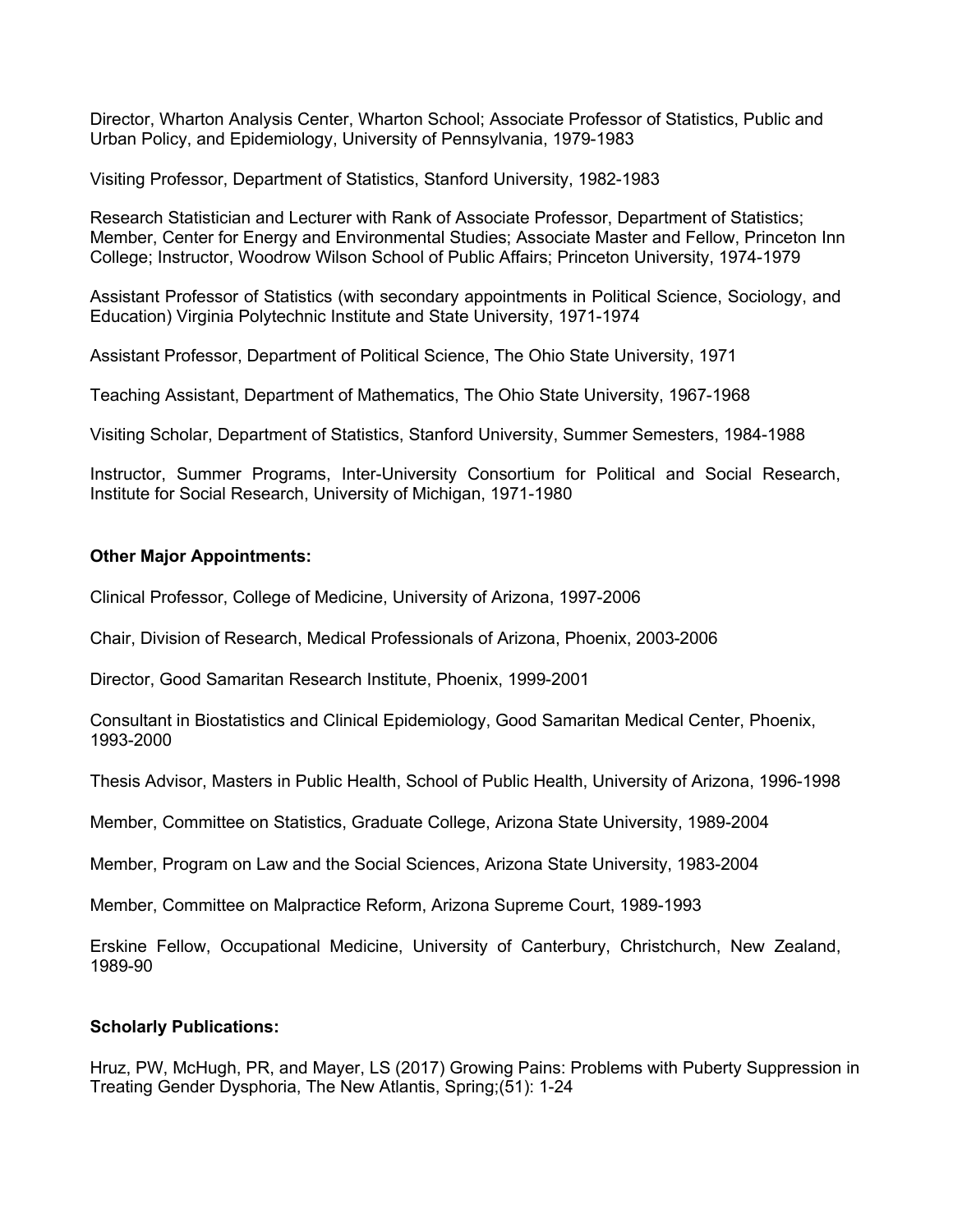Mayer, LS, and McHugh, PR (2016) Sexuality and Gender: Findings from the Biological, Psychological, and Social Sciences, The New Atlantis, Fall;(50): 7-143 (the entire issue – an invited issue)

Samus QM, Onyike CU, Johnston D, Mayer L, McNabney M, Baker AS, Brandt J, Rabins PV, Lyketsos CG, Rosenblatt A (2013) 12-month incidence, prevalence, persistence, and treatment of mental disorders among individuals recently admitted to assisted living facilities in Maryland. Int Psychogeriatr. 2013 May;25(5):721-731

Kozubal DE, Samus QM, Bakare AA, Trecker CC, Wong HW, Guo H, Cheng J, Allen PX, Mayer LS, Jamison KR, Kaplin AI Separate may not be equal: a preliminary investigation of clinical correlates of electronic psychiatric record accessibility in academic medical centers. Int J Med Inform. 2013 Apr;82(4):260-7.

Bicket M, Samus Q, McNabney M, Onyike C, Mayer L, Brandt J, Rabins P, Lyketsos C, Rosenblatt A (2010) The Physical Environment Influences Neuropsychiatric Symptoms and Other Outcomes in Assisted Living Residents Int J Geriatr Psychiatry. Oct;25(10):1044-54.

Ramsey CM, Leoutsakos JM, Mayer LS, Eaton WW, Lee HB (2010) History of manic and hypomanic episodes and risk of incident cardiovascular disease: 11.5 year follow-up from the Baltimore Epidemiologic Catchment Area Study. J Affective Disord. Sep;125(1-3):35-41.

Samus QM, Rosenblatt A, Steele C, Baker A, Harper M, Brandt J, Mayer, LS, Rabins PV, and Lyketsos CG (2009) The Impact of Neuropsychiatric Symptoms and Environmental Characteristics on Quality of Life in Assisted Living Residents with Dementia. Journal of the American Geriatric Society (in press)

Samus QM, Mayer L, Onyike CU, Brandt J, Baker A, McNabney M, Rabins PV, Lyketsos CG, Rosenblatt A. (2009) Correlates Of Functional Dependence Among Recently Admitted Assisted Living Residents With And Without Dementia. J Am Med Dir Assoc. Jun;10(5):323-9.

Hayden KM, Zandi PP, West NA, Tschanz JT, Norton MC, Corcoran C, Breitner JC, Welsh-Bohmer KA; Cache County Study Group. Effects of family history and apolipoprotein E epsilon4 status on cognitive decline in the absence of Alzheimer dementia: the Cache County Study.Arch Neurol. 2009 Nov;66(11):1378-83.

Welsh-Bohmer KA, Ostbye T, Sanders L, Pieper CF, Hayden KM, Tschanz JT, …, Mayer L, … (2009) Neuropsychological performance in advanced age: influences of demographic factors and Apolipoprotein E: findings from the Cache County Memory Study. Clin Neuropsycho 2009 Jan;23(1):77-99. Epub 2008 Jun 10.

Samus QM, Mayer L, Baker A, McNabney M, Brandt J, Onyike CU, Rabins PV, Lyketsos CG, Rosenblatt A. (2008) Characteristics And Outcomes For Assisted Living Residents With Dementia: Comparing Dementia-Specific Care Units With Non-Dementia-Specific Care Units. Journal of the American Geriatric Society. July;56(7)1361-3

Rao V, Spiro J, Samus QM, Steele C, Baker A, Brandt J, Mayer L, Lyketsos CG, Rosenblatt A. (2008) Insomnia And Daytime Sleepiness In People With Dementia Residing In Assisted Living: Findings From The Maryland Assisted Living Study. Int J Geriatr Psychiatry. Feb(23)199-206

Rosenblatt A, Samus QM, Onyike CU, Baker AS, McNabney M, Mayer LS, Brandt J, Lyketsos CG. (2008) Acetylcholinesterase Inhibitors In Assisted Living: Patterns Of Use And Association With Retention. Int J Geriatr Psychiatry Feb;23(2):178-84.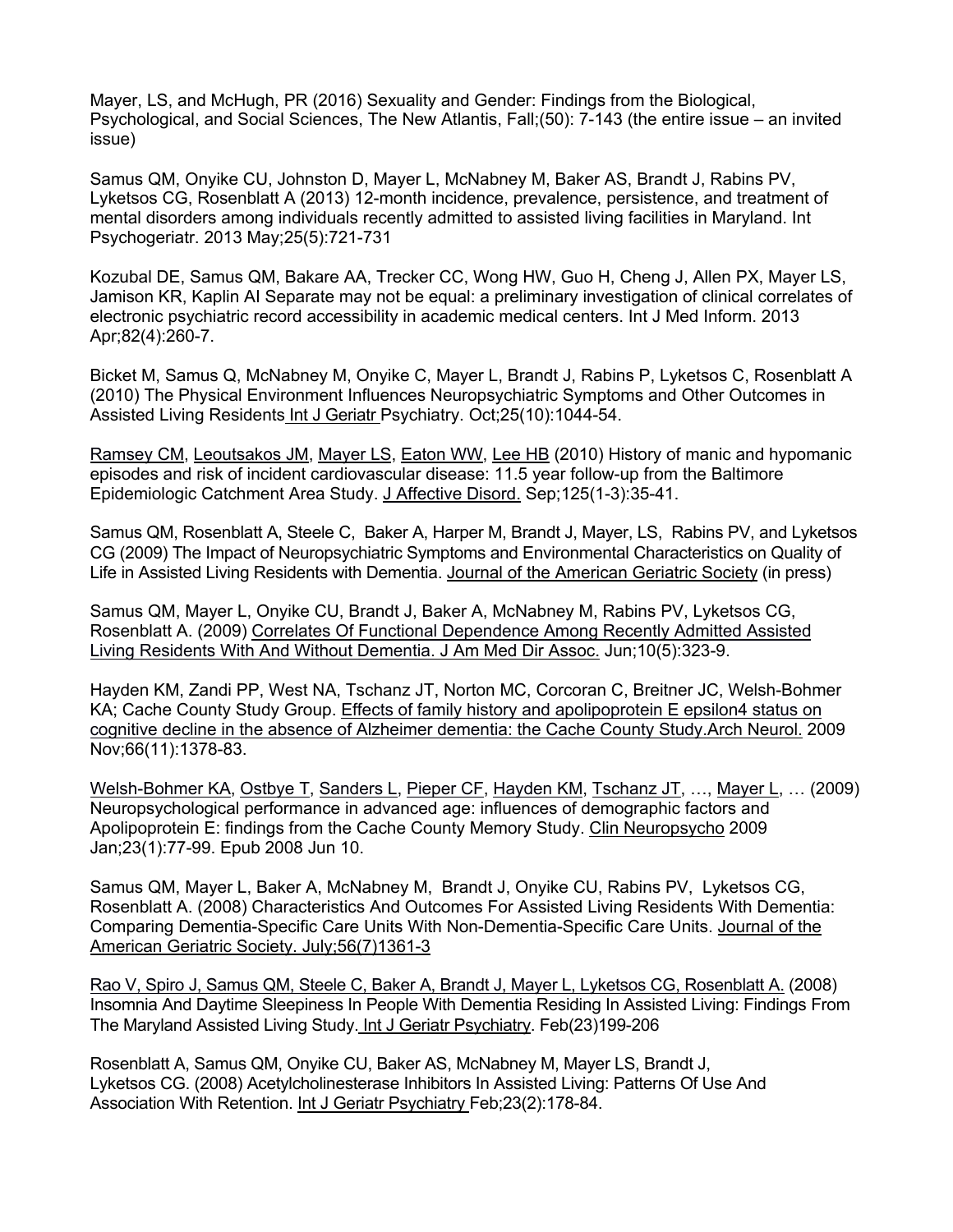Tighe SK, Leoutsakos JM, C Carlson M, Onyike CU, Samus Q, Baker A, Brandt J, Rabins PV, Mayer L, Rosenblatt A, Lyketsos CG. (2008) The Association Between Activity Participation And Time To Discharge In The Assisted Living Setting Int J Geriatr Psychiatry Jun:23(6):586-91

Steinberg M, Shao H, Zandi P, Lyketsos CG, Welsh-Bohmer KA, Norton MC, Breitner JC, Steffens DC, Tschanz JT…Mayer, L….(2008) Point and 5-year period prevalence of neuropsychiatric symptoms in dementia: the Cache County Study Int J Geriatr Psychiatry Feb;23(2):170-7.

Lyketsos CG, Samus QM, Baker A, McNabney M, Onyike CU, Mayer LS, Brandt J, Rabins P, Rosenblatt A. (2007) Effect Of Dementia And Treatment Of Dementia On Time To Discharge From Assisted Living Facilities: The Maryland Assisted Living Study. J Am Geriatr Soc; 55(7): 1031-7

Mayer LS, Bay RC, Politis A, Steinberg M, Steele C, Baker AS, Rabins PV, Lyketsos CG. Comparison Of Three Rating Scales As Outcome Measures For Treatment Trials Of Depression In Alzheimer Disease: Findings From DIADS (2006) Int J Geriatr Psychiatry. Oct;21(10):930-6

Maust DT, Onyike CU, Sheppard JM, Mayer LS, Samus QM, Brandt J, Rabins PV, Lyketsos CG, Rosenblatt A. (2006) Predictors Of Caregiver Unawareness And Nontreatment Of Dementia Among Residents Of Assisted Living Facilities: The Maryland Assisted Living Study. Am J Geriatr Psychiatry. 2006 Aug;14(8):668-75

Khachaturian AS, Zandi PP, Lyketsos CG, Hayden KM, Skoog I, Norton MC, Tschanz JT, Mayer LS, Welsh-Bohmer KA, Breitner JC. (2006) Antihypertensive Medication Use And Incident Alzheimer Disease: The Cache County Study. Arch Neurol. 2006 May;63(5):686-92

Mayer LS, Bay RC, Politis A, Steinberg M, Steele C, Baker AS, Rabins PV, Lyketsos CG. (2006) Comparison Of Three Rating Scales As Outcome Measures For Treatment Trials Of Depression In Alzheimer Disease: Findings From DIADS Int J Geriatr Psychiatry. 21(10):930-6

Watson, Lea C., Lehmann, Susan, Mayer, Lawrence, Samus, Quincy, Baker, Alva, Brandt, Jason, Steele, Cynthia, Rabins, Peter, Rosenblatt, Adam, Lyketsos, Constantine (2006) Depression in Assisted Living Is Common and Related to Physical Burden Am. J. Geriatr. Psychiatry.14: 876-883

Samus, Quincy M., Rosenblatt, Adam, Onyike, Chiadi, Steele, Cynthia, Baker, Alva, Harper, Michael, Brandt, Jason, Mayer, Lawrence, Rabins, Peter V., Lyketsos, Constantine G. (2006) Correlates of Caregiver-Rated Quality of Life in Assisted Living: The Maryland Assisted Living Study J Gerontol B Psychol Sci Soc Sci 2006 61: P311-314

Maust, Donovan T., Onyike, Chiadi U., Sheppard, Jeannie-Marie E., Mayer, Lawrence S., Samus, Quincy M., Brandt, Jason, Rabins, Peter V., Lyketsos, Constantine G., Rosenblatt, Adam (2006) Predictors of Caregiver Unawareness and Nontreatment of Dementia Among Residents of Assisted Living Facilities: The Maryland Assisted Living Study Am. J. Geriatr. Psychiatry.14: 668-675

Burdick DJ, Rosenblatt A, Samus QM, Steele C, Baker A, Harper M, Mayer L, Brandt J, Rabins P, Lyketsos CG. (2005) Predictors of functional impairment in residents of assisted-living facilities: the Maryland Assisted Living study. J Gerontol A Biol Sci Med Sci. Feb;60(2):258-64

Rao V, Spiro JR, Samus QM, Rosenblatt A, Steele C, Baker A, Harper M, Brandt J, Mayer L, Rabins PV, Lyketsos CG. (2005) Sleep disturbances in the elderly residing in assisted living: findings from the Maryland Assisted Living Study Int J Geriatr Psychiatry. 2005 Oct;20(10):956-66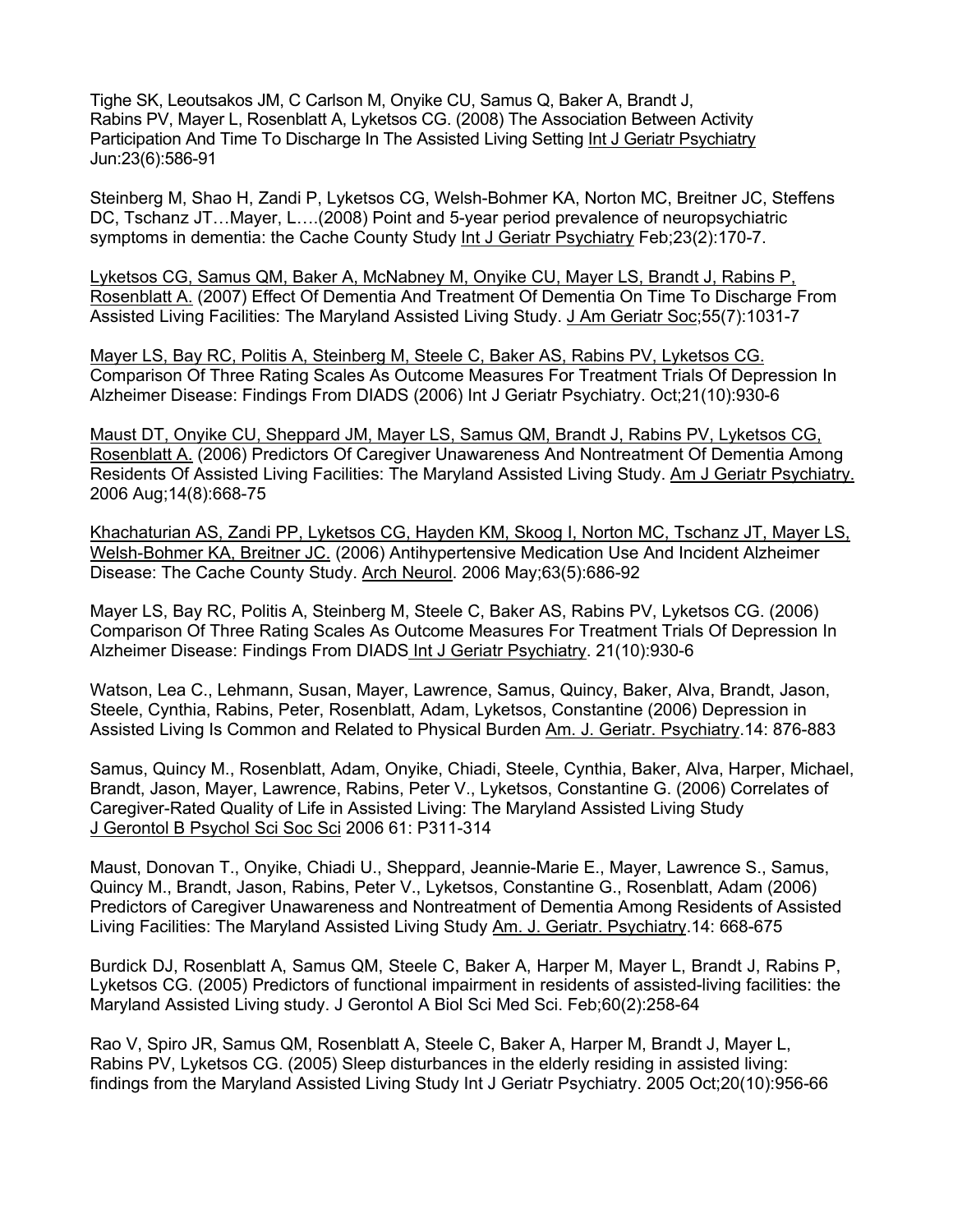Samus QM, Rosenblatt A, Steele C, Baker A, Harper M, Brandt J, Mayer L, Rabins PV, Lyketsos CG. (2005) The association of neuropsychiatric symptoms and environment with quality of life in assisted living residents with dementia Gerontologist. 45 Spec No 1(1):19-26

Politis, AM, Vozzella S, Mayer LS, Onyike CU, Baker A, and Lyketsos, CG (2004) A randomized, controlled, clinical trial of activity therapy for apathy in patients with dementia residing in long-term care, Intl Jour Geriatric Psychiatry, November, 2004, 19(11), 2069-2079

Khachaturian AS, Corcoran, CD, Mayer LS, Zandi PP, and Breitner JC (2004) Apolipoprotein E Epsilon4 Count Affects Age At Onset Of Alzheimer's Disease, But Not Lifetime Susceptibility: The Cache County Study (2004) Archives of General Psychiatry, May, 61(5), 518-24

Politis AM, Mayer LS, Passa M, Maillis A, and Lyketsos, CG (2004) Validity and Reliability of the Newly Translated Hellenic Neuropsychiatry Inventory (H-NPI) Applied to Greek Outpatients with Alzheimer's Disease: A study of Disturbing Behaviors Among Referrals to a Memory Clinic (2004) Int Jour Geriatric Psychiatry (2004) March, 2004, 19(3), 203-8

Zandi, P. Carlson, C., Plassman, B., Welsh-Bolmer, K., Mayer, L., Steffens, D., and Breitner, J. (2002) Hormone Replacement Therapy and the Incidence of Alzheimer Disease in Older Women: The Cache County Study, Journal of the American Medical Association, 288 (17), November, 2123-2129

Zandi, P., Anthony, J. Hayden, K. Mehta, D., Mayer, L., and Breitner, J. (2002) Reduced Incidence Of AD With NSAIDS But Not H2 Receptor Antagonists, Neurology, 59:880-886

Miech, R., Breitner, J.C.S., Zandi, P.P., Khachaturian, A.S., Anthony, J. and Mayer, L. (2002) Incidence of AD May Decline in the Early 90's for Men, Later for Women: The Cache County Study, Neurology, 58 (2), 209-218

Merrill, R., Merrill, A., and Mayer, L. (2000) "Factors Associated with No Surgery or Radiation Therapy for Invasive Cervical Cancer in Black and White Women", Ethnicity and Disease, 10(2), 248-256

Rebok, G., Hawkins, W., Kellam, S., and Mayer, L. (1997) The Role of Concentration Problems on the Course of Aggressive and Shy Behavior in an Epidemiologically-Based Preventive Trials, Child Development, 23, 465-486

Rebok, G. W., Hawkins, W. E., Krener, P., Mayer, L.S., and Kellam, S.G. (1996) "The Effect of Concentration Problems on the Malleability of Children's Aggressive and Shy Behavior, Journal of the American Academy of Child and Adolescent Psychiatry, 35, 193-203

Kellam, S., Mayer, L., Rebok, G. and Hawkins, W. (1996) "The Effects of Improving Achievement on Aggressive Behavior and of Improving Aggressive Behavior on Achievement Through Two Preventive Interventions: An Investigation of Causal Paths", in Dohrenwend (ed.) Adversity, Stress and Psychopathology , American Psychiatric Press, American Psychiatric Association, [a refereed journal published as a monograph series]

Kellam, S., Rebok G., Mayer, L., Ialongo, N. and Kalodner, C. (1994) "Depressive Symptoms Over First Grade and Their Response to a Developmental Epidemiologically Based Preventive Trial Aimed at Improving Achievement" , Development and Psychopathology, 6, 463-481

Kellam, S.G., Rebok, G.W., Wilson, R. and Mayer, L.S.(1994) "The Social Field of the Classroom: Context for the Developmental Epidemiological Study of Aggressive Behavior", in Adolescence in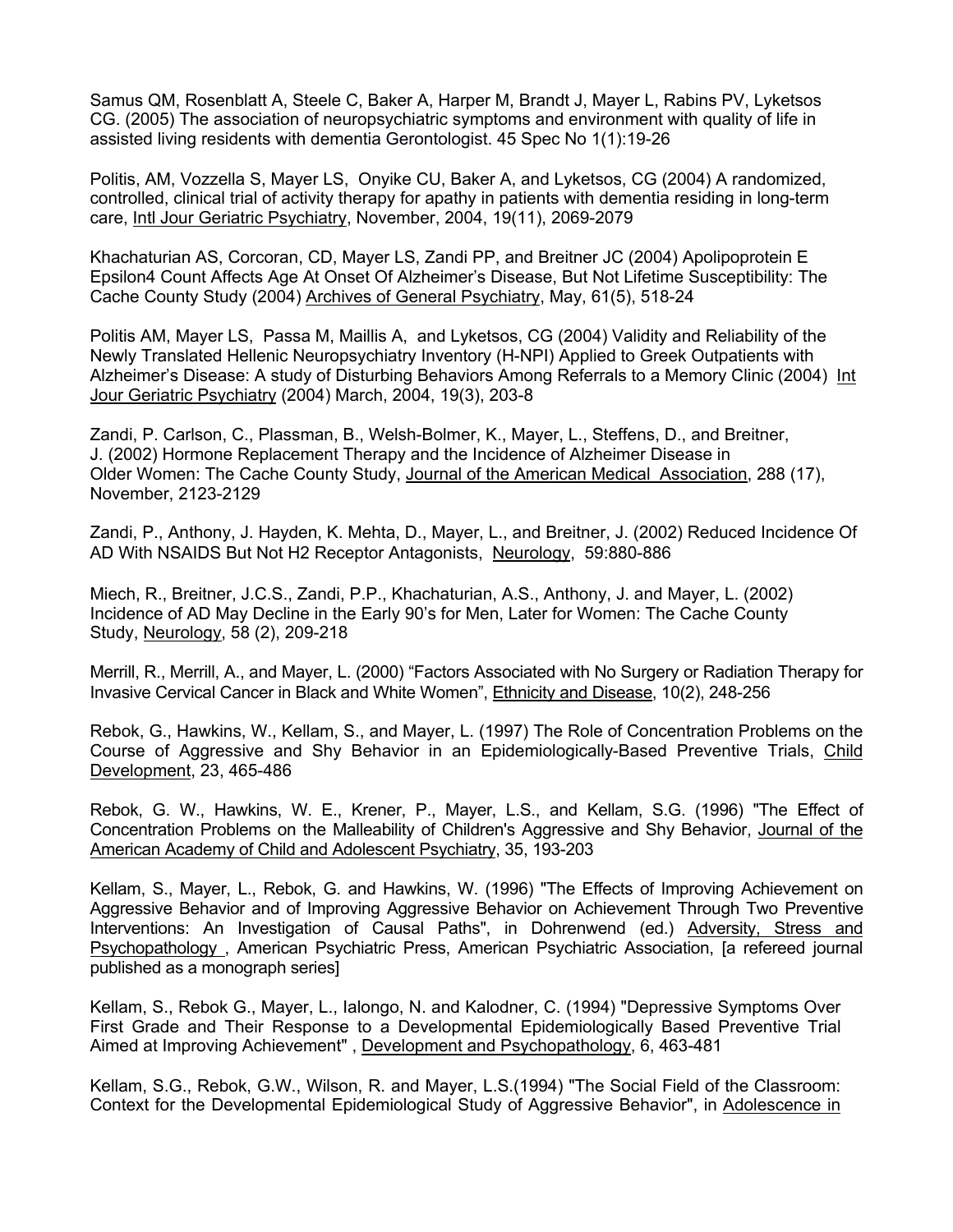Context: The Interplay of Family, School, Peers, and Work in Adjustment, Silbereisen, R. K. and Todt, E. (eds), New York: Springer-Verlag, 390-408

Kellam, S., Rebok G., Ialongo, N., and Mayer, L. (1994) "The Course and Malleability of Aggressive Behavior from Early First Grade Into Middle School: Results of a Developmental Epidemiological Based Preventive Trial", The Journal of Child Psychology and Psychiatry, 35(2), 259-281

Mayer, L. S. (1994) "On Cross-Lagged Panel Studies with Serially Correlated Errors," Frontiers in Econometrics, G. Maddala (ed), Springer-Verlag, 336-345

Dolan, L. J., Kellam, S. G., Brown, C. H., Werthamer-Larson, L., Rebok, G. W., Mayer, L. S., Laudolff, J. and Turkkan, J. S.(1993) "The Short-term Impact of Two Classroom-based Preventive Interventions on Aggressive and Shy Behaviors and Poor Achievement", Journal of Applied Developmental Psychology, 14, 317-345

Kellam, S. G., Werthamer-Larson, L., Dolan, L. J., Brown, C. H., Mayer, L. S., Rebok, G. R., Anthony, J. C., Laudolff, J. and Edelsohn, G.(1991) "Developmental Epidemiologically Based Preventive Trials: Baseline Modelling of Early Target Behaviors and Depressive Symptoms", American Journal of Community Psychology, 19, 563-584

Rebok, G.R., Kellam, S. G., Dolan, L. J., Werthamer-Larsson, L., Edwards, E. J., and Mayer, L. S., and Brown, G.H. (1991) "Preventing Early Risk Behavior: Process Issues and Problem Areas in Prevention Research", The Community Psychologist, 24, 18-21

Mayer, L.S. and Carroll, S.S. (1991) "Modeling the Contemporaneous Relationship in a Continuous Variable Panel Model", Communications in Statistics, 17, 463-477

Mayer, L.S. and Carroll, S.S. (1988) "Measures of Dependence for Cross-Lagged Panel Models," Sociological Methods and Research, 17(1) August, 248-260

Mayer, L.S. and Carroll, S.S. (1987) "Testing for Homogeneity in Cross-Lagged Panel Studies, Communications in Statistics, 16(9), 2487-2510

Mayer, L.S. and Carroll, S.S. (1987) "Testing for Lagged, Cotemporal, and Total Dependence in Cross-Lagged Panel Analysis, Sociological Methods and Research, 16(2), 187-217

Mayer, L.S. (1986) "Statistical Inferences for Cross-Lagged Panel Models Without the Assumption of Normal Errors," Social Science Research, 15, 28-42

Mayer, L.S. and Carroll, S.S. (1986) "Detecting Serial Correlation in the Error Structure of a Cross-Lagged Panel Model," Communications in Statistics, 15, 347-366

Carroll, S.S. and Mayer, L.S. (1986) "Analysis of the Cross-Effects in a Cross-Lagged Panel Study," Communication in Statistics, 15, 3361-3395

Mayer, L.S. (1986) "On Cross-Lagged Panel Studies with Serially Correlated Errors," Journal of Business and Economic Statistics, 4, 347-357

Mayer, L.S. (1981). "A Comment on 'Estimating Volumes of Remaining Fossil Fuel Resources'," Journal of the American Statistical Association, 76, 551-554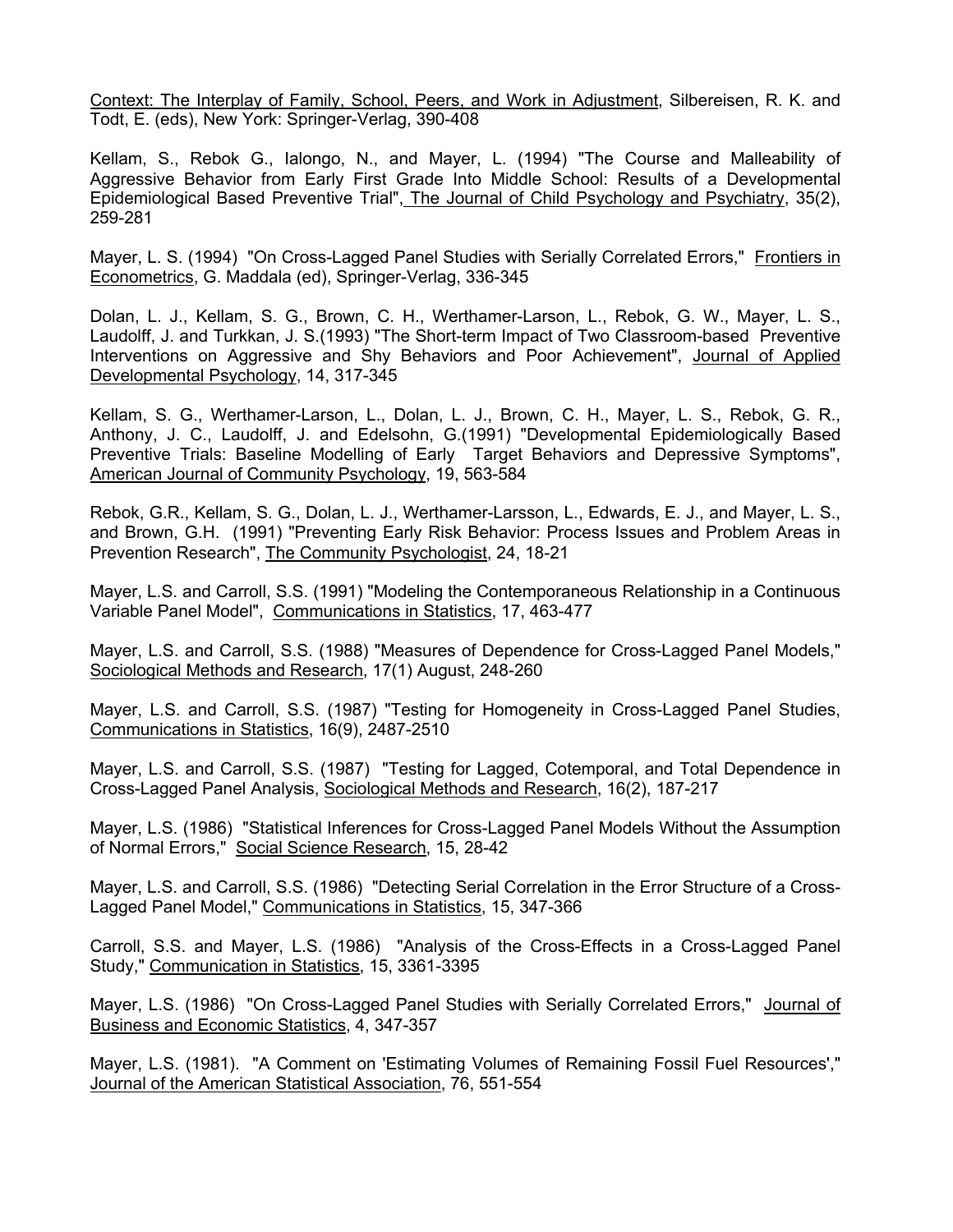Mayer, L.S. and Horowitz, C.E. (1979). "The Effect of Price on the Residential Demand for Electricity: A Statistical Study," Energy, 4, 87-99

Mayer, L.S. (1978). "Estimating the Effects of the Onset of the Energy Crisis on Residential Energy Demand," Resource and Energy, 1, 57-92

Mayer, L.S. and Benjamin, Y. (1978). "Modeling Residential Demand for Natural Gas as a Function of the Coldness of the Month," Energy and Buildings, 1, 301-312

Mayer, L.S., Hoyer, R.W., and Bernd, J.L. (1977). "Some Problems in the Validation of Mathematical and Stochastic Models of Political Phenomena: The Case of the Supreme Court," American Journal of Political Science, 21, 381-403

Mayer, L.S. and Younger, M.S. (1976). "Estimation of Standardized Regression Coefficients," Journal of the American Statistical Association, 71, 154-157

Mayer, L.S. and Robinson, J.A. (1977). "Measures of Association for Multiple Regression Models with Ordinal Predictor Variables," Sociological Methodology, 1978, Jossey-Bass, 141-162

Jensen, D.R. and Mayer, L.S. (1977). "Some Variational Results and Their Applications to Problems in Multiple Inference," Annals of Statistics, 5, 922-931

Horowitz, C.E. and Mayer, L.S. (1977). "The Relationship Between the Price and Demand for Natural Gas: A Partially Controlled Study," Energy Research, 1, 193-222

Hoyer, R.W. and Mayer, L.S. (1976). "On Electoral Equilibria in a Spatial Analysis Based on the Theory of Games," Journal of Politics, 38, 116-171

Hoyer, R.W. and Mayer, L.S. (1975). "On Social Preference Orderings Under Majority Rule," Econometrica, 43, 803-806

Mayer, L.S., and Good, I.J. (1975). "Is Minimax Regret Applicable to Voting Decisions? American Political Science Review, 69, 916-917

Good, I.J. and Mayer, L.S. (1975). "Estimating the Efficacy of a Vote," Behavioral Science, 20, January, 25-33

Mayer, L.S. and Younger, M.S. (1975). "Multiple Indicators and the Relationship Between Abstract Variables," Sociological Methodology, 1975, 191-211

Jensen, D.R. and Mayer, L.S. (1975). "Normal-Theory Approximations to Tests for Linear Hypotheses," Annals of Statistics, 3, 429-444

Jensen, D.R., Mayer, L.S. and Myers, R.H. (1975). "Optimal Designs and Large-Sample Tests for Linear Hypotheses," Biometrika, 62, 71-78

Hoyer, R.W. and Mayer, L.S. (1974). "Comparing Strategies in a Spatial Model of Electoral Competition," American Journal of Political Science, 18, 501-523

Bush, W. and Mayer, L.S. (1974). "Some Implications of Anarchy for the Distribution of Property," Journal of Economic Theory, 4, 401-411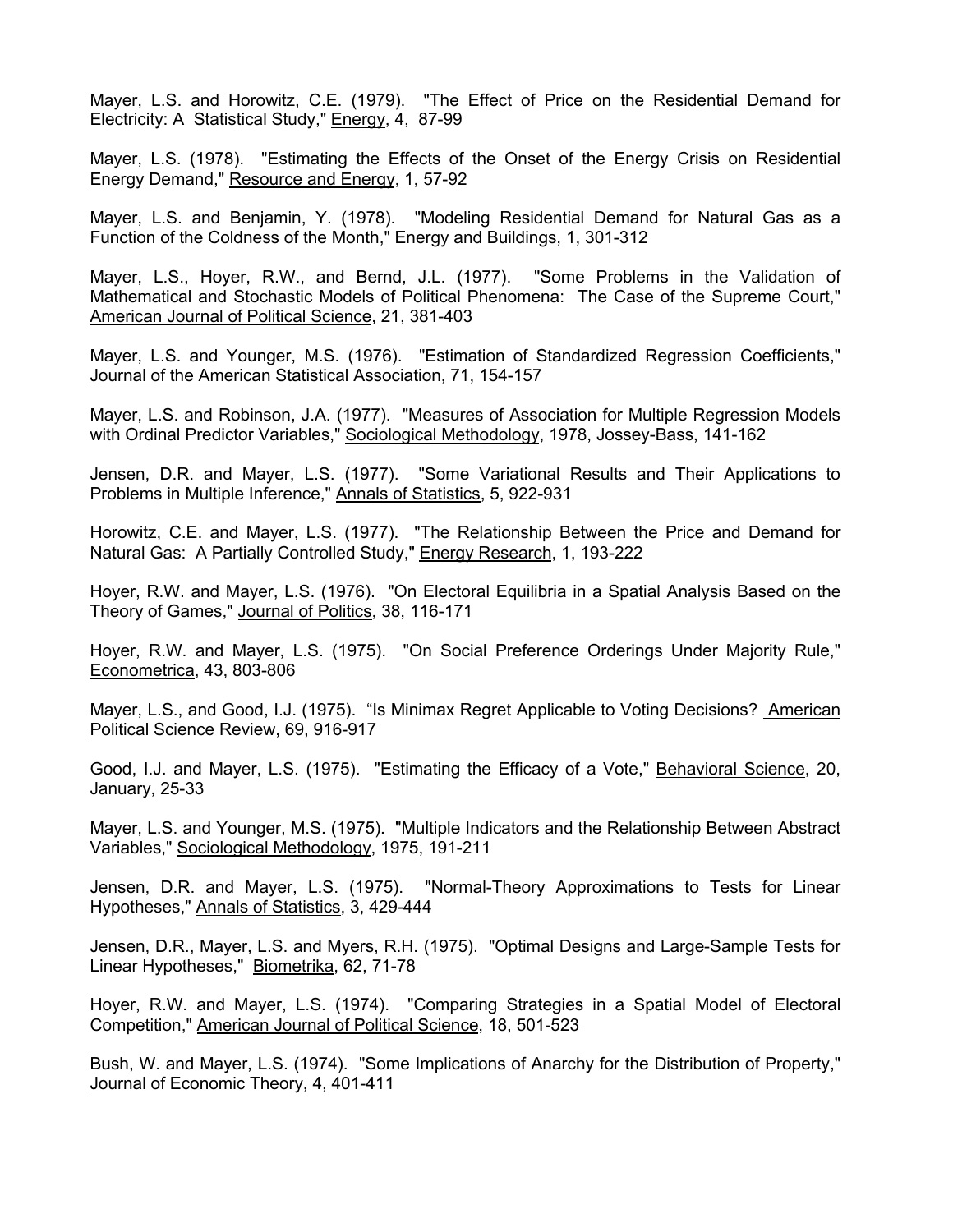Mayer, L.S., Singh, J. and Willke, T.A. (1974). "Utilizing Initial Estimates in Estimating the Coefficients in a Linear Model," Journal of the American Statistical Association, 69, 219-222

Mayer, L.S. and Younger, M.S. (1974). "Procedures for Estimating Standardized Regression Coefficients from Sample Data," Sociological Methods and Research, 1, 431-453

Mayer, L.S. and Good, I.J. (1974). "On Ordinal Prediction Problems," Social Forces, 52 (4), 543- 549

Mayer, L.S. (1974). "On the Use of Non-Random Exogenous Variables in Path Analysis," American Sociological Review, 39, 891-893

Klemmack, D.L., Leggette, T.A. and Mayer, L.S. (1973). "Non-Random Exogenous Variables in Path Analysis," American Sociological Review, 38 (December), 778-784

Mayer, L.S. and Hendrickson, A. (1973). "A Method for Constructing an Optimal Regression Design After an Initial Set of Input Values Has Been Selected," Communications in Statistics, 2(5), 465-477

Mayer, L.S. and Willke, T.A. (1973). "On Biased Estimation in Linear Models," Technometrics, 15, 497-508

Mayer, L.S. (1973). "Estimating a Correlation Coefficient When One Variable is Not Directly Observed," Journal of the American Statistical Association, 68, 420-421

Burgess, P.M. and Mayer, L.S. (1973). "Simulation and Society, A Review Essay," Journal of Regional Science, 12, 303-311

Good, I.J. and Mayer, L.S. (1973). "On Surfaces of Constant Societal Loss in a Model of Social Choice," Journal of Mathematical Sociology, 2, 209-219

Mayer, L.S. (1972). "Using Monotone Regression to Estimate a Correlation Coefficient," Sociological Methodology, (Herbert Costner, ed.), Jossey-Bass: San Francisco, 200-212

Mayer, L.S. (1972). "An Analysis of Measures of Crosscutting and Fragmentation," Comparative Politics, 4, 405-415

Mayer, L.S. (1971). "Comment on 'The Assignment of Numbers to Rank Order Categories'," American Sociological Review, 35, 916-917

Mayer, L.S. (1971). "A Note on Treating Ordinal Data as Interval Data," American Sociological Review, 36, 519-520

Mayer, L.S. (1971). "A Note on An Axiomatic Model of Voting Bodies," American Political Science Review, 65, 764-65

 $\ddot{\phantom{0}}$ 

Mayer. L.S. (1971). "A Method of Cluster Analysis When There Exists Multiple Indicators of a Theoretic Concept," Biometrics, 27, 143-155

Mayer, L.S. (1971). "A Comment on 'A Theorem on Voting'," American Political Science Review, 65, 779-780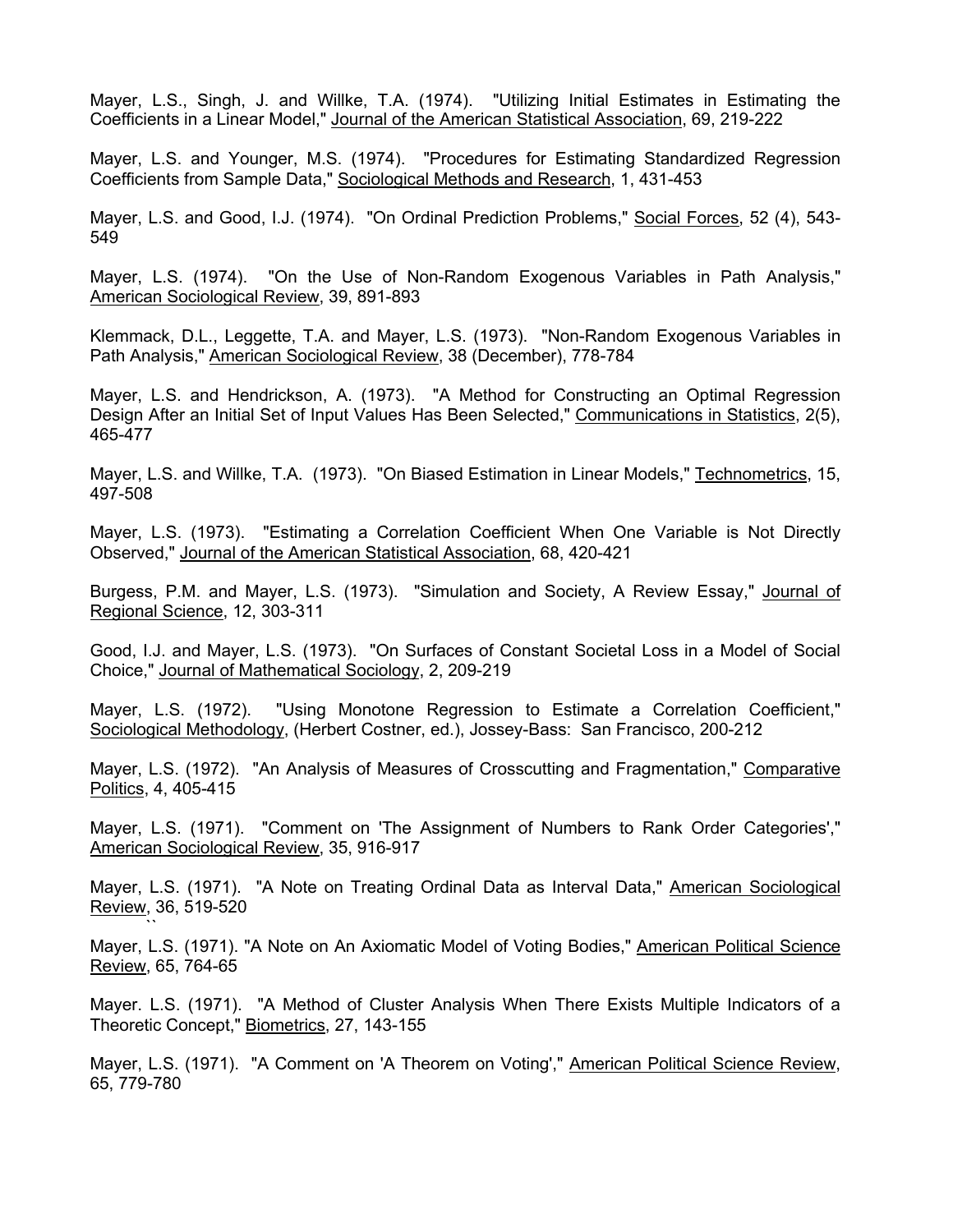### **Research Monographs:**

Energy Consumption Measurement: Data Needs for Public Policy, (1977) Committee on Measurement of Energy Consumption, Washington: National Academy of Science

Mayer, L.S. (1976). An Analysis of Alternative Voter Registration Systems, Modules in Applied Mathematics, Washington: Mathematical Association of America

### **Chapters in Research Monographs:**

Mayer, L. S. (1994) "On Cross-Lagged Panel Studies with Serially Correlated Errors," Frontiers in Econometrics, G. Maddala (ed), 154-165

Mayer, L.S. (1980). "The Effects of Price on Energy Demand: Econometrics Versus Exploratory Data Analysis," in Evaluation of Econometric Models (J. Kmenta and J. Ramsey, eds.), Academic Press, 15-45

Mayer, L.S. and Benjamin, Y. (1980). "Modelling Residential Demand for Natural Gas as a Function of the Coldness of the Month," in Saving Energy in the Home, (R. Socolow, ed.) New York: Ballinger

Bush, W. and Mayer, L.S. (1976). "On the Economics of Human Fertility," in Essays on Unorthodox Economic Strategies: Anarchy, Politics and Population, (A.T. Denzau and R.J. Mackay, eds.), University Publications, 163-181

Mayer, L.S. (1974). "Optimal Voting Behavior in a Two-Party Primary", in Applications of Mathematics in Political Science, Vol. VIII, (J. Herndon and J. Bernd, eds.), Charlottesville: University of Virginia Press, 4-14

### **Published Book Reviews:**

On the Verge: The Legal Fight of Travellers in England for their Rights (many authors), Romani Studies, 2001, 144-146

Firms and Markets (C. Tucker and R. Fuller, eds.), Perspective, Winter, 1988, 41

Social Science and Social Policy (R. Shotland and M. Mark, eds.), Perspective, April, 1986, 60

Principles of Epidemiology (Kleinbaum, Kupper and Morgenstern) Journal of the American Statistical Association, July/August 1984, 108

U.S. Interests and Global Natural Resources (Castle and Price, eds.), Perspective, September, 1984, 725-726

Proximity and Preference: Problems in the Multidimensional Analysis of Large Data Sets (R. Golledge and J. Raynor, eds.), Journal of the American Statistical Association, September, 1983, 78, 734

Statistical Applications in the Spatial Sciences (N. Wrigley, ed.), Journal of the American Statistical Association, June, 1983, 78, 509-510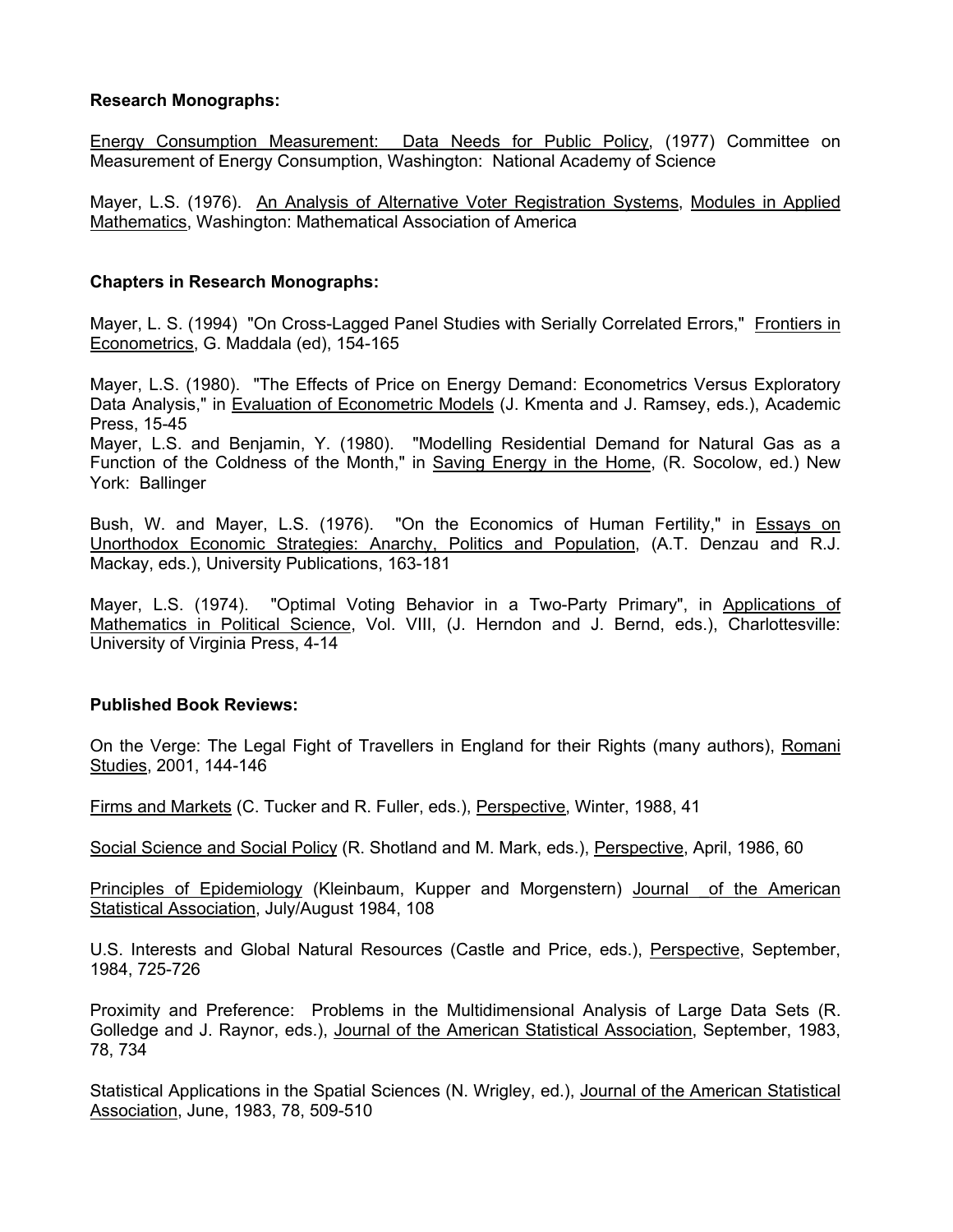Power, Voting, and Voting Power (Manfred J. Holler, ed.), Perspective, February, 1983

Exploratory Data Analysis (J. Tukey), Evaluation and Program Planning , 1981, 4, 195-196

On the Social Use of Information (A. Wissel), Perspective, June, 1977, Vol. 6, No. 5

Simulation Model Building: A Statistical Approach to Modeling in the Social Sciences With The Simulation Method (U. Norlen), Perspective, March 1977, Vol. 6, No. 2

Research Methods in the Social Sciences (D. Nachimas and C. Nachimas), Perspective, November 1976, Vol. 5, No. 9

Registering Voters by Mail: The Maryland and New Jersey Experience (R. Smolka), Perspective, October 1975, Vol. 4, No. 8

### **Other Professional Activities:**

Guest Lecture, Statistics and Epidemiology in Court, University of Maryland Law School, March, 2012

Editorial Board Member, Journal of Cardiology Research, 2003-

Member, Development Board, Copper Ridge Institute, Sykesville, MD, 1998-2000

Member, Expert Panel, Sexually Transmitted Disease and Teens, W. T. Grant Foundation, 2000-2001

Advisor, Sexually Transmitted Diseases & the Internet, American Social Health Association, 2000-2001

Invited Member, Panel on Mental Health Problems of Asylum Seekers, University of Greenwich, July 2000

Invited participant, Expert Panel on Mortality Associated with Alternative Fuels, Department of Energy, Carmel, May, 2000

Chief, Epidemiology and Biostatistics Branch, Phoenix Integrated Residency in Cardiology, 1999-

Clinical Professor, Prevention Center, College of Medicine, University of Arizona, 1999-

Member, Faculty of the Psychiatry Residency Program, Good Samaritan, 1998 –

Member of the Board of Directors, Palms Clinic, Phoenix, 1998-

Invited Participant, US Environmental Protection Agency Expert Panel on Cryptosporidium, October, 1998

Member, Evaluation Panel, Graduate Programs, University of Greenwich, London, August, 1998

Expert Witness, Appropriations Hearing on NIH Budget, US Senate, October, 1997-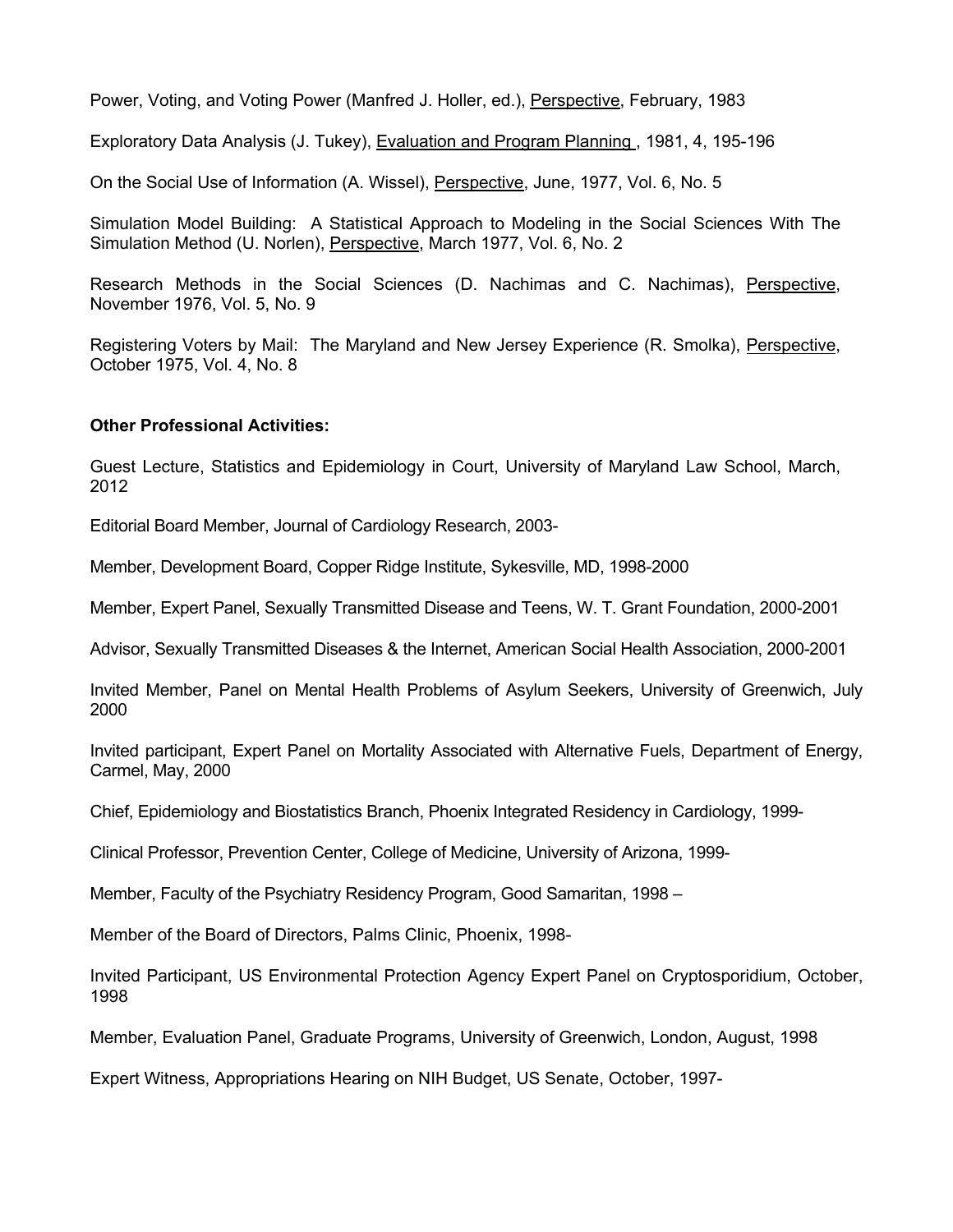Member, Expert Review Committee on Grant Applications and Awards, Health Care and Promotion Fund, Hong Kong, 1996-1998

Member, Clinical Committee, Health Services Advisory Group, Arizona, [the arm of the Medicare system that advises Medicare on reimbursements], 1994-1996

Alternate Member, Institutional Review Board, Samaritan Health Systems 1994-2001

Invited Attendee, Workshop on Psychosocial Research, American Psychiatric Association, Massachusetts General Hospital, Boston, October, 1996

Invited Attendee, Risk Estimation Conference, Environmental Protection Agency, Durham, North Carolina, September, 1996

Invited Attendee, Society for Prevention Research, Annual Conference, Puerto Rico, May, 1996

Proposal Evaluation Site Visit, Raptor Research Center, Boise State University, March 1996

Workshop Attendee, The Epidemiology of Avian Mortality, California Energy Commission, Sacramento, California, January, 1996

Invited Attendee, Prevention Science and Methodology Conference, Baltimore, MD, October, 1995

Invited Attendee, Avian Windpower Planning Meeting, Palm Springs, September, 1995

Invited Attendee, US Department of Energy Course on Risk Assessment, Boulder, July 1995

Invited Attendee, Mini-conference on Measuring Health Outcomes, Phoenix, March 1995

Invited Attendee, Private Conference on Wind Energy Research, California Energy Commission, Grand Island, California, December, 1994

Invited Participant, Workshop on Prevention Methodology, University of South Florida, Baltimore, December, 1994

Invited Participant, National Conference on Prevention Research, Washington, DC, December, 1994

Invited Consultant, California Energy Commission, Flagstaff, Arizona, November, 1994

Invited Participant, Workshop on the Science of Prevention, NIMH, Baltimore, December, 1994

Invited Participant, Meeting on Renewable Energy, California Energy Commission, Flagstaff, Arizona, November, 1994

Invited Participant, Workshop on Prevention Methodology, Oregon Social Learning Center, Eugene Oregon, August, 1994

Invited Technical Advisor, National Planning Meeting on Wind Power and Avian Mortality, Lakewood, CO, July, 1994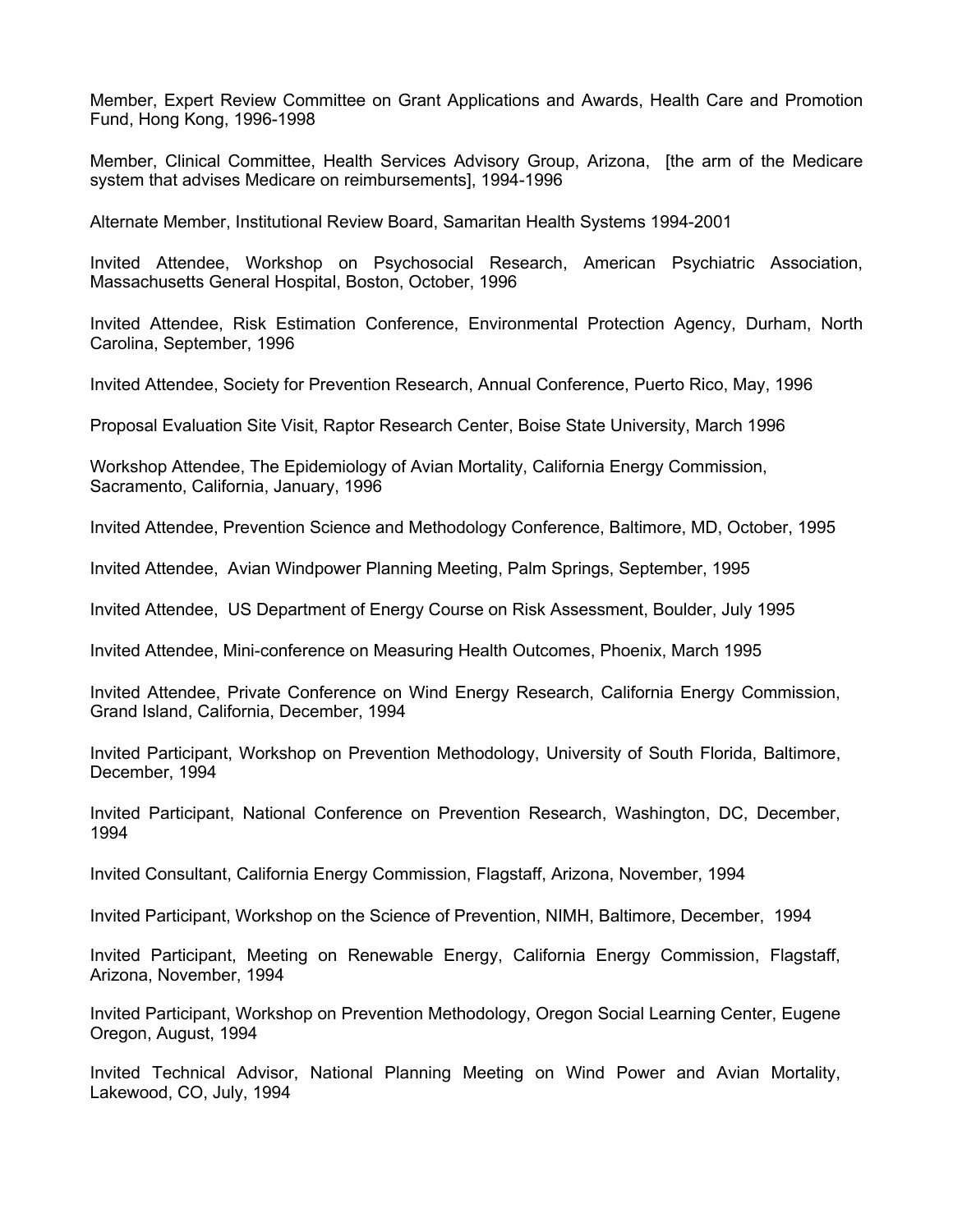Invited Participant, Workshop on Biostatistical Methods in Preventive Mental Health Research, College of Public Health, University of South Florida, Tampa, March, 1994

Invited Participant, Biomedical Effects of Renewable Energy, Invited Conference, US Department of Energy, Washington, DC February, 1994

Member, Special Study Section, National Institute of Health, 1993-

Invited Participant, Avian Mortality Taskforce Meeting, October, Pleasonton, CA, December, 1993

Invited Participant, Conference on Avian Mortality and Wind Energy, Pacific Gas and Electric, Livermore, CA, October, 1993

Invited Participant, Prevention Center Directors Meeting, National Institute of Mental Health, Tysons Corner, September, 1993

Invited Participant, National Conference on Prevention Research, McLean, Virginia, April, 1993.

Invited Participant, Prevention Center Directors Meeting, National Institute of Mental Health, Rockville, September, 1992

Invited Participant, Prevention Center Directors Meeting, National Institute of Mental Health, Rockville, September, 1991

Invited Participant, Conference on the Future of Prevention Research, National Institute of Mental Health, Washington, DC, July, 1991

Invited Participant, Workshop on Development of Delinquency, National Academy of Science, Woods Hole Study Center, July, 1991

Invited Participant, Workshop on Preventive Research, National Institute of Mental Health, October, 1990

Invited Lecturer, Exploratory Data Analysis, The Bootstrap and Panel Models in Occupational Medicine, lecture series, College of Business Administration, University of Canterbury, Christchurch, New Zealand, September - October, 1989

Invited Host, Mini-conference on The Epidemiology of Bladder Cancer, August, 1988, Lenox, **Massachusetts** 

Expert Witness, Department of Public Health, Commonwealth of Massachusetts, July, 1988

Expert Witness, Department of Labor and Industry, Commonwealth of Massachusetts, July, 1988

Invited Participant, Workshop in Multidimensional Analysis, Information Theory and Asymptotic Methods, Stanford University, July 1983

Assisted in Preparation and Coordination, Conference on Science and Technology in the Soviet Union, Stanford University, July, 1983

Session Organizer, International Conference on Energy Use Management, Berlin, October, 1981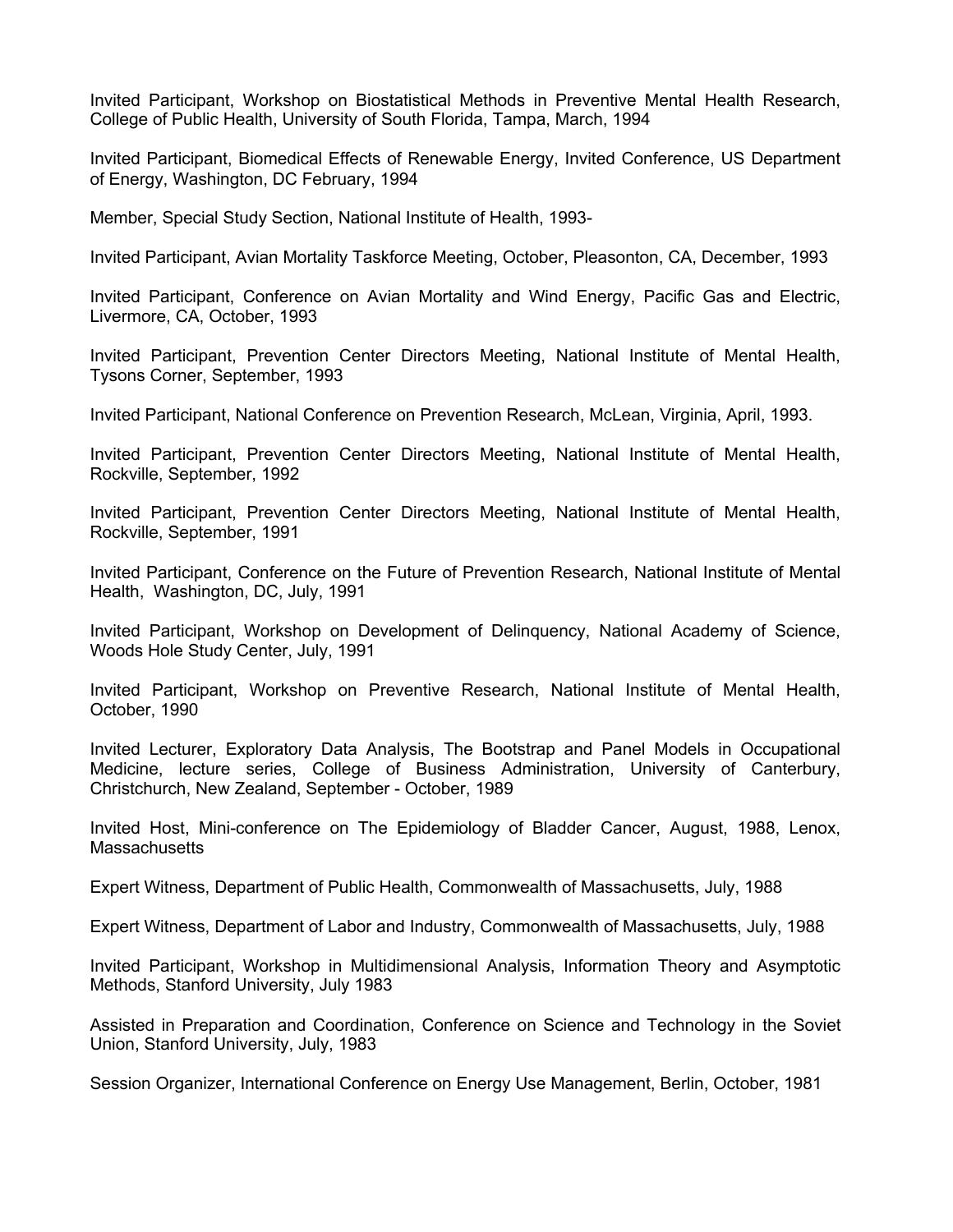Member, Committee on Industrial Use of Solar Energy, Solar Energy Research Institute, Golden, Colorado, 1979-1981

Press Conference on Wharton's Support to Litigation Project Award, April, 1981, Philadelphia

Invited Participant, Workshop on Model Validation, Department of Economics, New York University, April, 1980.

Expert Witness, Hearings on Energy Tax Exemptions, Energy Committee, Pennsylvania State Assembly, April, 1980

Lecturer, Workshop in Environmental Policy, Florida Atlantic University, March, 1980

Interviewed on Feasibility of Philadelphia's Refinery Tax Proposal, WUSL Radio, Philadelphia, November, 1980

Member, Committee on Health Manpower Training, Department of Health, New Jersey, 1976-79.

Interviewed on Model Validation, WPEN Radio, Philadelphia, November, 1979.

Interviewed on Value of Energy Forecasts, Philadelphia Inquirer, October, 1979.

Invited Panelist, Panel on Energy Models in Energy Policy-making, Program in Science Technology and Public Policy, George Washington University, Washington, D.C., October, 1979

Organizer, Workshop on Resource Estimation, Department of Energy Statistical Symposium, Gatlinburg, Tennessee, October, 1979

Session Chairperson, Special Topics Meetings on Regression, Institute of Mathematical Statistics, October, 1979

Invited Participant, Workshop on the Measurement and Interpretation of Model Confidence, National Bureau of Standards, U.S. Department of Commerce, Washington, D.C., October, 1979

Invited Participant, Workshop on Measuring Model Confidence, National Bureau of Standards, Gaithersburg, MD, October 1979

Expert Witness, Hearings on State Health Benefits, Ohio State Assembly, February, 1979

Member, Committee on Model Evaluation, General Accounting Office, United States Congress, 1977-1978.

Participant, Workshop on Assessment of Energy Models, Massachusetts Institute of Technology, October, 1978.

Organizer, Session on Multivariate Statistics, Annual Meeting, Institute of Mathematical Statistics, August, 1978

Lecturer, Program on Environmental Management, Florida Atlantic University, April, 1978

Expert Witness, Hearings on Local Energy Policies, Subcommittee on Energy and Power, Committee on Interstate and Foreign Commerce, U.S. House of Representatives, May, 1978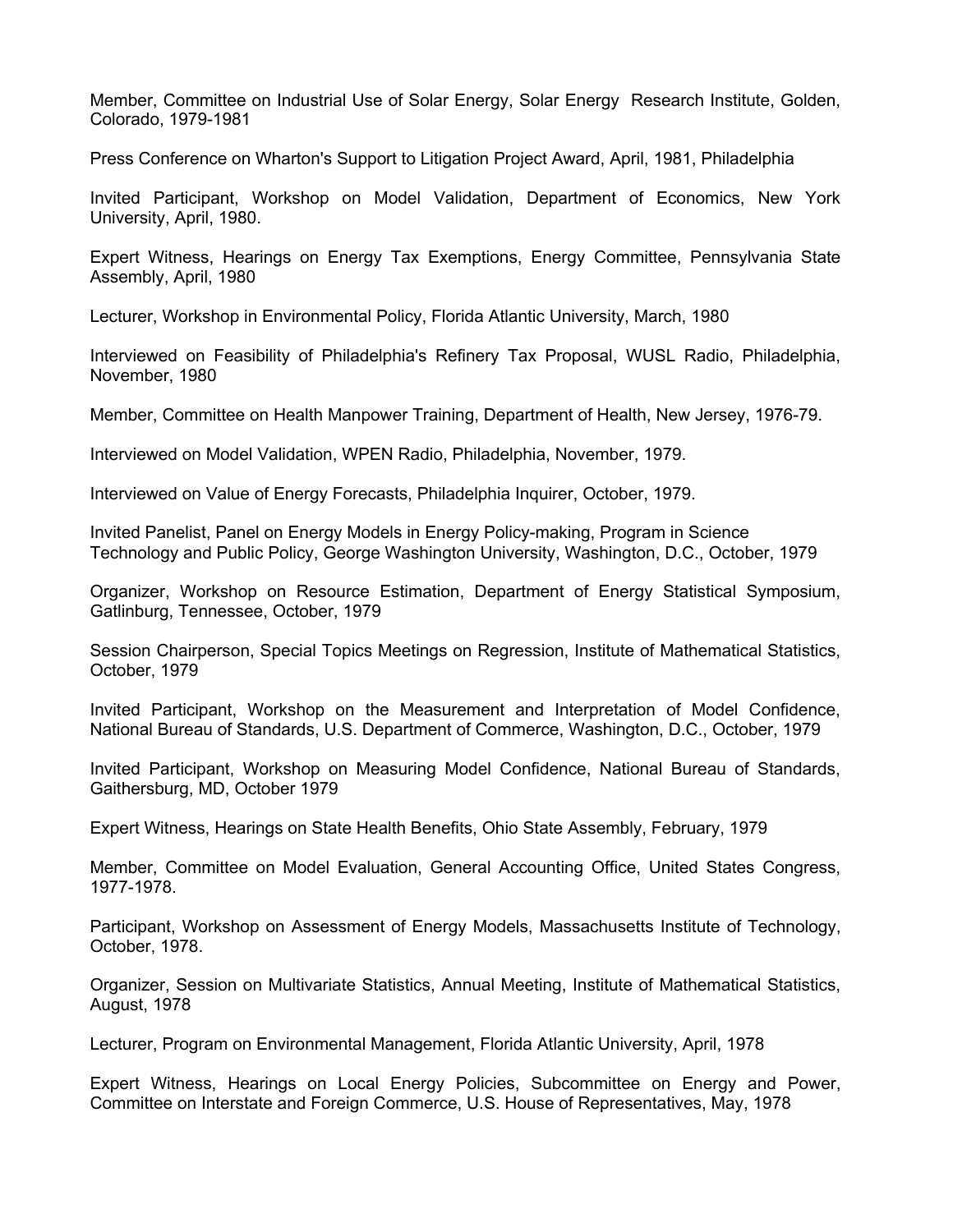Invited Panelist, Policy Workshop on Energy Policy, Swarthmore College, March, 1978

Chairperson, Committee on Membership, Institute of Mathematical Statistics, 1974-78

Invited Participant, Workshop on Energy Information, Stanford University, December 1977

Invited Participant, Conference on Criteria for Evaluation of Econometric Models, University of Michigan, June 1977

Expert Witness, Hearings on Health Impacts of Energy Conservation, Commerce Committee, US House Representatives, April, 1977

Conference Chair, Conference on the Analysis of Large Data Sets, Institute of Mathematical Statistics and American Statistical Association, Dallas, February 1977

Panelist, Seminars on Models and Energy Policy, Program in Public Policy, George Washington University, February, 1977

Invited Participant, Workshop on Stochastic Models of Social Structure Carnegie-Mellon University, MSSB Workshop, Pittsburgh, December, 1977

Interviewed on Energy Policy, West Virginia Public Television Network, October, 1976

Member, Committee on Measurement of Energy Consumption, National Academy of Sciences, 1975-76

Interviewed on Energy Policy, West Virginia Public Television Network, October, 1976

Participant, Workshop on Model Building, Mathematical Association of America, Cornell University, August, 1976

Organizer and Chair, Session on Voting Models, Annual Meeting of the Public Choice Society, Roanoke, VA, April, 1976

Instructor, Short Course on Advances in Data Analysis, Princeton University, April, 1976

Member, Organizing Committee, Annual Convention, Institute of Mathematical Statistics, 1975-76

Member, Site Review Committee, University of Texas, San Antonio, National Science Foundation, 1975

Participant, Workshop on Validation of Econometric Models, National Science Foundation, Vail, Colorado, June, 1975

Participant, Workshop on Decentralization Theory, National Science Foundation, Princeton University, March, 1975

Member of the Council, Polymetrics Section, International Studies Association, 1973-75

Member, Committee on Education of Gifted Children, Department of Education, Virginia, 1973-74

Member, Committee on Health Training, State Council of Higher Education, Virginia, 1973-74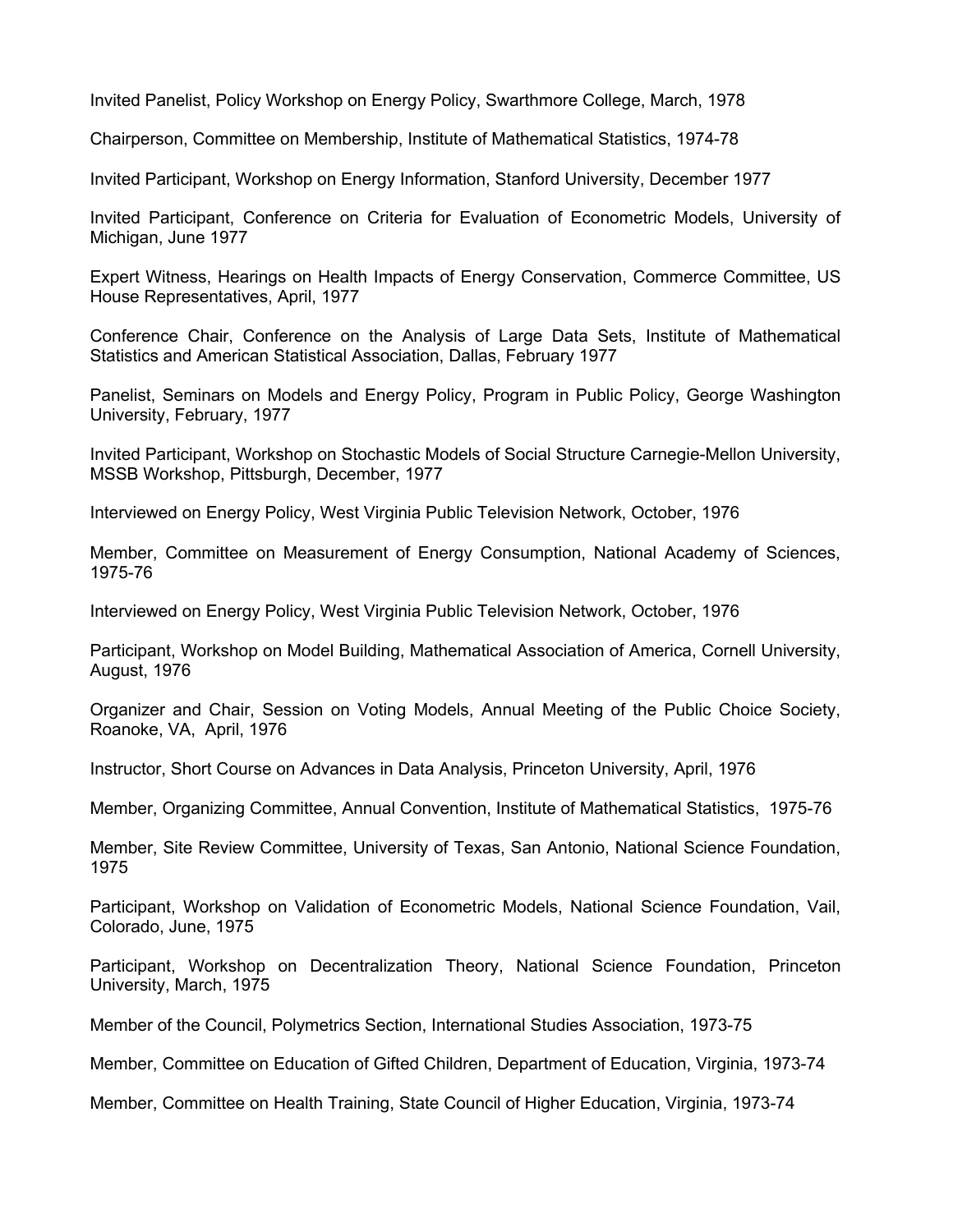Instructor, Workshop on Survey Research, University of Cologne, Cologne, West Germany, 1973

Lecturer, Institute on Model Building, National Science Foundation, Blacksburg, Virginia, August, 1973

Clinical Assistant [Clinical Rotations], Associated Medical Schools, British Virgin Islands, 1969- 1970

Summer Fellow, College of Medicine, University of Michigan, Summer, 1970

### **Major Consulting Appointments (Other than Public and Non-profit):**

Play an active advisory role to several CEO's, corporate medical directors, courts, boards, and nonprofits on specific health issues, which are confidential, private, proprietary or privileged. I would be glad to discuss these activities in an executive session. They are not appropriate for open documentation.

# **Major Consulting Appointments (Public and Non-profit):**

Consultant in Research Compliance, Maricopa Integrated Medical System, 2002-2003

Consultant, California Energy Commission, 1994-2002

Consultant, National Renewable Energy Laboratory, 1992-1996

Consultant, Department of Mental Hygiene, Johns Hopkins Medical Institutions, June-August, 1990 -1993

Consultant, Program on Delinquency, Child and Maternal Health, Harvard School of Public Health, 1991.

Consultant, Committee on the Courts, Arizona Supreme Court, 1988-1989.

Consultant, Bonneville Power Authority, 1986-1988.

Consultant, Special Counsel, Department of Energy, 1979-82.

Consultant, National Governors Association, 1979-81

Consultant, Environmental Monitoring Project, Environmental Protection Agency, 1979

Consultant, Energy Office, State of New York, 1976-78

Consultant, Department of Health, City of New York, 1976-78

Consultant, Center for the Study of Emergency Health Services, University of Pennsylvania, 1977

Consultant, Chancellor, The University of Missouri, 1976

Consultant, National Commission on Water Quality, 1974-76

Consultant, Trout Unlimited, 1976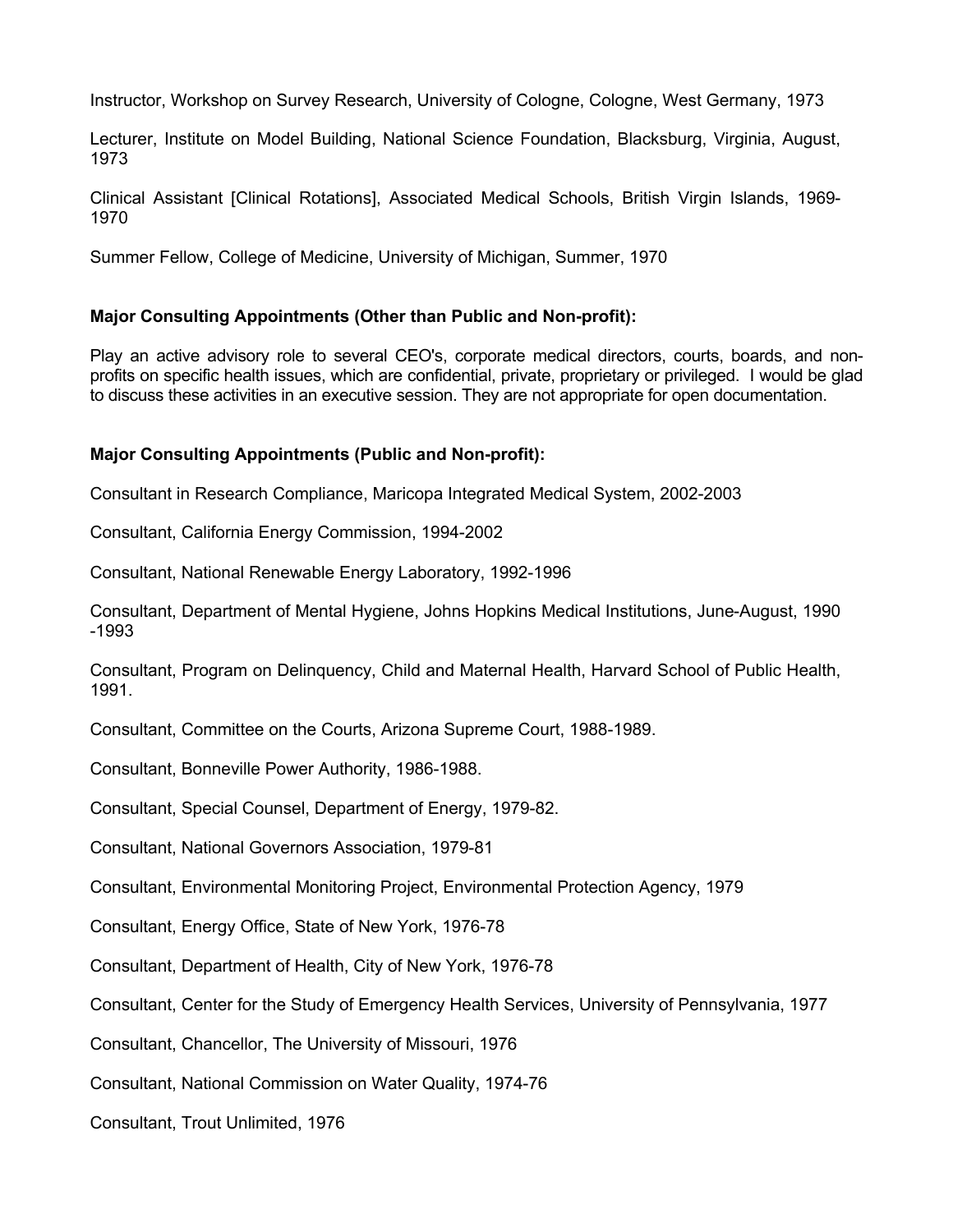Consultant, Policy Analysis Division, Department of Housing and Urban Development, 1974

Consultant, Department of Political Science, Ohio State University, 1974

Consultant, Committee on State Employee Benefits, Assembly of the State of Ohio, 1973

Consultant, Department of Preventive Medicine, Ohio State University, 1972-73

### **Editorial Service:**

Abstract Review Board, Annual Meeting, Society for General Internal Medicine, 1995

Member, Editorial Board, Sociological Methodology, Publication of the American Sociological Association, 1979-1983

Associate Editor, Series on Social Methodology, Sage Publications, 1974-81

Member, Editorial Board, Journal of Politics, 1974-81

Associate Editor, Journal of the American Statistical Association, 1977-79

Abstracter, Executive Sciences Incorporated, 1974-79

Abstracter, Mathematical Reviews, 1974-76

Proposal reviewer for a variety of public agencies. In 1991-93 reviewed proposals for NIH, NIMH, NSF, DOE, EPA and others

Manuscript reviewer for several publishers including John Wiley and Sons and Wadsworth

### **Honors and Awards:**

Listed in the International Who's Who in Medicine, 1997-

Listed in Who's Who in Medicine, 1994-

Honorary Member, Phi Beta Phi, Honorary Society, inducted 1991

Distinguished Research Professor, Arizona State University, 1987-88

Fellow, Royal Statistical Society, elected November, 1984.

Listed in Who's Who in the West, 1983-

Listed in Who's Who in Medical Research, 1982-

Listed in Personalities in America, 1981-

Listed in Distinguished Educators, 1982-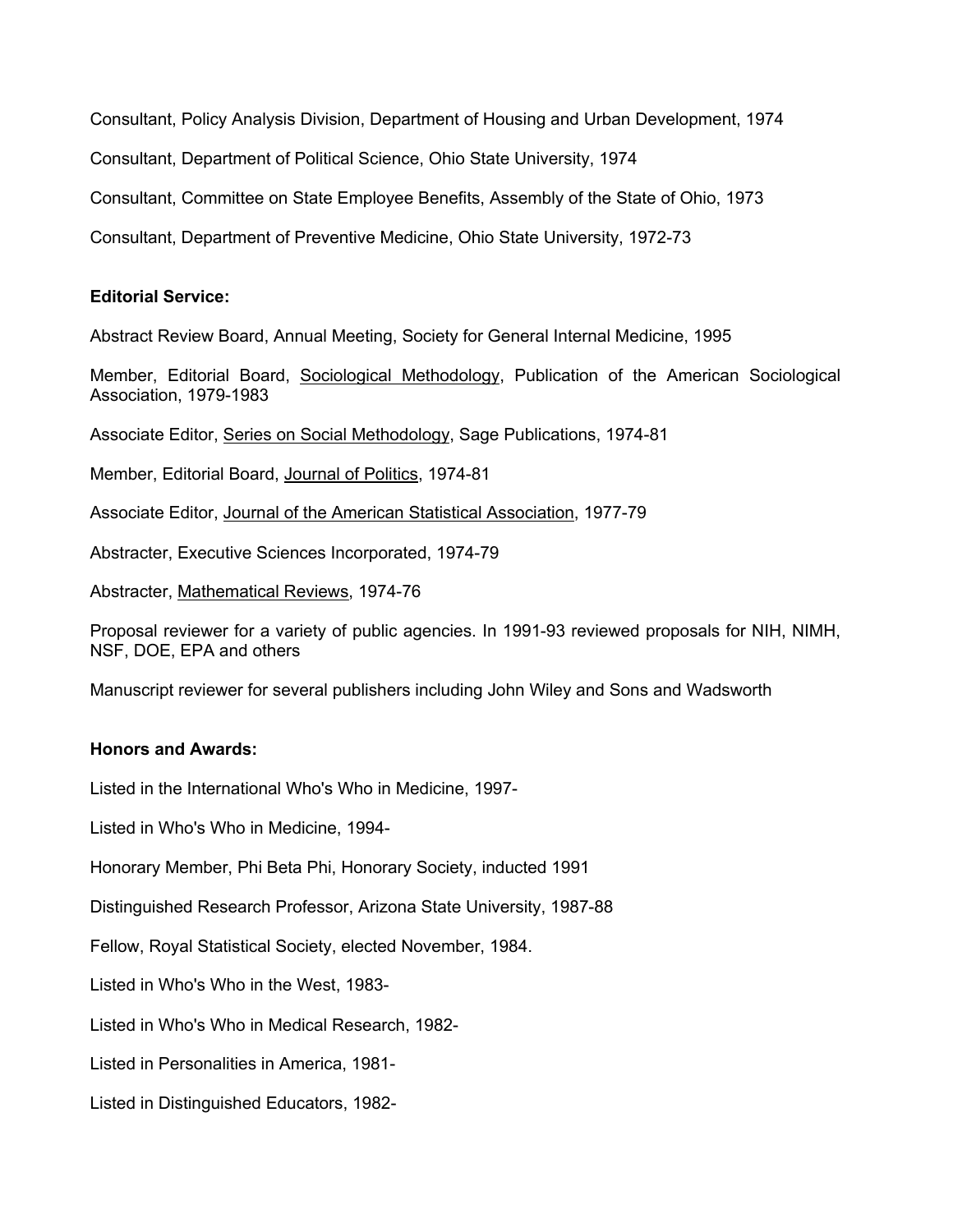Member, Phi Beta Kappa, inducted 1967

Member, Alpha Iota Delta (Decision Science Honorary Society), elected 1986

Distinguished Alumni Award, Ohio State University, 1971

Awardee, Graduate Scholarship, National Science Foundation, 1967

Recipient, President's Scholarship Award, Ohio State University, 1968

Recipient, President's Scholarship Award, Ohio State University, 1967

### **Research Grants and Contracts:**

Co-Principal Investigator, Alzheimer's Disease and Anti-Inflammatory Prevention: Is Elevated Serum Cholesterol Predictive of Developing AD?, D. Larry Sparks, PI, Institute for the Study of Aging, funded, March 2001, 360,000

Biostatistical Problems in Research Methodology, Samaritan Health Services, Principal Investigator: L.S. Mayer, 1996-2003, approximate award 450,000

Statistical Problems in Developing Intermediate Outcome Models of the Role of Apolipoprotein E in Alzheimer's Disease, Office of Research, Arizona State University, 1994-95, approximate award 20,000.

Biostatistical Problems in Research Methodology, Samaritan Health Services, Principal Investigator: L.S. Mayer, 1995-96, approximate award 26,000

Co-Principal Investigator, Prevention Research Training Grant, awarded by the Prevention Branch, National Institute of Mental Health, to the Prevention Center, Department of Mental Hygiene, Johns Hopkins School of Hygiene and Public Health. Principal Investigator: S. G. Kellam, 1994-1999, approximate award 500,000

Co-Principal Investigator, Epidemiological Prevention Center for Early Risk Behavior, awarded by the Prevention Branch, National Institute of Mental Health, to the Prevention Center, Department of Mental Hygiene, Johns Hopkins School of Hygiene and Public Health. Principal Investigator: S. G. Kellam, 1990-1995, approximate award, 5,000,000

Biostatistical Problems in Research Methodology, Samaritan Health Services, Principal Investigator: L.S. Mayer, 1994-95, approximate award 26,000

Biostatistical Problems in Research Methodology, Samaritan Health Services, Principal Investigator: L.S. Mayer, 1993-94, approximate award 25,000

Wharton Support to Litigation Project, awarded by the Office of the Special Counsel, Department of Energy to the Wharton Analysis Center, Wharton School, University of Pennsylvania. Principal Investigator: L.S. Mayer, 1981-83, approximate award: 2,200,000

Wharton Energy Allocation Project, awarded by the Department of Energy to the Wharton Analysis Center, Wharton School, University of Pennsylvania, Principal Investigator: L.S. Mayer, 1981-83, approximate award: 100,000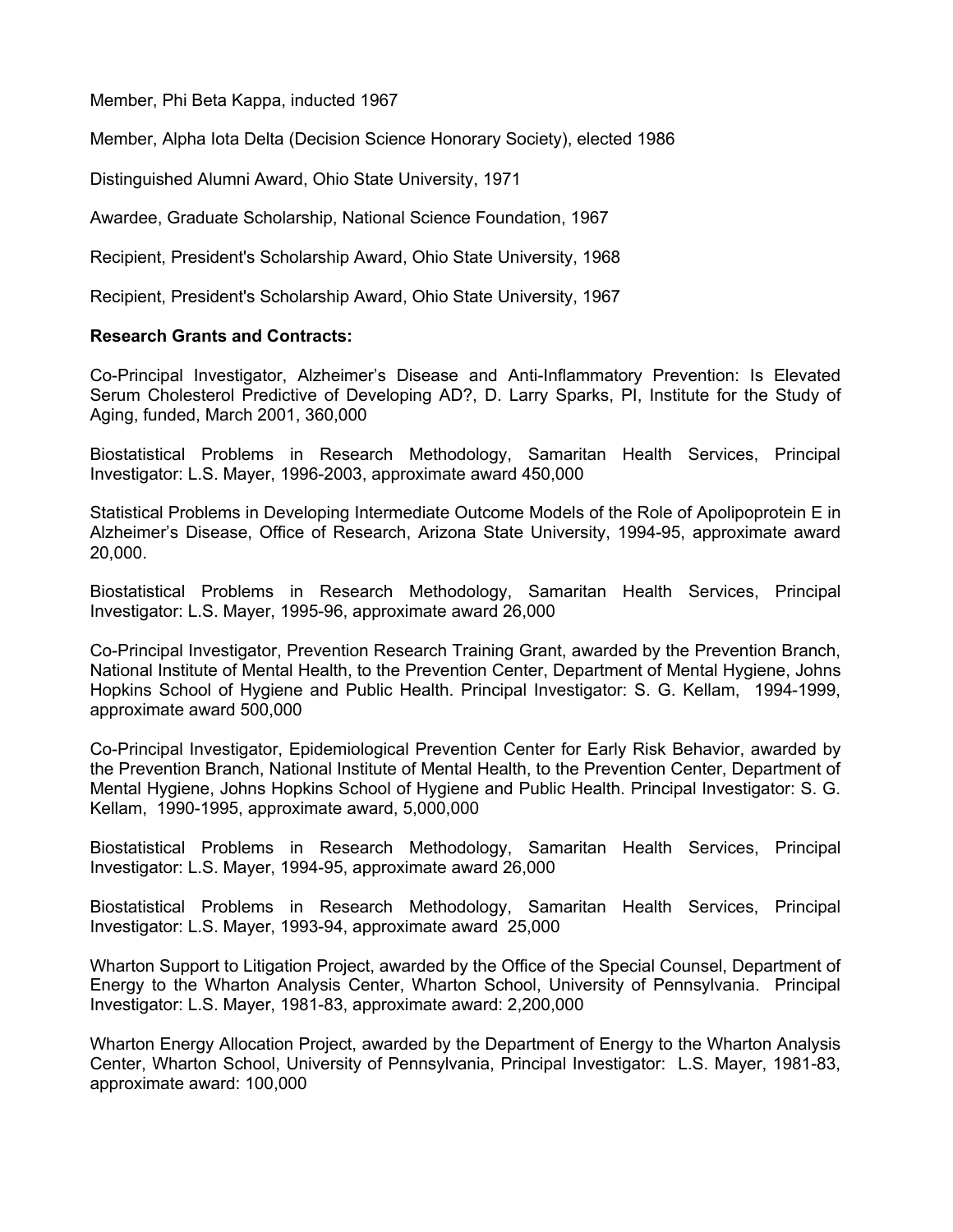Wharton Energy Data Analysis Project, awarded by Oak Ridge National Laboratory to the Wharton Analysis Center, Wharton School, University of Pennsylvania, Principal Investigator: L.S. Mayer, 1980-81, approximate award: 450,000

Wharton Petroleum Data Analysis Project, awarded by CEXEC, Inc. to the Wharton Analysis Center, Wharton School, University of Pennsylvania, Principal Investigator: L.S. Mayer, 1980-81, approximate award: 100,000

Wharton Model Evaluation Project, awarded by the Energy Information Administration, Department of Energy to the Wharton Analysis Center, Wharton School, University of Pennsylvania, Principal Investigator: L.S. Mayer, 1979-81, approximate award: 900,000

Wharton Energy Assessment Project, awarded by Oak Ridge National Laboratory to the Wharton Analysis Center, Wharton School, University of Pennsylvania, Principal Investigator: L.S. Mayer, 1980-81, approximate award: 100,000

Princeton Resource Estimation and Validation Project, awarded by the Energy Information Administration, Department of Energy, to the Departments of Statistics and Geology, Princeton University, Principal Investigators: K. Deffeyes, G. Watson, and L. Mayer, 1978-79, approximate award: 450,000

Analysis of Residential Energy Demand, awarded by the Office of Conservation, Department of Energy to the Center for Energy and Environmental Studies, Princeton University, Principal Investigators: R. Socolow, D. Harrje, L. Mayer and F. Sinden, 1977-78, approximate award: 300,000

Analysis of Statistical Issues Arising from Energy Studies, awarded by the National Science Foundation to the Center for Energy and Environmental Studies, Princeton University, Principal Investigator: L.S. Mayer, 1977-78, approximate award: 50,000

Analysis of Residential Energy Demand, awarded by the Energy Research and Development Administration to the Center for Energy and Environmental Studies, Princeton University, Principal Investigators: R. Socolow, D. Harrje and L. Mayer, 1976-77, approximate award: 300,000

Assessing the Value of Econometric Energy Models, awarded by the Department of Commerce to the Center for Energy and Environmental Studies, Princeton University, Principal Investigator: L.S. Mayer, 1976-77, approximate award: 25,000

Energy Husbandry in Residential Housing, awarded by the National Science Foundation to the Center for Environmental Studies, Princeton University, Principal Investigators: R. Socolow, D. Harrje and L. Mayer, 1975-76, approximate award: 300,000

On Comparing Factor Matrices, awarded by the National Institute of Mental Health to the Department of Statistics, Princeton University, Principal Investigator: L.S. Mayer, 1974 - 1975, approximate award: 15,000

Measuring the Relationship Between Abstract Variables, awarded by the National Institute of Mental Health to the Department of Statistics, Virginia Polytechnic Institute and State University, Principal Investigator: L.S. Mayer, 1972-74, approximate award: 15,000

Component Analysis of Variance, awarded by the National Institute of Mental Health to the Behavioral Sciences Laboratory, Ohio State University and the Department of Statistics, Virginia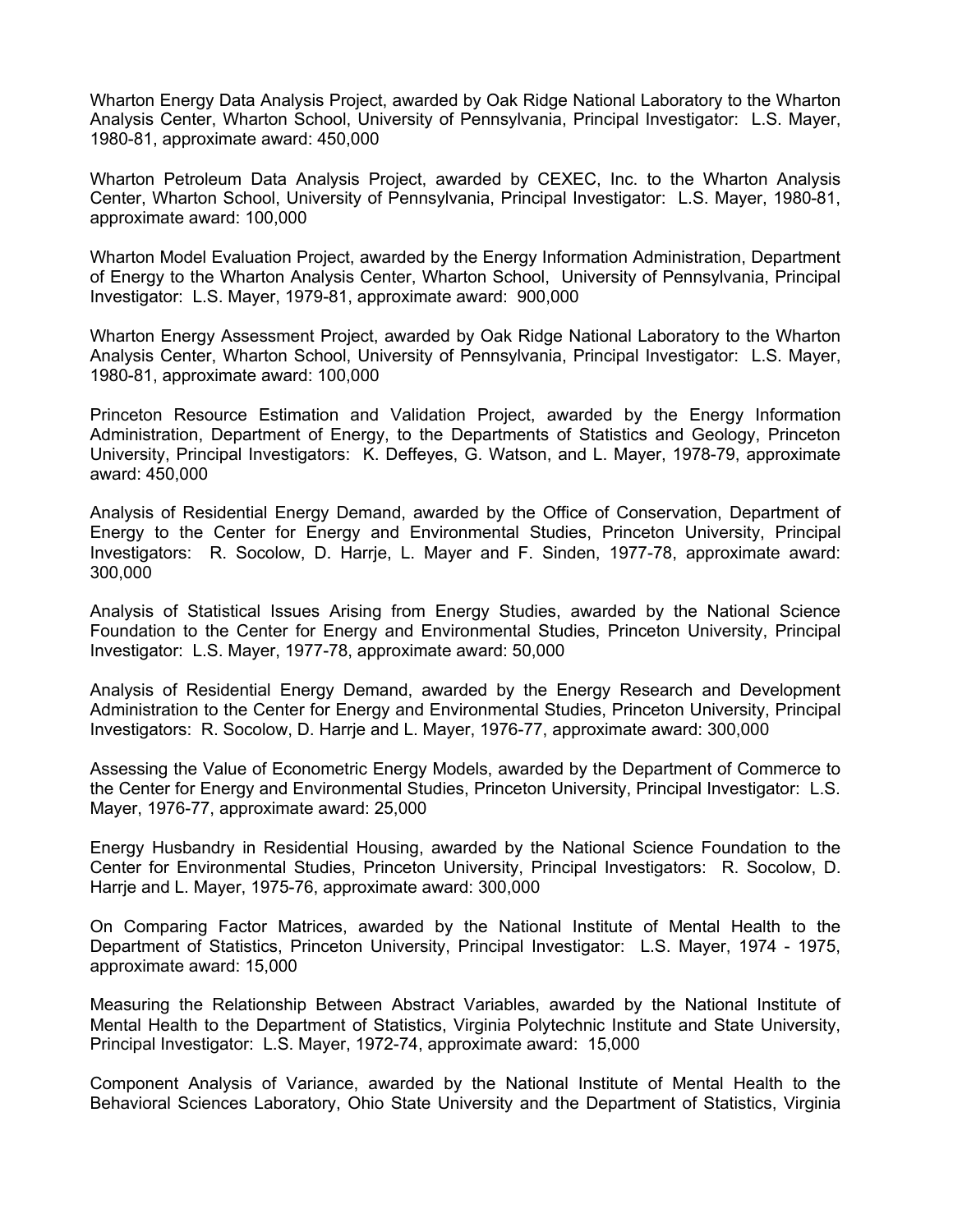Polytechnic Institute and State University, Principal Investigator: L.S. Mayer, 1971-72, approximate award: 15,000

### **Papers Presented at Professional Meetings:**

Depression in Assisted Living is Common and Related To Physical Burden, Gerontology Society Annual Meeting, Washington DC, November 2004

"Methodological Issues In Modeling The Incidence Of Alzheimer's Disease As A Function Of Age", World Congress of Epidemiology, Toronto, June, 2001

"Biostatistical Problems in Forecasting the Prevalence of Alzheimer's Disease" World Psychiatric Congress, Baltimore, March, 2001

"Using Latent Growth Models and Exploratory Methods to Assess the Relationship Between Responses in a Bivariate Prevention Model (with M. Reiser) Society for Prevention Research, Annual Meeting, Washington DC, May 1997

"Standard Metrics and Methods for Conducting Avian Wind Energy Interaction Studies (with R. Anderson) American Wind Energy Association Conference, Austin Texas, June, 1997

"A Randomized Clinical Trial of a Group Empowerment Program for Somatizing Patients: Six Months Follow-up Results", (with J. C. Peirce, A. Miller and J. Westley), invited lecture, Society for General Internal Medicine, Washington, DC, May 1997

"Measuring Effectiveness: Lessons from Heparinizing Patients with Deep Vein Thrombosis and Pulmonary Embolism" (with J. C. Peirce and R. A. Raschke), invited lecture, Society for General Internal Medicine, Washington, DC, May 1997

"Latent Growth Models of the Impact of Intervention on a Bivariate Longitudinal Response", invited lecture, Society for Research on Child Development, Washington, DC, March, 1997

"Developmental Epidemiology and its Implications for Prevention Research" invited lecture (with Sheppard Kellam), Life History Society Annual Meeting, London, December, 1996

"Standard Methods for Conducting Avian Mortality Studies", with R. L. Anderson, European Wind Energy Conference, Rome, October, 1996

"Using Multilevel Models to Tease Out Variability in Individual Behavior", invited lecture, Association for Clinical Psychosocial Research, American Psychiatric Association, Boston, October, 1996

"Statistical Issues Arising from Application of the Proximal-Distal Model in Prevention Research, Society for Prevention Research, San Juan, Puerto Rico, June, 1996.

"Recent Advances in Prevention Methodology: Multilevel Models", invited lecture, Prevention Methodology Conference, Tempe, Arizona, May 1996

"Advances in the Methods of Prevention Research", invited lecture, National Forum on Prevention, McLean, VA, May, 1996

"Multilevel Models in Prevention Science", invited presentation, Prevention Science Methodology Group meeting, College of Public Health, University of South Florida, Tampa, March, 1996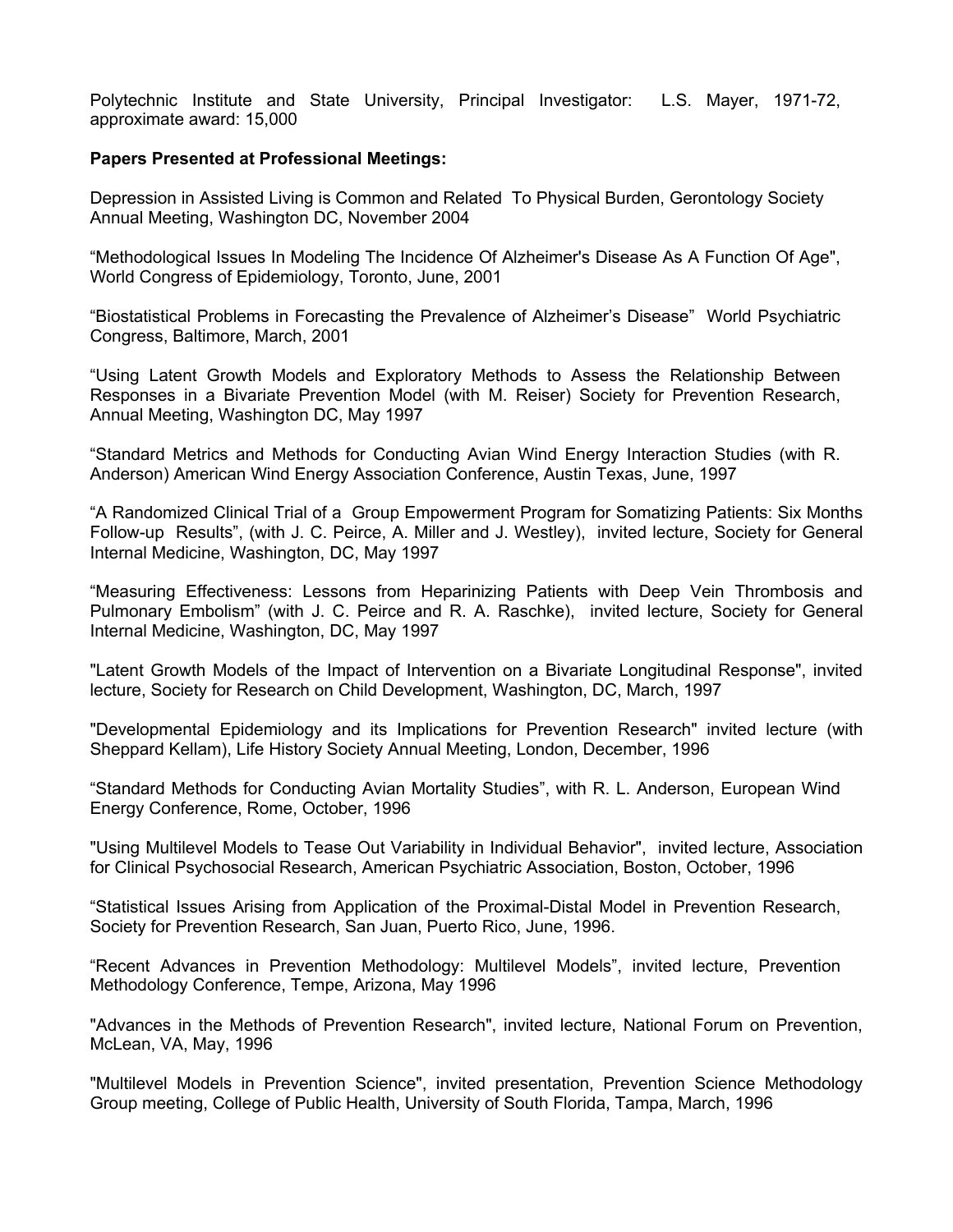"Prevented Fractions and Attributable Risk in Proximal Distal Prevention Models", invited lecture, College of Public Health, University of South Florida, Tampa, February, 1996

"Prevented Fractions and Attributable Risks in Preventive Trials", invited paper, Prevention Science and Methodology Conference, Baltimore, MD, October, 1995

"The Use of Epidemiological Measures to Estimate the Effects of Adverse Factors and Preventive Interventions", Workshop on Avian Mortality, Palm Springs, September, 1995

"The Use of Epidemiological Measures to Estimate the Effects of Adverse Factors and Preventive Interventions", invited presentation, Workshop on Avian Mortality and Avian Windpower Planning Meeting, Department of Energy, Palm Springs, September, 1995

"Methodological Advances in Prevention Research", with S. Kellam and J. Anthony, invited symposium, Prevention Research Society, Scottsdale Arizona, June 1995

"Multilevel Modeling and the Development of Aggressive Behavior", invited paper, World Psychiatric Association, New York, May, 1995

"Attributable Risk and Preventive Fractions in Prevention Research", invited lecture, Workshop on the Science of Prevention, NIMH, Baltimore, December, 1994

"Reduction of Aggressive Behavior Among First Graders and Its Consequences for Later Antisocial Behavior and Drug Use", with S. Kellam, H. Chilcoat, J. Anthony, G. Rebok, and N. Ialongo, invited lecture, Society for Prevention Research, Washington, June, 1994

"The Impact of Failure on Boys and Girls: Preventive Intervention Studies on Achievement and Depression" with S. Kellam, G. Rebok, and N. Ialongo, Society for Life History, Durham, November, 1993

"The Course and Malleability of Aggressive Behavior", with S. Kellam, G. Rebok, and N. Ialongo, invited lecture, American Society of Criminology, Annual Meeting, Phoenix, October, 1993

"Mediated Effects in Structural Equation Models", invited paper, American Statistical Association Annual Meeting, August, 1992

"The Course and Malleability of Aggressive Behavior in Young Children", invited presentation, with S. Kellam, et. al., National Academy of Science Institute of Medicine, Committee on Prevention of Mental Disorders, June, 1992

"Developmental Epidemiology and the course of Aggressive Behavior", Life Course Development Society, Philadelphia, April, 1992

"Modeling the Cotemporal Effects in a Cross-Lagged Panel Model", ASA Annual Meeting, New Orleans, August, 1988

"Estimating Multivariate Continuous Variable Panel Models", ASA Annual Meeting, San Francisco, August, 1987

"Inferences in Cross-Lagged Panel Models," invited paper, AIDS Convention, Phoenix, March, 1986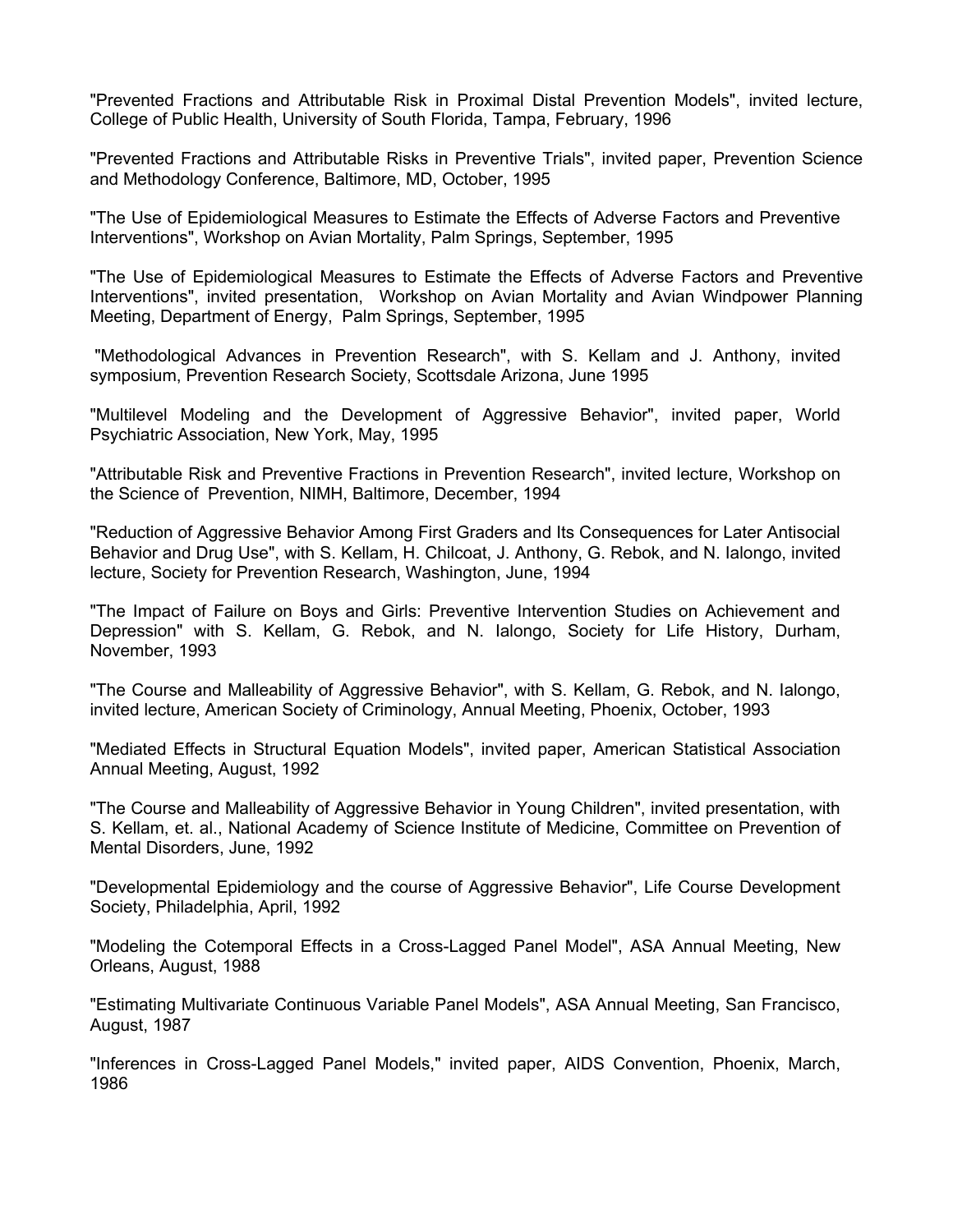"Recent Advances in Cross-Lagged Panel Analysis," invited lecture, Southwest Social Science Convention, San Antonio, March, 1986

Hypothesis Testing with Continuous Variable Panel Data," Annual Meeting, Biometrics Society (WNAR), San Luis Obispo, June, 1985

"Multivariate Cross-Lagged Panel Models: Does IQ Cause Achievement?" invited lecture, Regional Meeting, Institute of Mathematical Statistics, Humboldt State University, Arcata, CA, June, 1983

"Analysis of the U.S. Short-Term Integrated (Energy) Forecasting System," invited lecture, International Energy Conference, Berlin, October 1981

"Assessing Energy Models: A Policy Process Approach," invited lecture, Workshop on Energy Model Validation, National Bureau of Standards, January 1979

"Energy Use and Potential for Conservation," (with David Harrje et al.), invited lecture, International Conference on Energy Use Management, Tucson, October 1977

"Large Data Sets and the Meta-Theorems of Exploratory Data Analysis," invited lecture, American Statistical Association, Special Topic Meeting, Dallas, 1977

"The Internalization of Cosmopolitan-Local Orientations Among College Students," (with W. Snizek), invited lecture, Southern Sociological Association, Washington, D.C., April 1975

"Equivalent Estimation and a Special Group Structure," (with T. Woteki), invited lecture, Regional Meeting, Institute of Mathematical Statistics, Minneapolis, March 1975

"The Use and Abuses of Probability in Voting Theory Models," invited lecture, Annual Meeting, Public Choice Society, New Haven, April 1974

"Some Problems with the Theory of Coalitions as Applied to the Judiciary," invited paper, Annual Meeting, American Political Science Association Convention, Chicago, August 1974

"On Principal Components and Clusters," invited lecture, Annual Meeting, International Classification Society, Atlanta, Georgia, April, 1973

"On Biased Estimation in Linear Models," invited lecture, Annual Meeting, American Statistical Association, New York, December, 1973

"Invariant Estimation with Applications to Linear Models," (with M.S. Younger), Institute of Mathematical Statistics, Blacksburg, Virginia, Academy of Science, May, 1972

"On Biased Estimation in Linear Models," invited lecture, Virginia Academy of Science, Lexington, Virginia, May, 1972

"Methods of Cluster Analysis Which Utilize Principle Components," invited lecture, International Classification Society Convention, Chicago, Illinois, April 1972

"A Method of Cluster Analysis," invited lecture, Annual Meeting, Biometrics Society, Fort Collins, Colorado, August, 1971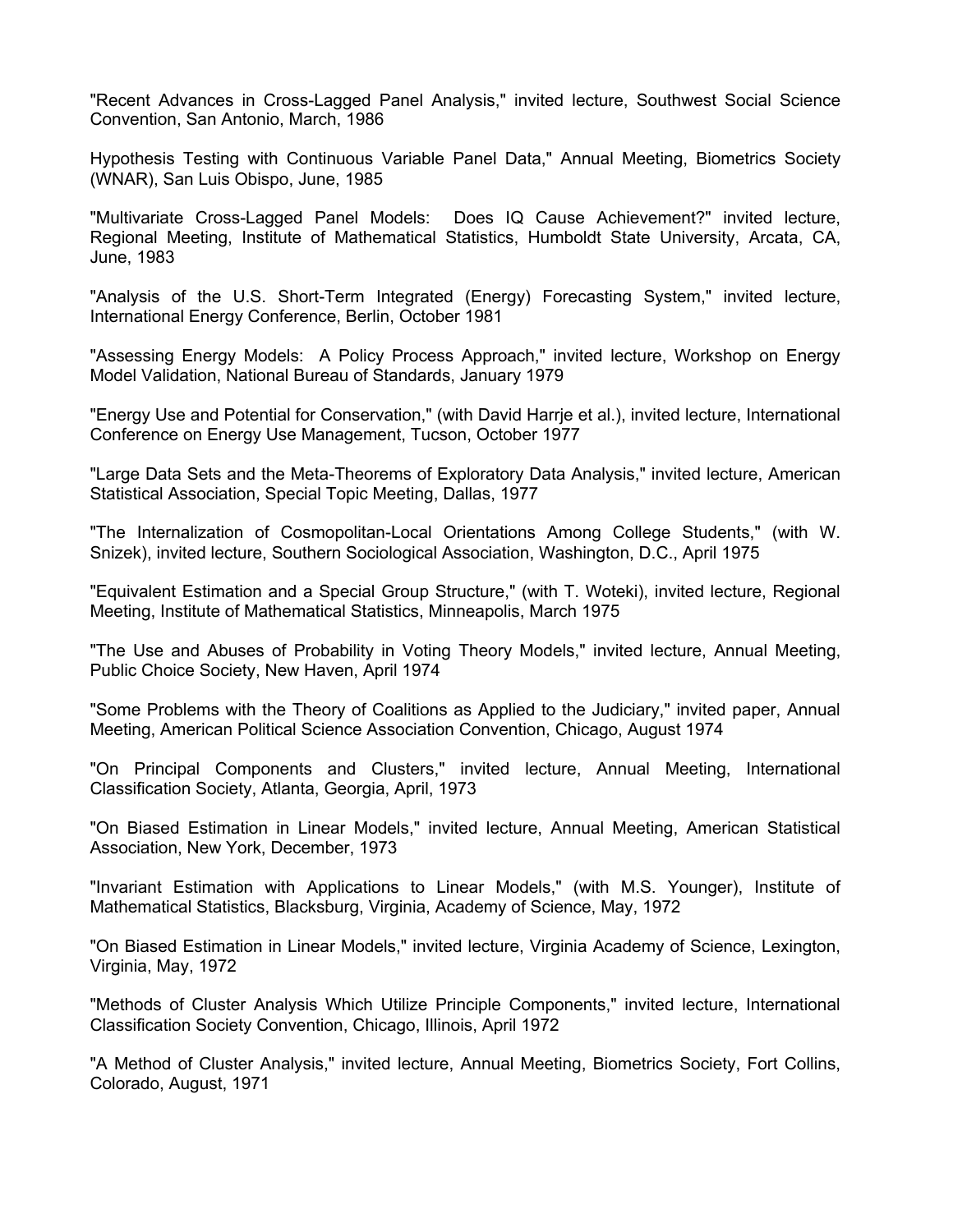"Measures of Association," invited lecture, International Studies Association, San Juan, Puerto Rico, March, 1971

"Utilizing Initial Estimates in Estimating the Coefficients in a General Linear Model," Annual Meeting, Institute of Mathematical Statistics, Laramie, Wyoming, August 1970

### **Speeches, Presentations, Lectures and Colloquia:**

"Validating Biomarkers in Psychiatry", Department of Psychiatry, University of Athens, Athens, Greece, October, 2006

"Fitting Failure Models to the Incidence of Alzheimer's Disease: Methodological Problems", invited lecture, Johns Hopkins School of Public Health, Noon conference series on Mental Heath, January, 2001

"Psychiatric Epidemiology", Residency Program in Psychiatry, Samaritan Health System, September, 2000

"Critical Appraisal in Internal Medicine", invited speaker, Good Samaritan Internal Medicine Program. April, 2000

"Psychiatric Epidemiology", Residency Program in Psychiatry, Samaritan Health System, September, 1999

"Tradeoffs Between Latent Growth Models and Epidemiological Models of Preventive Interventions, invited colloquium, Department of Mental Hygiene, Johns Hopkins School of Hygiene and Public Health, October, 1998

"Psychiatric Epidemiology", Residency Program in Psychiatry, Samaritan Health System, September, 1998

"Advances in Psychiatric Epidemiology", Clinical Epidemiology Section, Royal Medical Society (Edinburgh), August, 1998

"Latent Growth Models and Attributable Risks", luncheon speaker, Fellowship in Drug Epidemiology, Johns Hopkins University, April 1998

"Attributable Risk Measure in Mediational Impact Models: Somatizing Behavior", invited colloquium, Department of Mental Hygiene, Johns Hopkins School of Hygiene and Public Health, March, 1998

"Statistical Issues in Using Attributable Risk Measures in Intermediate Outcome Models", Department of Statistics, The University of Lancaster, Lancaster, England, June, 1997

"Statistical Problems that Arise in Applying Intermediate outcome Models in Prevention Research", invited lecture, Department of Statistics, Virginia Polytechnic Institute and State University, Blacksburg, Virginia, May, 1997

"The Epidemiology of Thyroid Disease", invited lecture, Grand Rounds in Endocrinology, Samaritan Health Services, April, 1997

"Attributable Risk and Preventive Fractions in Prevention Research", invited lecture, Workshop on the Science of Prevention, NIMH, Baltimore, December, 1994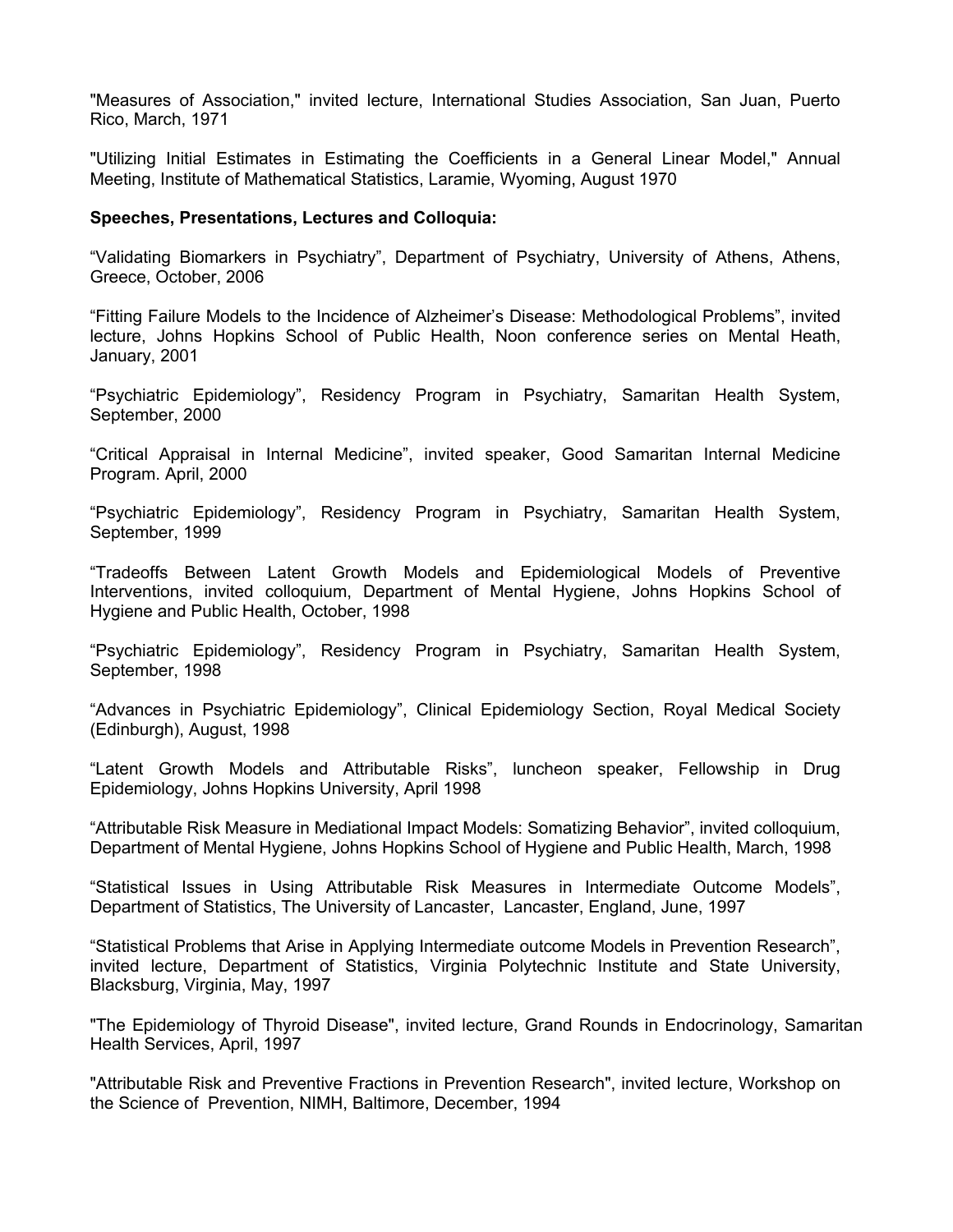"Advances in Prevention Methodology", invited lecture, Prevention Research Center, Johns Hopkins University, September, 1994

"Multi-level Modeling in Prevention Research", invited colloquium, Prevention Research Center, Arizona State University, April, 1994

"Multi-level Modeling of Health Data; The Effects of Intervention on Aggressive Behavior", invited lecture, Program in Developmental Biology, University of North Carolina, April, 1994

"Mediation in Intermediate Variable Models", Department of Epidemiology and Biostatistics, College of Public Health, University of South Florida, March, 1994

"Assessing the Impact of Interventions on Proximal and Distal Outcomes" NIMH Prevention Research Center Directors Meeting, October 1993 with Reiser, M. and Warsi, G

"Epidemiology and Social Methodology: Complementarity in Prevention Research", invited presentation, with S. Kellam, et. al., NIMH Prevention Research Conference, Tysons Corners, VA, April, 1993

"Statistical Issues in Prevention Research", invited lecture, Directors' Meeting, Prevention Research Center Directors Meeting, National Institute of Mental Health, Rockville, Maryland, October, 1992

"The Course and Malleability of Aggressive Behavior in Young Children", invited presentation, with S. Kellam, et. al., National Academy of Science Institute of Medicine, Committee on Prevention of Mental Disorders, June, 1992

"Causal Models in Prevention Research: Mediation Moderation and Confounding", invited seminar, Carl A. Taube Memorial Colloquium Series in Psychiatry and Mental Health, Johns Hopkins University, May, 1992

"Breast Implants, Risk Surveillance and Health Statistics", invited lecture, MBA Special Colloquium Series, Arizona State University, March, 1992

"Proximal/Distal Effects on Two Developmental Epidemiologically-Based Preventive Interventions", invited seminar, Colloquium Series in Mental Health, Johns Hopkins School of Hygiene and Public Health, February, 1992

"Analyzing Subgroups and Contextual Effects" [with Sheppard Kellam], invited presentation, Directors' Meeting, Prevention Research Center Directors Meeting, National Institute of Mental Health, Rockville, Maryland, September, 1991

"Proximal/Distal Effects on Two Developmental Epidemiologically-Based Preventive Interventions" [with Sheppard Kellam, et. al.], invited seminar, Carl A. Taube Memorial Colloquium Series in Mental Health, Johns Hopkins School of Hygiene and Public Health, September 1991

"The Epidemiology of Preventive Care in the Workplace", invited lecture, Phoenix Chapter, Association of Corporate Fitness Directors, Phoenix, May 1991.

"Statistics, Medicine and the Law", Invited Lecture, East Mesa Doctors Club, November 1990

"Statistical Models in the Analysis of Panel Data", invited lecture, Department of Biostatistics, Johns Hopkins School of Hygiene and Public Health, April, 1990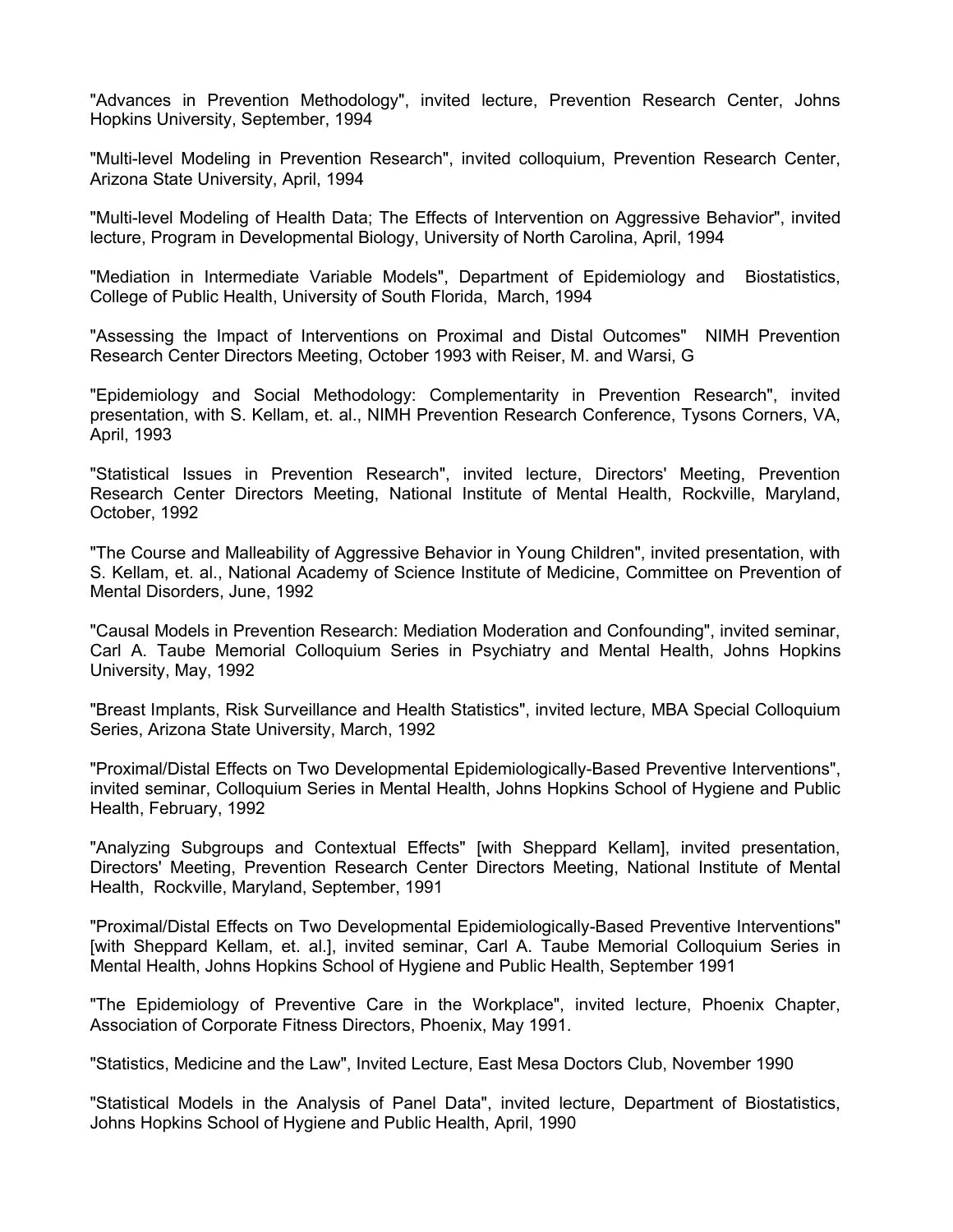"Applications of Statistics to Occupational Health Problems", invited lecture, Department of Statistics, MacQuarie University, Australia, October, 1989

"Panel Models and Policy Analysis", invited lecture, Lincoln College, Christchurch, New Zealand, September 1989

"Panel Analysis and Occupational Health Analysis", invited lecture, University of Otago, New Zealand", September 1989

"Current Trends in Data Analysis, invited lecture, MBA colloquium, University of Canterbury, Christchurch, New Zealand, September 1989

"Managing the Health of Workers and the Health of the Firm", invited banquet speech, Conference on Analysis of Occupational Health Risks, Phoenix, August 1987

"Panel Models, Covariance Structures and the Exclusion of Liberals from 'Death-Sentence' Juries", invited colloquium, Department of Statistics, Stanford University, August, 1986

"A Statistician Looks at Panel Analysis or a Perfidious Peek at Pundits and Pookas," invited lecture, Arizona Chapter, American Statistical Association, March, 1984.

"A Statistician Looks at Panel Analysis", invited lecture, College of Business, University of Tennessee, June, 1983

"The Use of Panel Models in Non-experimental Research", invited lecture, College of Medicine, University of California, San Francisco, June, 1983

"Competing Approaches to Analysis of Panel Data", invited lecture, Econometrics Seminar, Stanford University, May 1983

"Science Analysis in Politics and the Politics of Science Analysis", invited lecture, Butler University, Indianapolis, March, 1983

"Statistical Problems in Panel Models", invited lecture, College of Education, Stanford University, March, 1983

"A Statistician Looks at Panel Analysis or a Perfidious Peek at Pundits and Pookas", invited lecture, Department of Computer and Information Sciences, University of California, Santa Cruz, February, 1983

"A Statistician Looks at Panel Analysis or a Perfidious Peek at Pundits and Pookas", invited lecture, Department of Computer and Information Sciences, University of Santa Clara, February, 1983

"Statistical Problems in Panel Analysis", invited lecture, Department of Mathematics, University of California, Santa Barbara, February, 1983

"A Statistician Looks at Panel Analysis", invited lecture, Department of Statistics, University of Arizona, February, 1983

"A Crossed Lagged Penal Analysis of Cross-Lagged Panel Analysis", invited colloquium, Department of Statistics, Stanford University, January, 1983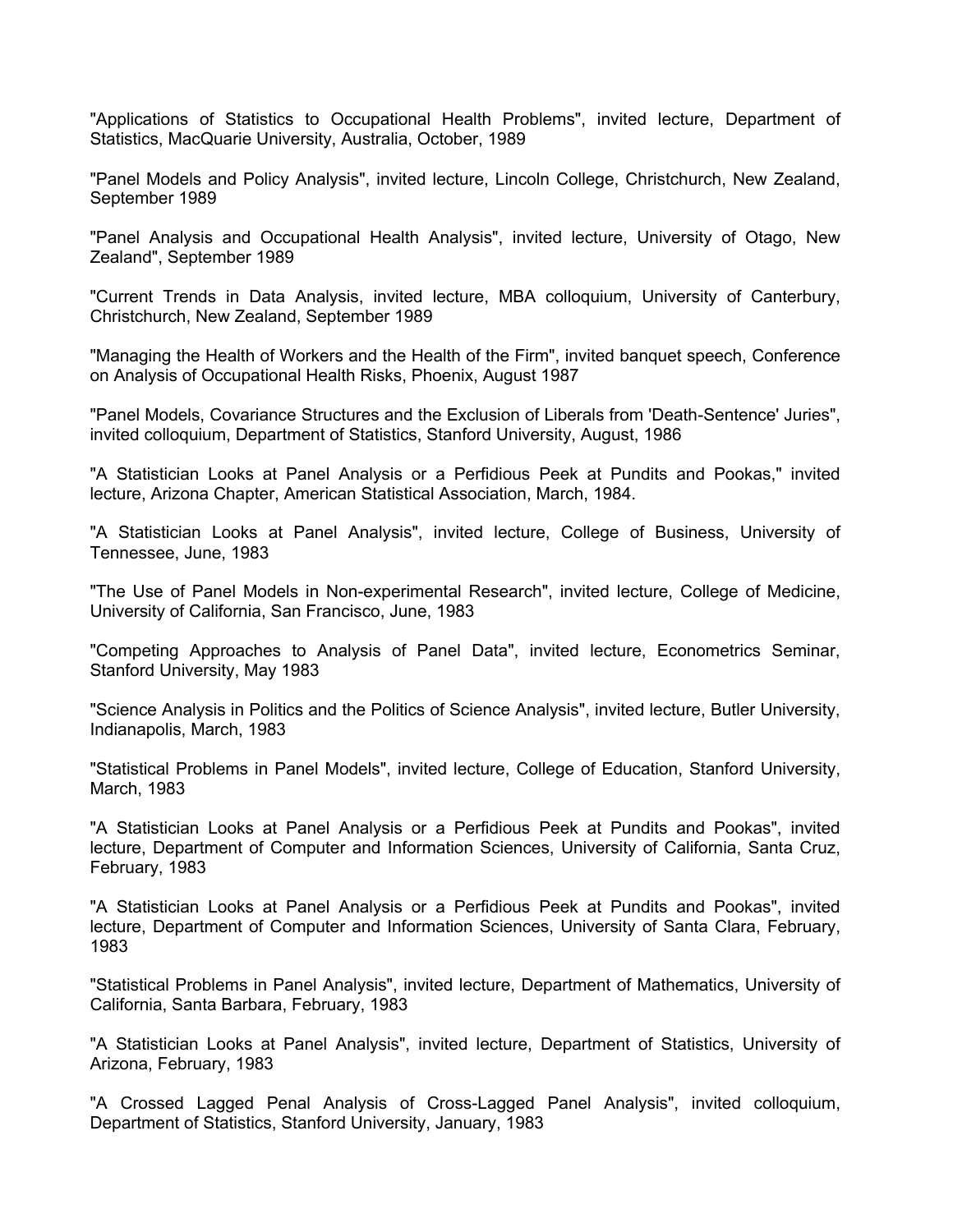"Some Exciting Problems in Energy Modeling", invited lecture, Department of Mathematics, Arizona State University, August, 1982

"Statistical Problems in Short-term Energy Forecasting", invited lecture, Energy Information Administration, Washington, D.C., February, 1982

"Problems in Forecasting Energy Supplies", Decision Sciences Seminar, Wharton School, September, 1981

"Energy Policy: Myth and Reality", invited lecture, Philadelphia Business Seminar, April, 1981

"Energy Management: Building Image and Minimizing Liabilities", invited lecture, Wharton Executive Development Seminar, April, 1981

"Evaluating Energy Models", invited lecture, Delaware Chapter, American Statistical Association, University of Delaware, May, 1980

"Evaluating Models of Resource Depletion", invited lecture, Department of Economics, New York University, April, 1980.

"Exploratory Methods and the Art of Data Analysis", Dinner speech, Philadelphia Chapter, American Statistical Association, October, 1979

"Models of Domestic Oil Resources: Science Products and Political Agents", invited lecture, Thayer School of Engineering, Dartmouth College, March, 1979

"Models of Sequential Voting", invited lecture, Department of Political Science, Dartmouth College, March, 1979

"Estimating Oil Reserves: The Methods, Models and Policy Issues", invited lecture, School of Public and Urban Policy, University of Pennsylvania, December, 1978

"Estimating the Domestic Crude Oil Resource Base: Examining the King's Approach", invited lecture, Department of Statistics, University of Pennsylvania, November, 1978

"Picking a Multivariate Test Function, The Eenie-Meany Principle", invited lecture, Montreal Joint Statistics Colloquium, Montreal, November, 1977

"Econometric Energy Models: The Emperor's Quantitative Suit", invited lecture, Department of Commerce, October, 1977

"Exploratory Data Analysis as an Alternative to the Econometric Analysis of Social Problems," invited lecture, Department of Psychology, College of William and Mary, April, 1977

"Analyzing Energy Policy: The Competing Roles of the Economist, Engineer and Mathematician", invited lecture, Department of Mathematics, University of South Carolina, April, 1977

"Analyzing Political Data: What Can Statistics Tell Us?," invited lecture, School of International Studies, University of Denver, May, 1976

"Schur-Convexity and the Equivalence of Multivariate Tests", invited seminar, Department of Statistics, Rutgers University, October, 1975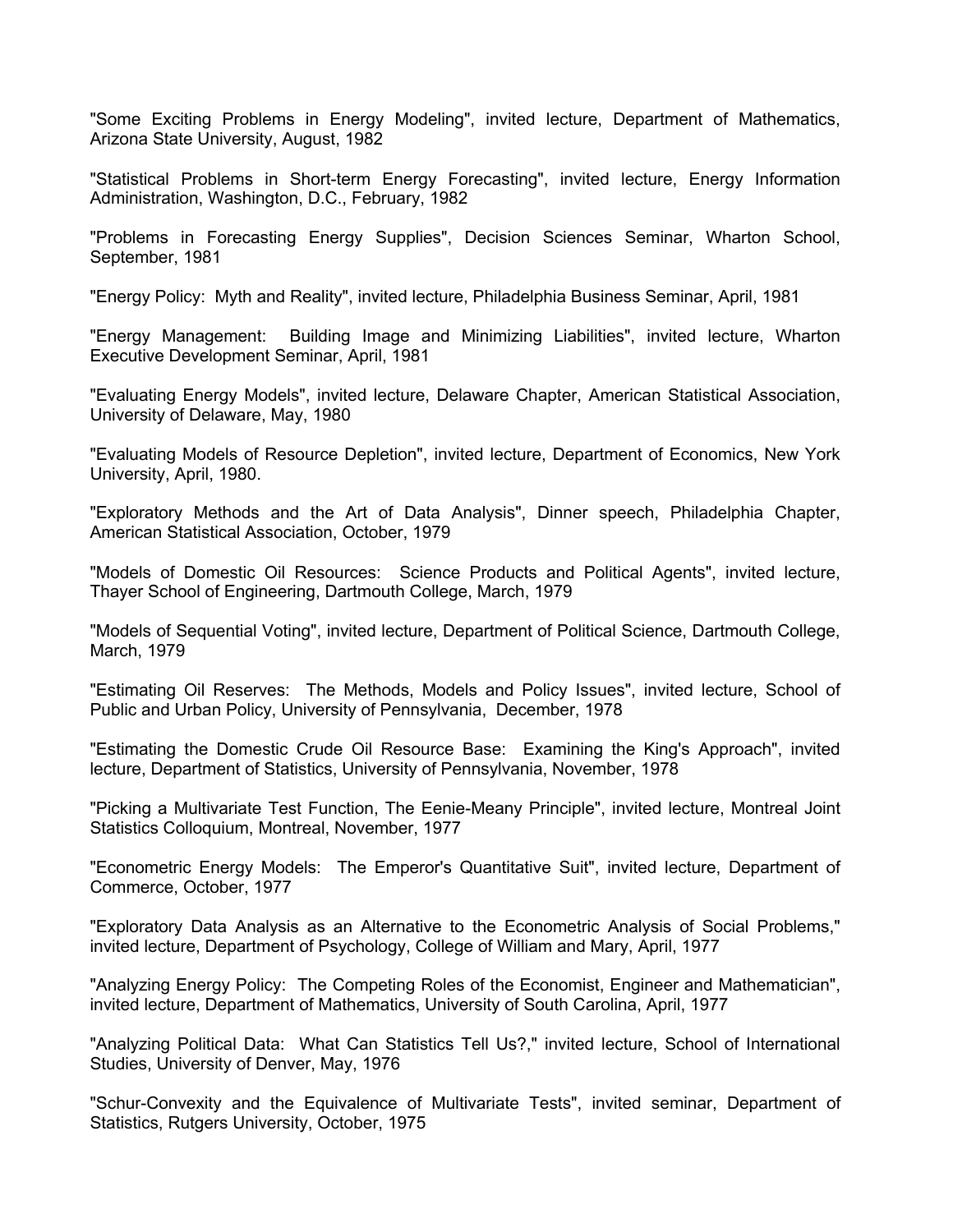"On Communal Indifference Curves," (with I.J. Good), invited seminar, Mathematical Economics Seminar, Virginia Polytechnic Institute and State University, October, 1975

"The Statistical Analysis of Energy Problems: Who Should We Believe?", invited lecture, Office of Energy Analysis, Department of Commerce, October, 1975

"Energy Research and Residential Housing", invited lecture, The Federal Energy Administration, September, 1975

"Consumer Reaction to the Energy Crisis: The Long Underwear Effect", invited address, West Virginia University, February, 1975

"Mathematical Models and other Forms of Hocus-Pocus", invited lecture, Department of Political Science, West Virginia University, February, 1975

"Factor Analysis: The Short Bed Problem", invited lecture, Department of Statistics and Operations Research, University of Pennsylvania, March, 1975

"LSD and Political Science: Distinguishing Uppers and Downers", invited address, Western New England College, November, 1974

"Probability, Statistics and the Theory of Democracy", invited lecture, Department of Statistics, University of Connecticut, October, 1974

"Statistical Policy Analysis: Assessing the Unobservable", invited lecture, Department of Statistics, Princeton University, January, 1974

"On Procedures for Comparing Factor Matrices", invited lecture, Department of Statistics, University of Connecticut, January, 1974.

"A Mathematician's Doubts About Econometric Solutions to Political Problems", invited lecture, Department of Political Science, Ohio State University, May, 1973

"Estimating the Relationship Between Unobserved Variables, or Can We Sell the Second Canonical Correlation to the Social Scientists?", invited lecture, Department of Statistics, Ohio State University, May, 1973

"Generalized Spatial Models of Voting Theory", invited lecture, Center for Public Choice, Virginia Polytechnic Institute and State University, February, 1973

"Estimating the Relationship Between Ordinal Variables", invited lecture, Department of Statistics, Harvard University, 1973.

"Some Statistical Problems in Spatial Models", invited colloquium, Department of Statistics, Carnegie-Mellon University, Pittsburgh, October, 1972.

"Sex, the Generation Gap, and Fermat's Last Theorem", invited speech, Tidewater Council of Teachers of Mathematics, Norfolk, Virginia, September, 1972

"Mathematics: Is it Irrelevant by Necessity or Design?", invited lecture, Department of Mathematics, Emory and Henry College, Emory, Virginia, April, 1972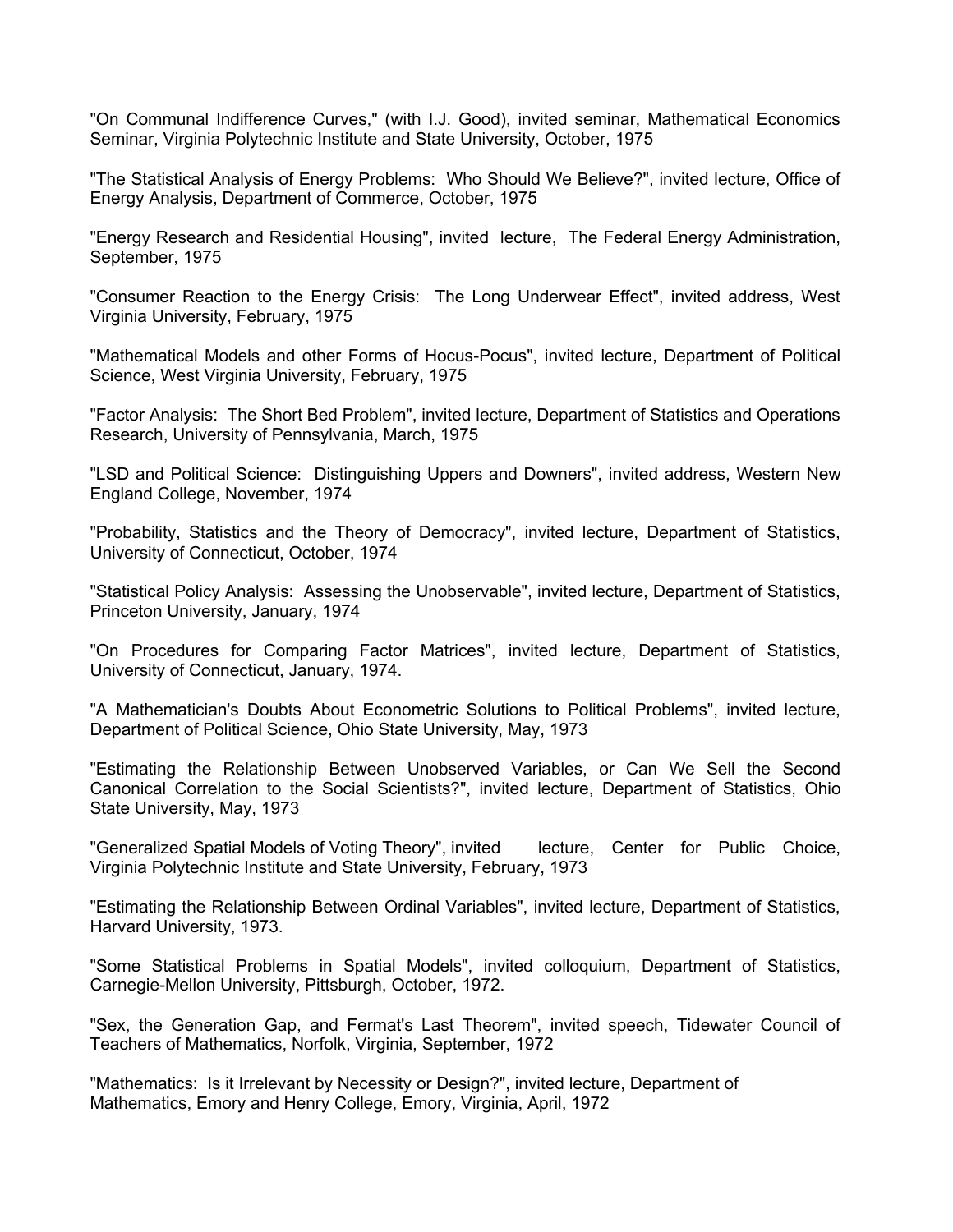"Is There Reason for a Mathematician to help a Social Scientist?", invited to deliver annual Phi Mu Epsilon Lecture, Blacksburg, Virginia, 1972

"Probability Without Calculus and Statistics Without Mathematics", invited lecture, Virginia Mathematics Teachers Annual Convention, Roanoke, Virginia, November, 1972

"If Educators Educate Educators, Who Educates the Educated?", banquet address, State Mathematics Teachers Convention, Norfolk, Virginia, 1971

"Two-Stage Estimation in linear Models", invited lecture, Department of Statistics, Pennsylvania State University, January, 1971

"Problems in Cluster Analysis", invited lecture, Department of Applied Statistics, University of Minnesota, January 1971

### **Papers in Proceedings:**

Mayer, L. S. and Reiser M.(1992) "Mediation and Confounding in Panel Models of Prevention Research" Proceedings of the Social Statistics Section, American Statistical Association

Mayer, L. S. and Carroll, S. S.(1988) "Modeling the Cotemporal Effect in a Cross-Lagged Panel Model," Proceedings of the Business and Economics Section, American Statistical Association

Carroll, S. S. and Mayer, L. S. (1987) "Testing for Serial Correlation in Cross-Lagged Panel Studies," Proceedings of the Business and Economics Section, American Statistical Association

Carroll, S. S. and Mayer, L. S. (1986) "Evaluation of the Cross Effects Parameters in a Cross-Lagged Panel Model," Proceedings of the Business and Economic Section, American Statistical Association

Mayer, L. S. (1985) "Hypothesis Testing in Cross-Lagged Panel Models," Proceedings of the Social Statistics Section, American Statistical Association

Mayer, L. S. and Carroll, S. S. (1985) "Testing for Serial Correlation in Cross-Lagged Panel Studies," Proceedings of the Business and Economics Section, American Statistical Association

Mayer, L.S. et. al. (1982). "Analysis of the U.S. Short-Term Integrated (Energy) Forecasting System," Proceedings of the International Conference on Energy Use Management, New York: Pergamon Press, 971-982

Harrje, D. and Mayer, L.S. (1978). "Energy Use and the Potential for Conservation," Proceedings of the International Conference on Energy Use Management,, Volume II, R. Fazzolare and C. Smith (eds.), New York: Pergamon Press, 749- 771

Mayer, L.S. (1978). "The Use of Semi-Controlled Experiments in the Analysis of Residential Energy Demand," Proceedings of the 1978 Department of Energy Symposium, Washington: Government Printing Office

Mayer, L.S. (1978). "The Value of the Econometric Approach to Forecasting Our Energy Future," Proceedings of the International Conference on Energy Use Management,, Volume III, R. Fazzolare and C. Smith (eds.), New York: Pergamon Press, 1073-1082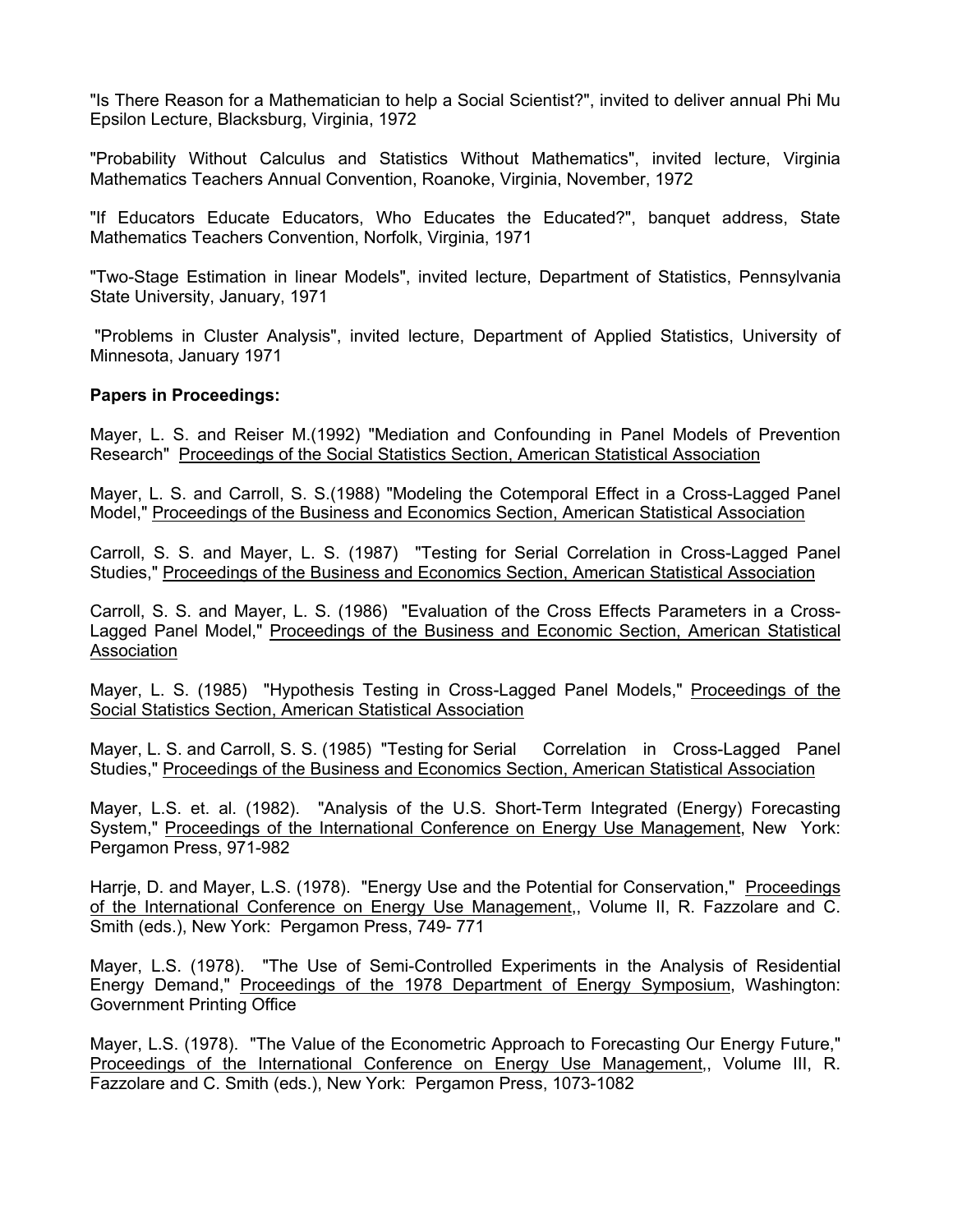Mayer, L.S. (1978). "Difficulty in Developing Local Energy Policy," expert testimony, Hearings on Local Energy Policy, Washington: U.S. Congress

Mayer, L.S. (1977). "Exploratory Data Analysis and Classical Statistics: Their Abilities to Shed Light on Energy Issues," Proceedings of the 1977 Department of Energy Symposium, 27-32, Washington: Government Printing Office

### **Published Abstracts:**

"Equivariant Estimation and A Special Group Structure", (with T. Woteki), Bulletin of the Institute of Mathematical Statistics, 1975

"A Fortran Program for Linear Log Odds Analysis", (with P.J. Pichotta), Behavior Research Methods and Instrumentation, 1974, 6, p. 521

"Invariant Estimation in the Social Sciences", (with M. S. Younger), Bulletin of the Institute of Mathematical Statistics, 1973

"On Principal Components and Clusters", Bulletin of the International Classification Society, 1973

"Methods of Cluster Analysis Which Utilize Principal Components", Bulletin of the International Classification Society, 1972

"Utilizing Initial Estimates in Estimating the Coefficients in General Linear Model", Annals of Mathematical Statistics, October 1970

### **Society Membership:**

Society for Epidemiological Research, Society for Environmental Epidemiology, Royal Statistical Society, Society for Medical Decision Making, American Statistical Association, Biometrics Society, Institute for Mathematical Statistics, Psychometric Society, Econometric Society, American Association for the Advancement of Science, American Political Science Association, American Sociological Association, and Council for Applied for Social Research.

### **Courses Taught at Arizona State University and Banner University Medical Center**

Epidemiology, Epidemiological Methodology, Clinical Epidemiology, Panel Analysis, Biostatistics, Multiple Regression, Time Series Modeling, Applied Forecasting Methods, Stochastic Processes, Exploratory Data Analysis, Seminar in Multivariate Analysis, Advanced Topics in Statistical Inference, Advanced Topics in Linear Models, Advanced Research Methods.

#### **Courses taught at other Universities:**

### Undergraduate:

Biostatistics, Data Analysis, Nonparametric Methods, Regression Analysis, Mathematical Statistics, Mathematical Modeling, Design of Experiments, Statistics for the Social Sciences, Educational Statistics, Statistics and Public Policy, Computers and Society, Forecasting.

Graduate: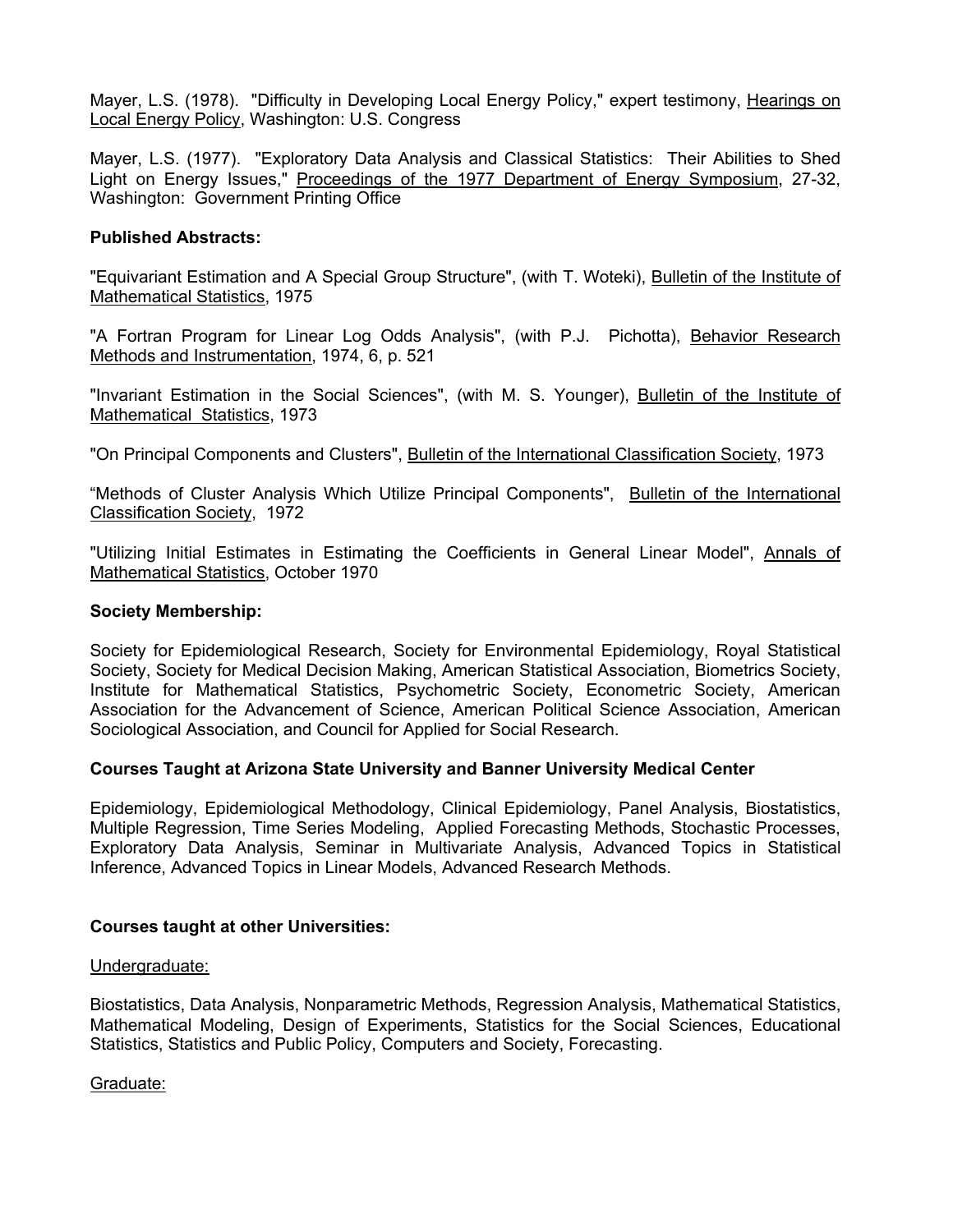Biostatistics, Clinical Epidemiology, Statistical Forecasting, Exploratory Data Analysis, Epidemiological Methods, Econometrics, Applied Multivariate Statistics, Advanced Multivariate Statistics, Stochastic Processes, Advanced Probability, Linear Models, Advanced Inference, Time Series, Sampling Theory, Quantitative Methods of Policy Analysis, Philosophy of Science, Advances in Social Methodology.

Professional:

Statistics and Public Policy (Woodrow Wilson School, Princeton University); Advanced Study in Energy Analysis (Wharton MBA Program, University of Pennsylvania); Advanced Study in Statistics and Law (Law School, University of Pennsylvania): Medical Statistics (College of Medicine, Ohio State University)

### **Notable University Committees:**

Member, Graduate Committee on Ph.D. program in Health Services Administration and Policy, Arizona State University (ASU) 1991-1992

Member, Executive Board, Program on Law and the Social Sciences, ASU, 1983-1989

Faculty Senate (elected), ASU, 1987-89

University Services Committee, ASU, 1988-89

Council on Research and Creative Activities, ASU, 1986-1988

Sunset Review Committee, Meteorite Center, ASU, 1987

Sunset Review Committee, Energy Research Center, ASU, 1987

Chair, Sunset Review Committee, Center for Advanced Research in Transportation, ASU, 1987

Women Studies Research Awards Committee, ASU, 1984-1989

Board, Ph.D. Program in Justice Studies, ASU, 1987-1989

Biomedical Research Committee, ASU< 1986-1988

# **Notable Previous University Committee Assignments:**

Member, Health Professions Advisory Board, University of Pennsylvania, 1980-83

Member, Environmental Task Force Committee, Office of the Provost, University of Pennsylvania, 1979-82

Member, Committee on Undergraduate Student Life, Princeton University, 1976

Member, Council of Masters, Princeton University, 1976-79

Fellow, Princeton Inn College, Princeton University, 1975-76